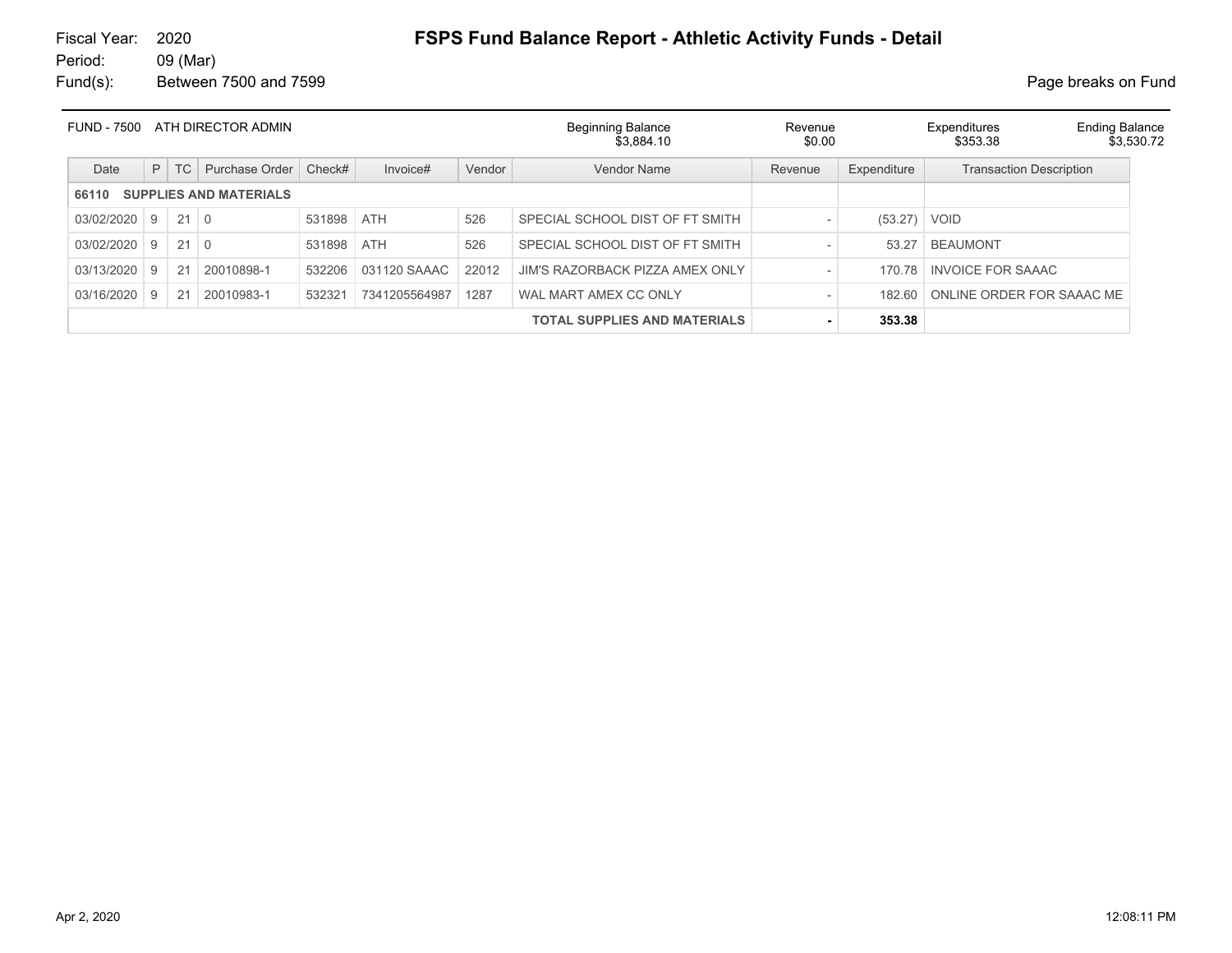| Fiscal Year:        | 2020                               | <b>FSPS Fund Balance Report - Athletic Activity Funds - Detail</b> |                   |                        |                                     |
|---------------------|------------------------------------|--------------------------------------------------------------------|-------------------|------------------------|-------------------------------------|
| Period:<br>Fund(s): | 09 (Mar)<br>Between 7500 and 7599  |                                                                    |                   |                        | Page breaks on Fund                 |
|                     | FUND - 7501 ATH DIRECTOR PROJECT 1 | <b>Beginning Balance</b><br>\$2,930.00                             | Revenue<br>\$0.00 | Expenditures<br>\$0.00 | <b>Ending Balance</b><br>\$2,930.00 |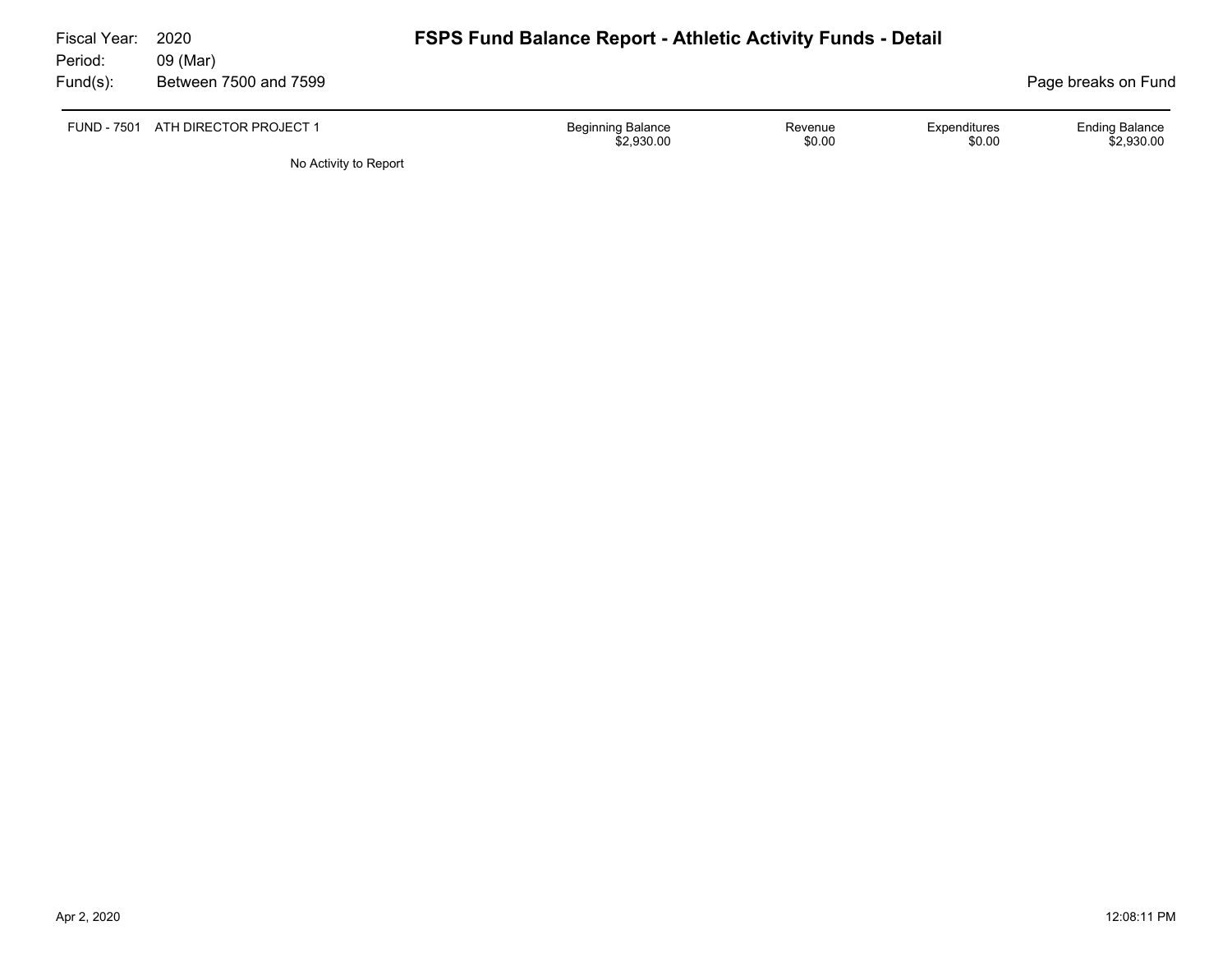| Fiscal Year:<br>Period: | 2020<br>09 (Mar)               | <b>FSPS Fund Balance Report - Athletic Activity Funds - Detail</b> |                   |                        |                                      |
|-------------------------|--------------------------------|--------------------------------------------------------------------|-------------------|------------------------|--------------------------------------|
| Fund(s):                | Between 7500 and 7599          |                                                                    |                   |                        | Page breaks on Fund                  |
|                         | FUND - 7505 ATH BLAYLOCK / LEE | <b>Beginning Balance</b><br>\$25,835.00                            | Revenue<br>\$0.00 | Expenditures<br>\$0.00 | <b>Ending Balance</b><br>\$25,835.00 |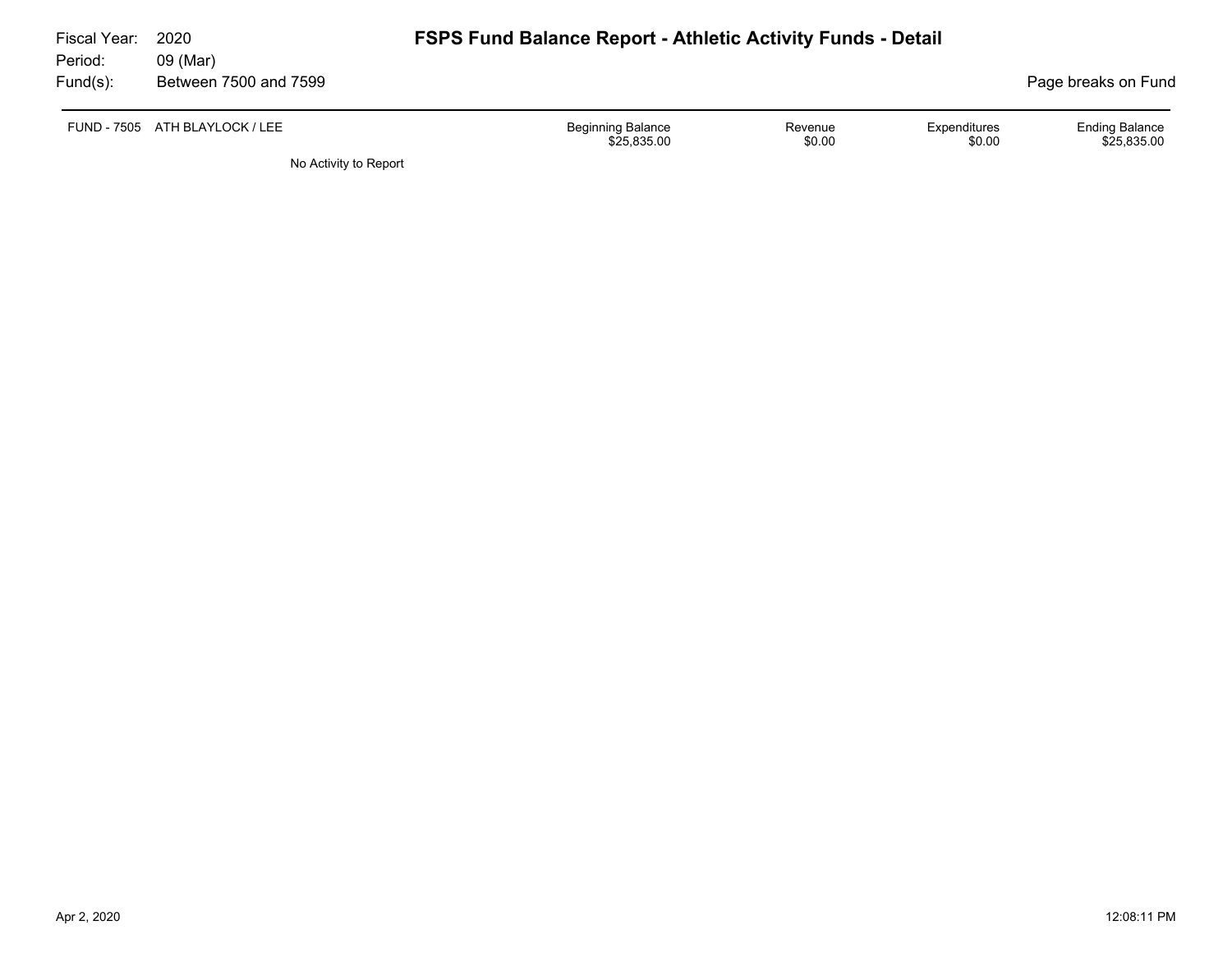| Fiscal Year:<br>Period: | 2020<br>09 (Mar)             | <b>FSPS Fund Balance Report - Athletic Activity Funds - Detail</b> |                   |                        |                                      |
|-------------------------|------------------------------|--------------------------------------------------------------------|-------------------|------------------------|--------------------------------------|
| Fund(s):                | Between 7500 and 7599        |                                                                    |                   |                        | Page breaks on Fund                  |
|                         | FUND - 7509 ATH DIRECTOR TOC | Beginning Balance<br>\$10.468.14                                   | Revenue<br>\$0.00 | Expenditures<br>\$0.00 | <b>Ending Balance</b><br>\$10.468.14 |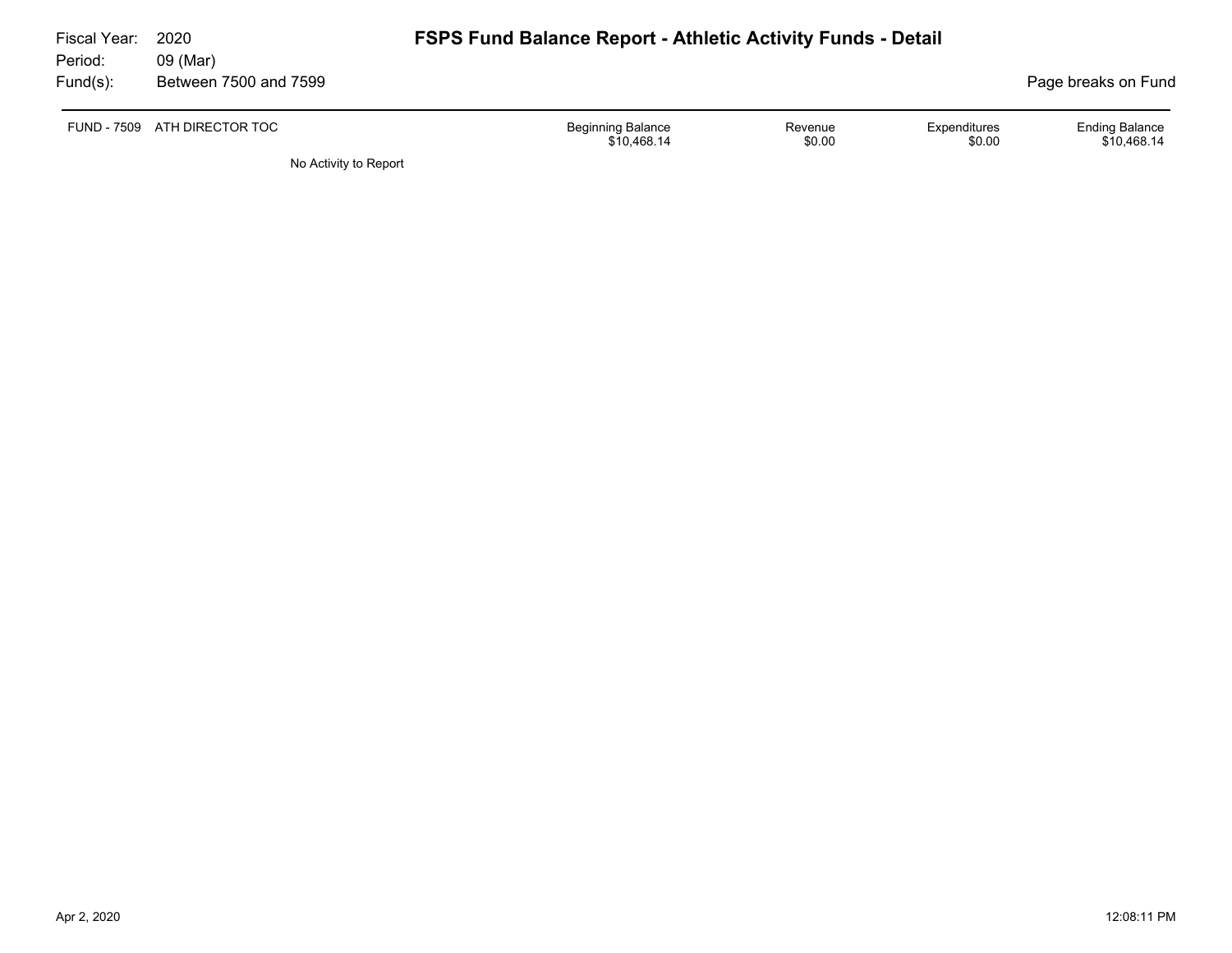| Fiscal Year:<br>Period: | 2020<br>09 (Mar)               | <b>FSPS Fund Balance Report - Athletic Activity Funds - Detail</b> |                        |                                   |
|-------------------------|--------------------------------|--------------------------------------------------------------------|------------------------|-----------------------------------|
| $Fund(s)$ :             | Between 7500 and 7599          |                                                                    |                        | Page breaks on Fund               |
|                         | FUND - 7510 ATH CFN M-FOOTBALL | <b>Beginning Balance</b><br>Revenue<br>\$0.00<br>\$101.44          | Expenditures<br>\$0.00 | <b>Ending Balance</b><br>\$101.44 |
|                         | No Activity to Report          |                                                                    |                        |                                   |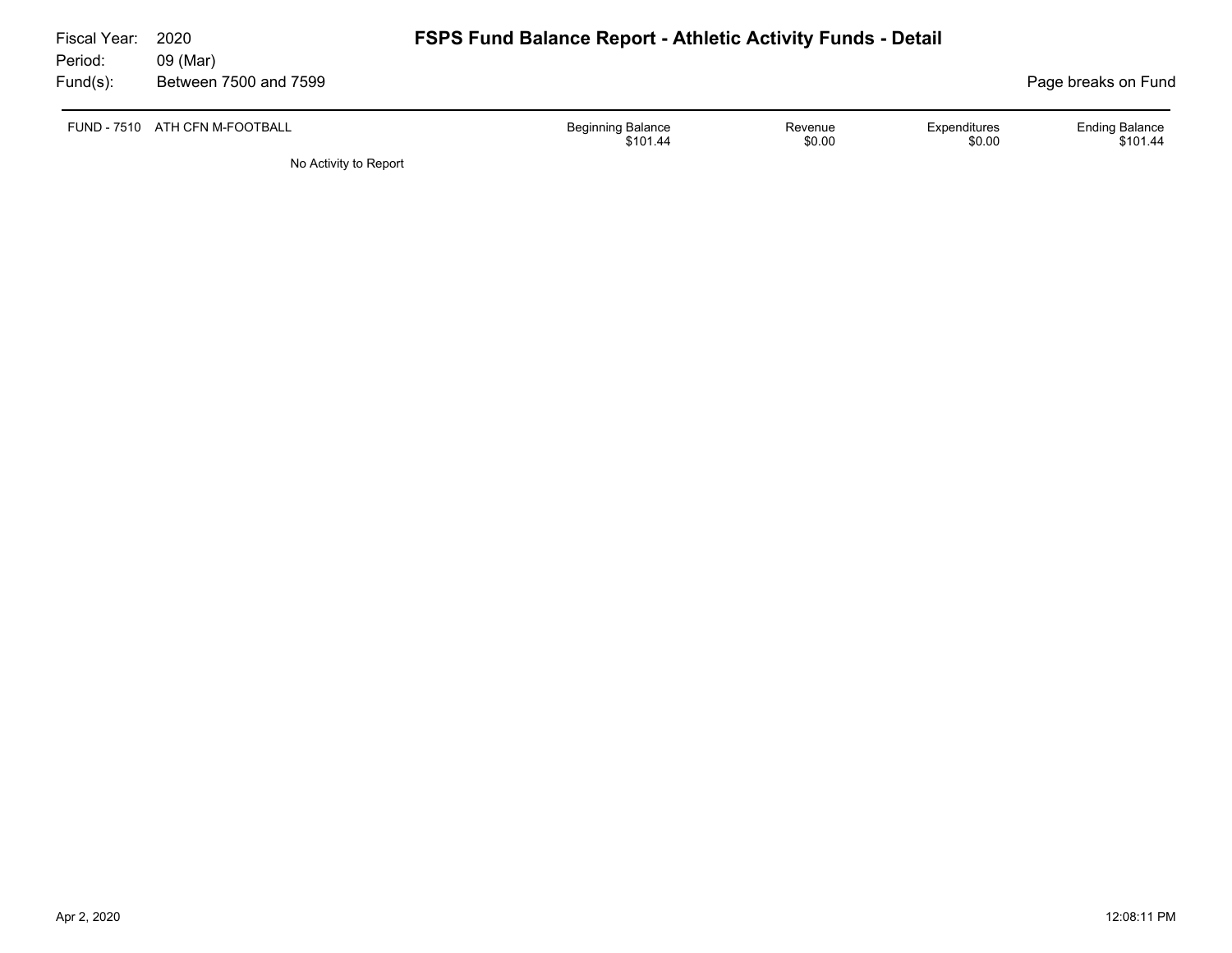| Fiscal Year: | 2020                             | <b>FSPS Fund Balance Report - Athletic Activity Funds - Detail</b> |                     |                        |                                     |  |  |  |  |  |
|--------------|----------------------------------|--------------------------------------------------------------------|---------------------|------------------------|-------------------------------------|--|--|--|--|--|
| Period:      | 09 (Mar)                         |                                                                    |                     |                        |                                     |  |  |  |  |  |
| Fund(s):     | Between 7500 and 7599            |                                                                    | Page breaks on Fund |                        |                                     |  |  |  |  |  |
|              | FUND - 7511 ATH CFN F-VOLLEYBALL | <b>Beginning Balance</b><br>\$1,799.88                             | Revenue<br>\$0.00   | Expenditures<br>\$0.00 | <b>Ending Balance</b><br>\$1,799.88 |  |  |  |  |  |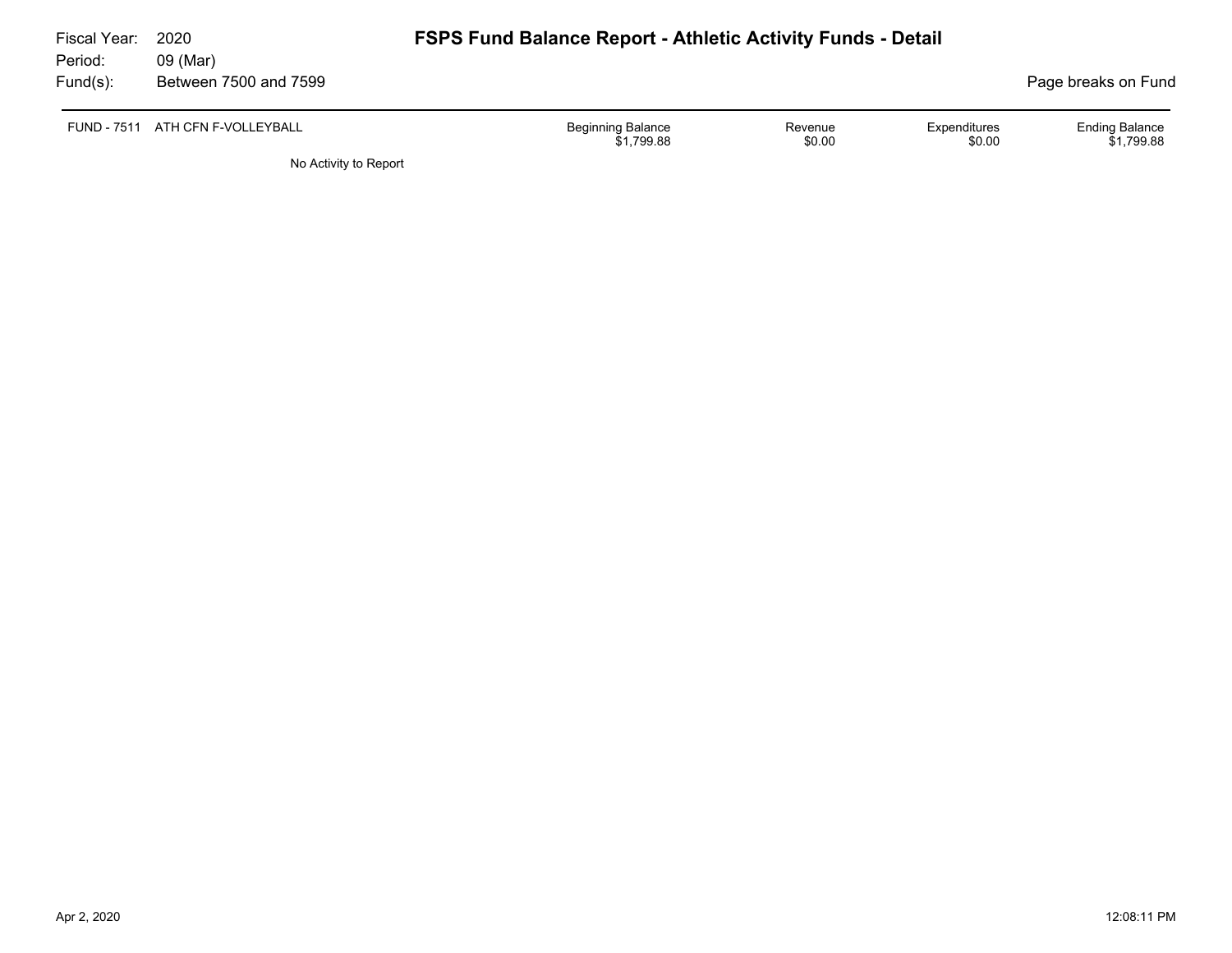| Fiscal Year: | 2020                        | <b>FSPS Fund Balance Report - Athletic Activity Funds - Detail</b> |                   |                        |                                     |  |  |  |  |  |
|--------------|-----------------------------|--------------------------------------------------------------------|-------------------|------------------------|-------------------------------------|--|--|--|--|--|
| Period:      | 09 (Mar)                    |                                                                    |                   |                        |                                     |  |  |  |  |  |
| Fund(s):     | Between 7500 and 7599       |                                                                    |                   |                        | Page breaks on Fund                 |  |  |  |  |  |
|              | FUND - 7515 ATH CFN F-TRACK | <b>Beginning Balance</b><br>(S211.08)                              | Revenue<br>\$0.00 | Expenditures<br>\$0.00 | <b>Ending Balance</b><br>(\$211.08) |  |  |  |  |  |
|              | No Activity to Report       |                                                                    |                   |                        |                                     |  |  |  |  |  |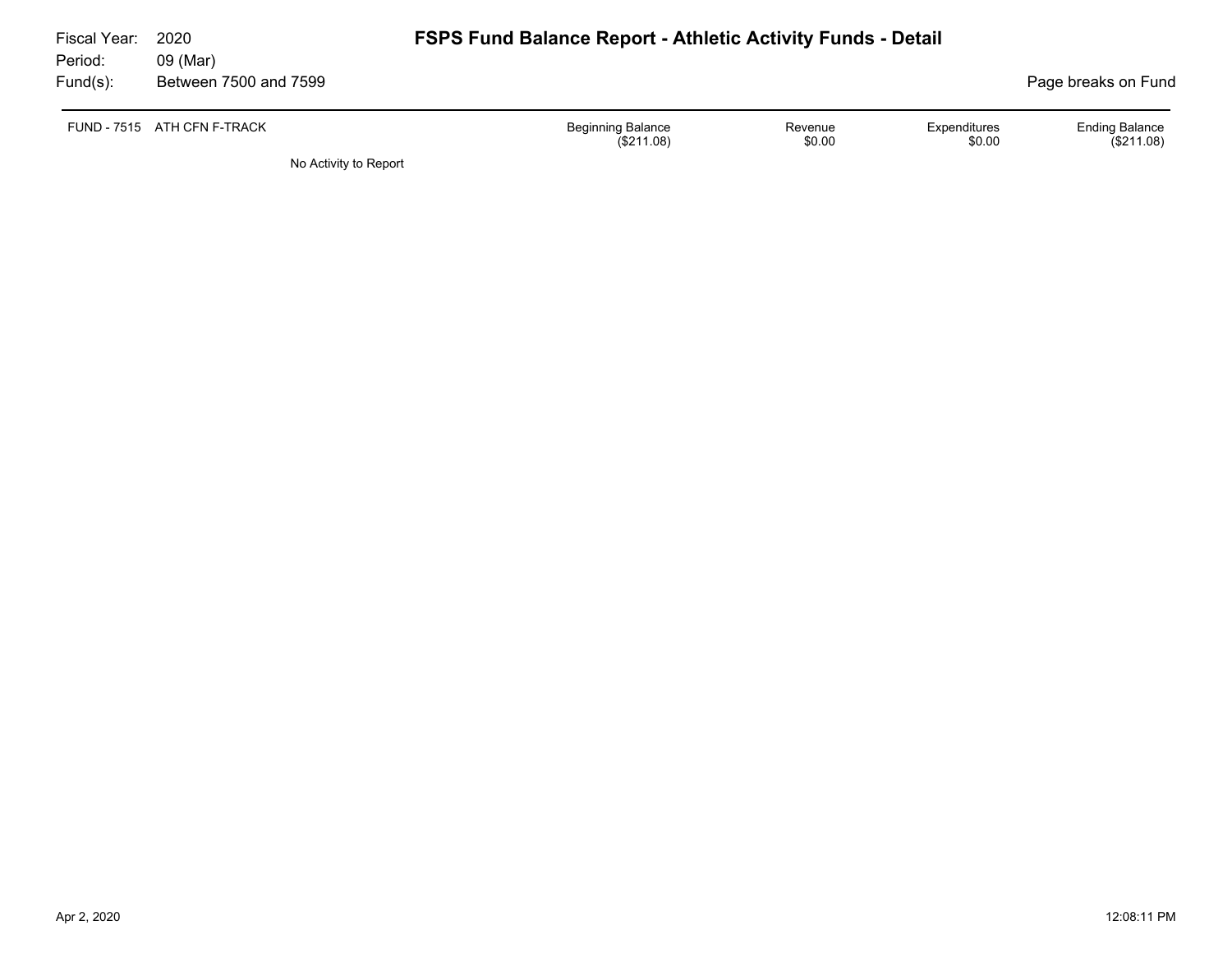| <b>FUND - 7518</b>                    |  |             | ATH CFN DRILLTEAM |        |          |          |                    | <b>Beginning Balance</b><br>\$7,057.53 |             | Revenue<br>\$1,242.00          | Expenditures<br>\$0.00 | <b>Ending Balance</b><br>\$8,299.53 |
|---------------------------------------|--|-------------|-------------------|--------|----------|----------|--------------------|----------------------------------------|-------------|--------------------------------|------------------------|-------------------------------------|
| Date                                  |  | $P$ TC      | Purchase Order    | Check# | Invoice# | Vendor   | <b>Vendor Name</b> | Revenue                                | Expenditure | <b>Transaction Description</b> |                        |                                     |
| <b>17200 SALES</b>                    |  |             |                   |        |          |          |                    |                                        |             |                                |                        |                                     |
| $03/06/2020$ 9                        |  | $24 \mid 0$ |                   |        | 270238   |          |                    | 217.00                                 |             | <b>CHAFFIN DRILL FR</b>        |                        |                                     |
| <b>TOTAL SALES</b>                    |  |             |                   | 217.00 |          |          |                    |                                        |             |                                |                        |                                     |
| ORG MEMBERSHIP DUES/FEES<br>17300     |  |             |                   |        |          |          |                    |                                        |             |                                |                        |                                     |
| $03/17/2020$ 9 24 0                   |  |             |                   |        | 270240   |          |                    | 1,025.00                               |             | CHAFFIN DRILL TEAM             |                        |                                     |
| <b>TOTAL ORG MEMBERSHIP DUES/FEES</b> |  |             |                   |        |          | 1,025.00 |                    |                                        |             |                                |                        |                                     |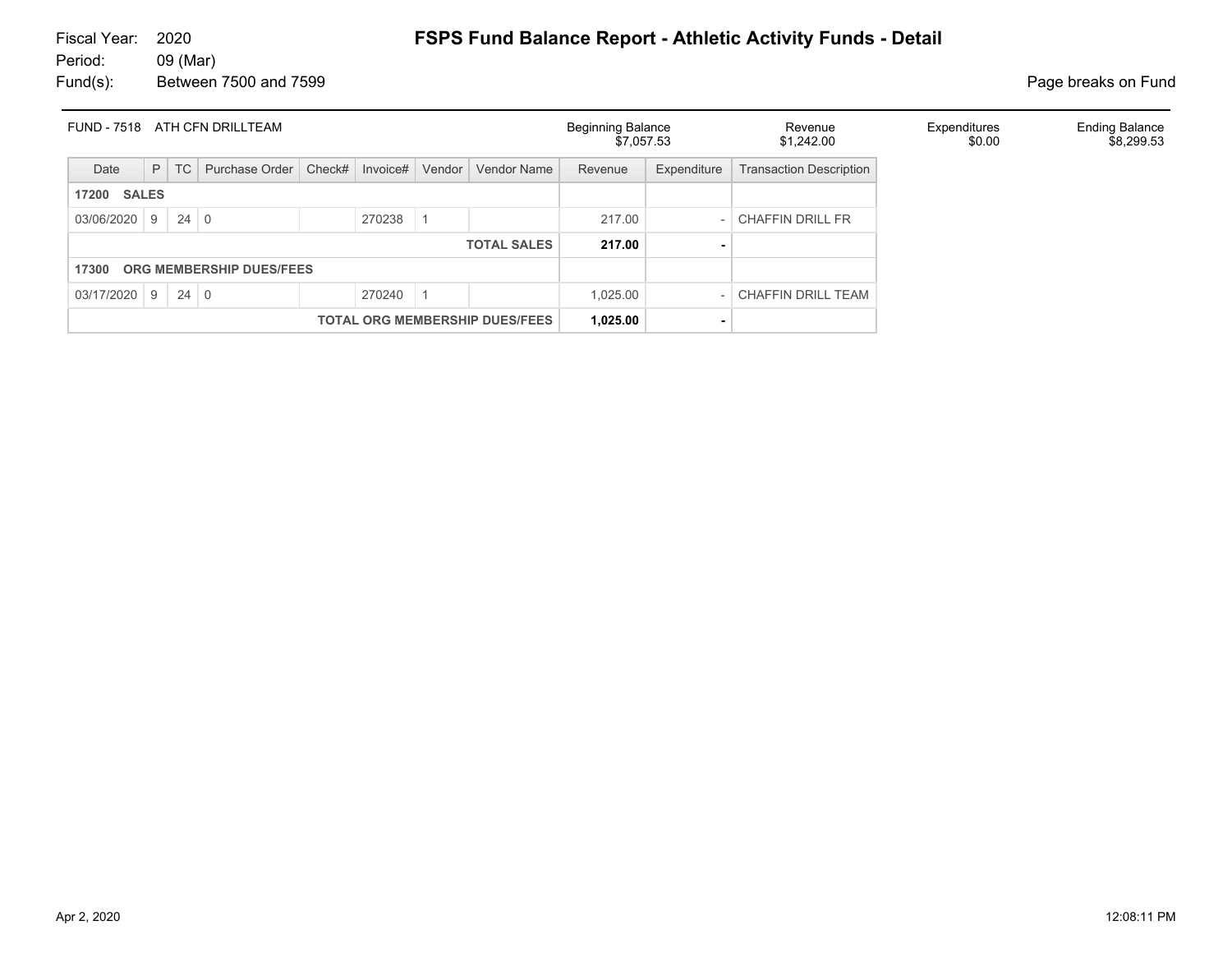| FUND - 7519 ATH CFN CHEERLEADING |                               |  |                                       |            |  |        | <b>Beginning Balance</b><br>(\$1,886.38) | Revenue<br>\$0.00 |             |                                | <b>Ending Balance</b><br>(\$2,088.73) |
|----------------------------------|-------------------------------|--|---------------------------------------|------------|--|--------|------------------------------------------|-------------------|-------------|--------------------------------|---------------------------------------|
| Date                             |                               |  | $P$ TC Purchase Order Check# Invoice# |            |  | Vendor | <b>Vendor Name</b>                       | Revenue           | Expenditure | <b>Transaction Description</b> |                                       |
| 66110                            | <b>SUPPLIES AND MATERIALS</b> |  |                                       |            |  |        |                                          |                   |             |                                |                                       |
| $03/17/2020$ 9 21 0              |                               |  |                                       | 532464 ATH |  | 526    | SPECIAL SCHOOL DIST OF FT SMITH          |                   | 202.35 KING |                                |                                       |
|                                  |                               |  |                                       |            |  |        | <b>TOTAL SUPPLIES AND MATERIALS</b>      |                   | 202.35      |                                |                                       |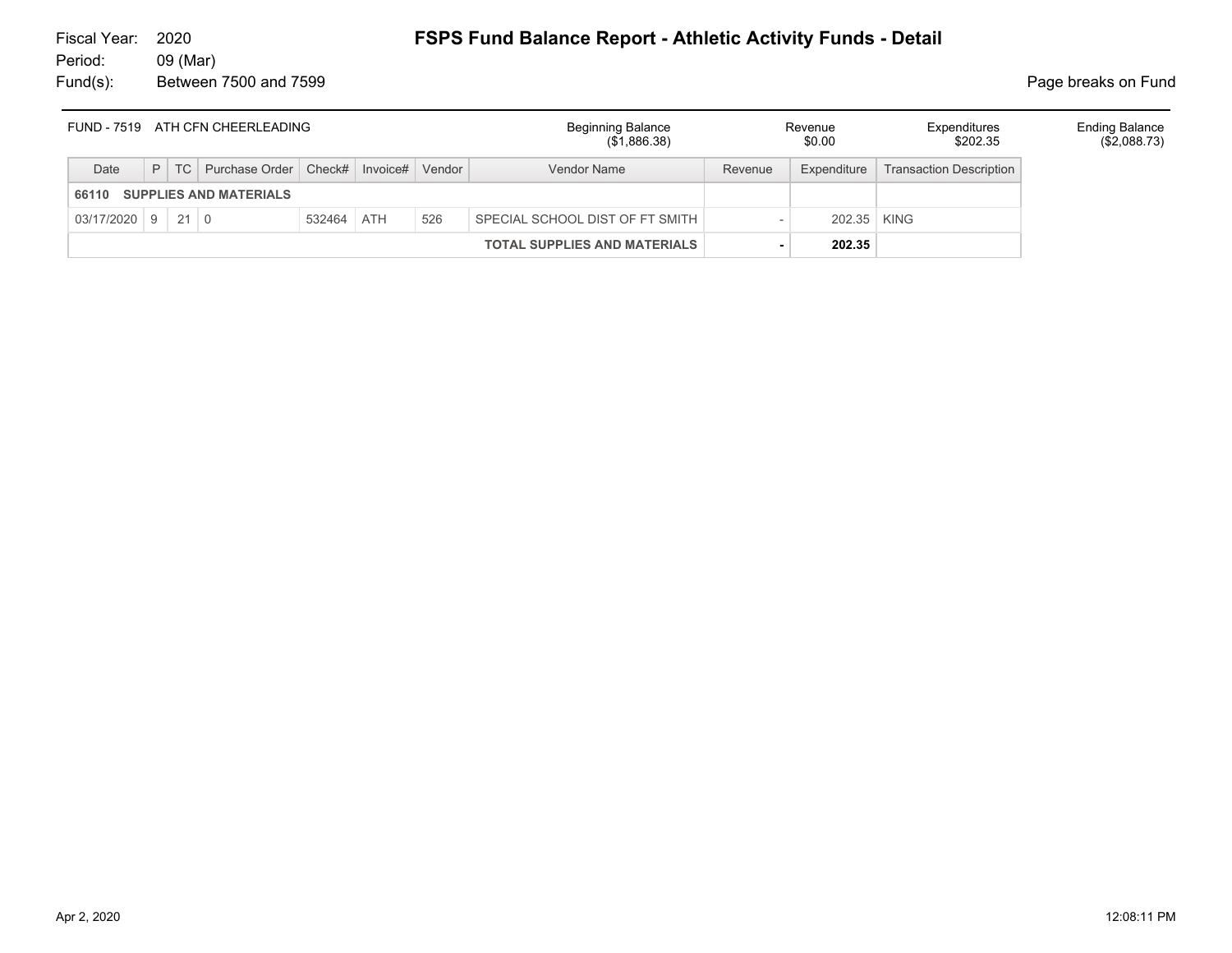|       |  | FUND - 7520 ATH DRB M-FOOTBALL      |                                | <b>Beginning Balance</b><br>\$1.779.15 |                          | Revenue     | \$0.00                         | Expenditures<br>\$806.56 | <b>Ending Balance</b><br>\$972.59 |
|-------|--|-------------------------------------|--------------------------------|----------------------------------------|--------------------------|-------------|--------------------------------|--------------------------|-----------------------------------|
| Date  |  | P   TC   Purchase Order   Check#    | Invoice#                       | Vendor   Vendor Name                   | Revenue                  | Expenditure | <b>Transaction Description</b> |                          |                                   |
| 66110 |  | <b>SUPPLIES AND MATERIALS</b>       |                                |                                        |                          |             |                                |                          |                                   |
|       |  | $03/19/2020$   9   21   20011173-26 | 532658 907916871/907916855 787 | <b>BSN SPORTS</b>                      |                          |             | 806.56   INVOICE 907030462     |                          |                                   |
|       |  |                                     |                                | <b>TOTAL SUPPLIES AND MATERIALS</b>    | $\overline{\phantom{a}}$ | 806.56      |                                |                          |                                   |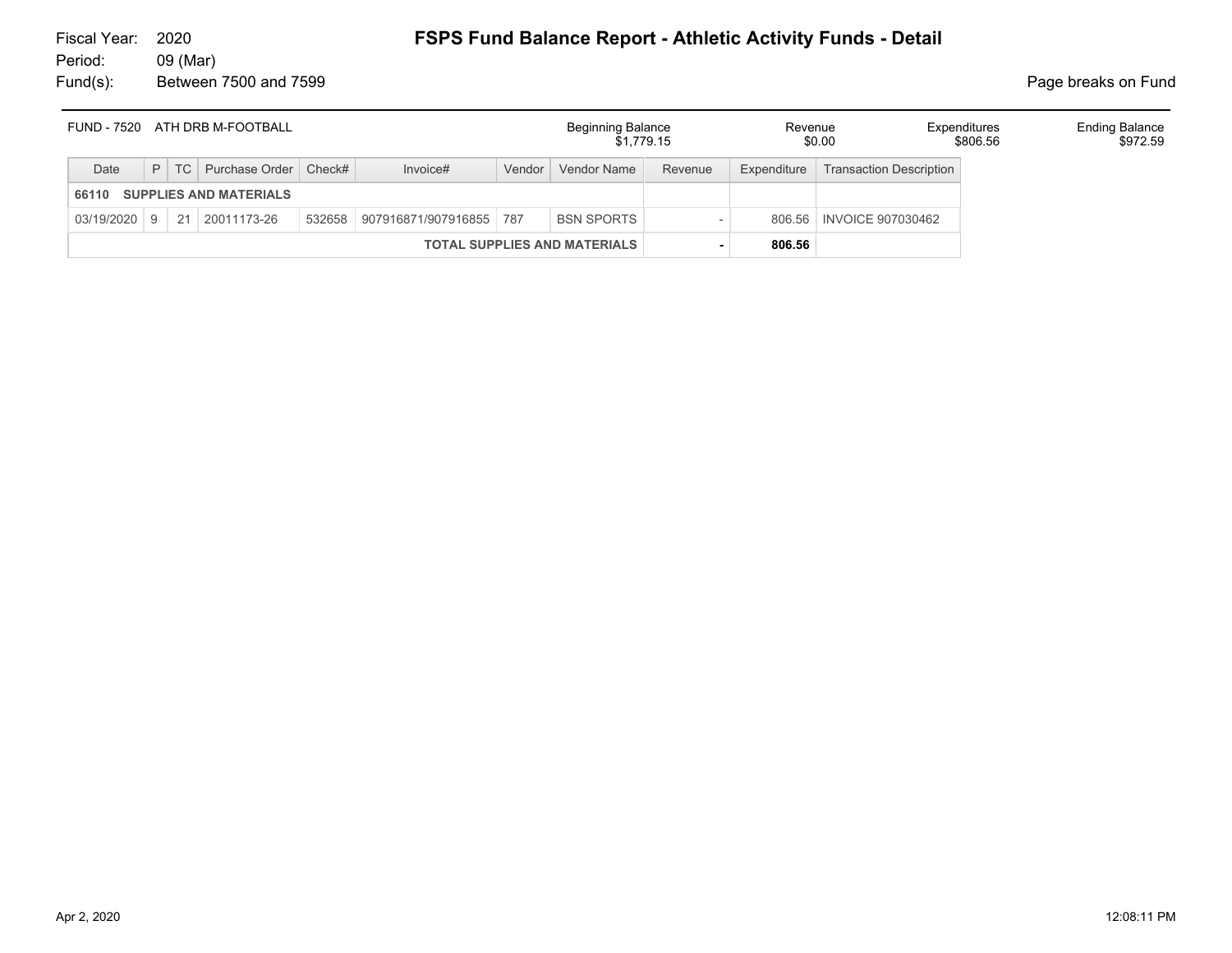| Fiscal Year:<br>Period: | 2020<br>09 (Mar)                 | <b>FSPS Fund Balance Report - Athletic Activity Funds - Detail</b> |                   |                        |                                    |
|-------------------------|----------------------------------|--------------------------------------------------------------------|-------------------|------------------------|------------------------------------|
| Fund(s):                | Between 7500 and 7599            |                                                                    |                   |                        | Page breaks on Fund                |
|                         | FUND - 7521 ATH DRB F-VOLLEYBALL | <b>Beginning Balance</b><br>(\$73.01)                              | Revenue<br>\$0.00 | Expenditures<br>\$0.00 | <b>Ending Balance</b><br>(\$73.01) |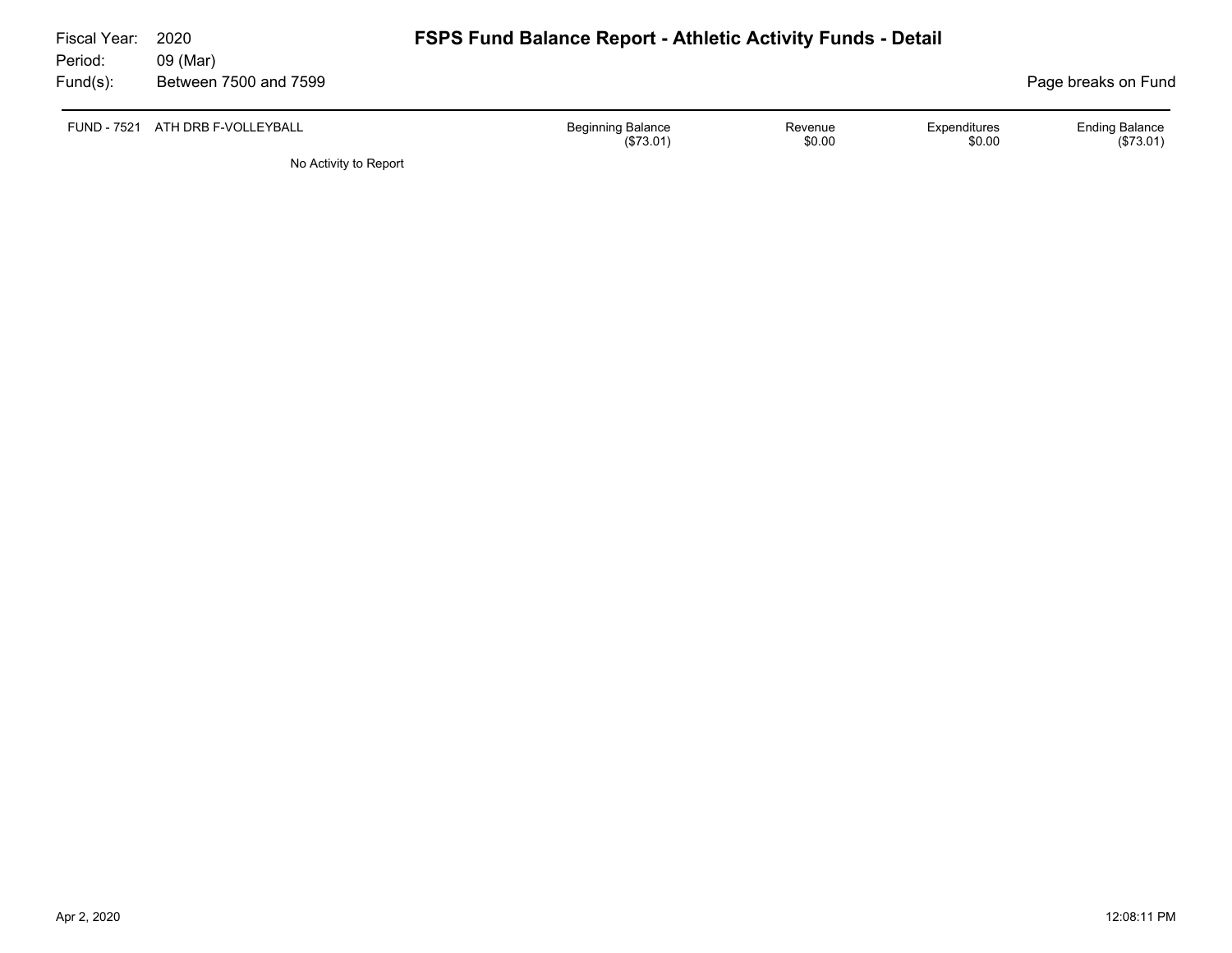| Fiscal Year: | 2020                             | <b>FSPS Fund Balance Report - Athletic Activity Funds - Detail</b> |                   |                        |                                    |  |  |  |  |  |
|--------------|----------------------------------|--------------------------------------------------------------------|-------------------|------------------------|------------------------------------|--|--|--|--|--|
| Period:      | 09 (Mar)                         |                                                                    |                   |                        |                                    |  |  |  |  |  |
| Fund(s):     | Between 7500 and 7599            |                                                                    |                   |                        | Page breaks on Fund                |  |  |  |  |  |
|              | FUND - 7522 ATH DRB M-BASKETBALL | <b>Beginning Balance</b><br>(\$82.27)                              | Revenue<br>\$0.00 | Expenditures<br>\$0.00 | <b>Ending Balance</b><br>(\$82.27) |  |  |  |  |  |
|              | No Activity to Report            |                                                                    |                   |                        |                                    |  |  |  |  |  |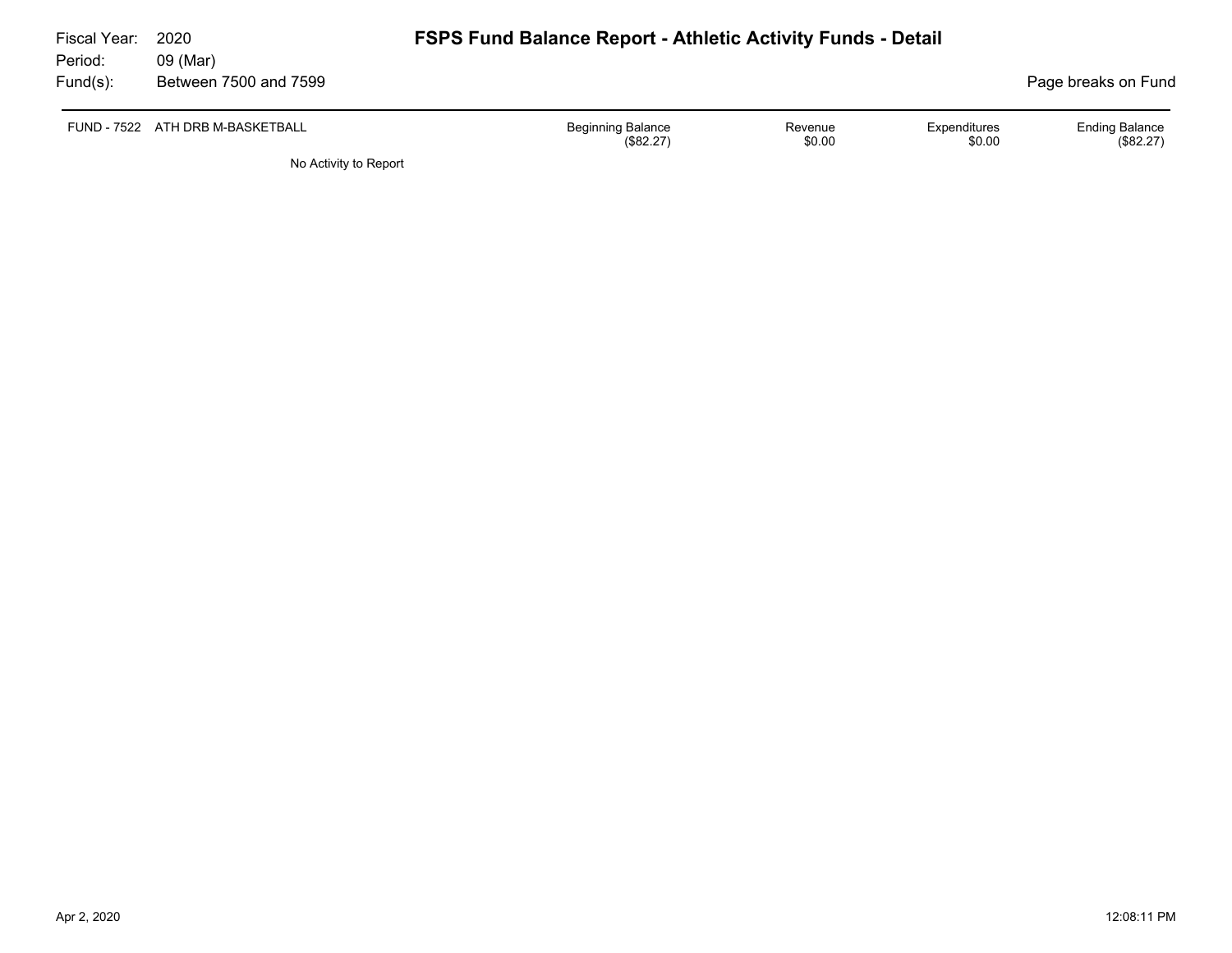| FUND - 7523<br>ATH DRB F-BASKETBALL |                                     |             |                |            |          | <b>Beginning Balance</b><br>\$4,577.57 |                                 | Revenue<br>\$330.00 | Expenditures<br>\$76.52 | <b>Ending Balance</b><br>\$4,831.05 |  |
|-------------------------------------|-------------------------------------|-------------|----------------|------------|----------|----------------------------------------|---------------------------------|---------------------|-------------------------|-------------------------------------|--|
| Date                                | P                                   | TC          | Purchase Order | Check#     | Invoice# | Vendor                                 | <b>Vendor Name</b>              | Revenue             | Expenditure             | <b>Transaction Description</b>      |  |
| <b>SALES</b><br>17200               |                                     |             |                |            |          |                                        |                                 |                     |                         |                                     |  |
| $03/06/2020$ 9                      |                                     | $24 \mid 0$ |                |            | 270353   |                                        |                                 | 330.00              |                         | <b>DARBY GIRLS BASKETBALL</b>       |  |
|                                     |                                     |             |                |            |          |                                        | <b>TOTAL SALES</b>              | 330.00              |                         |                                     |  |
| 66110                               | <b>SUPPLIES AND MATERIALS</b>       |             |                |            |          |                                        |                                 |                     |                         |                                     |  |
| $03/17/2020$ 9 21 0                 |                                     |             |                | 532464 ATH |          | 526                                    | SPECIAL SCHOOL DIST OF FT SMITH |                     |                         | 76.52 BURNS                         |  |
|                                     | <b>TOTAL SUPPLIES AND MATERIALS</b> |             |                |            |          |                                        |                                 | 76.52               |                         |                                     |  |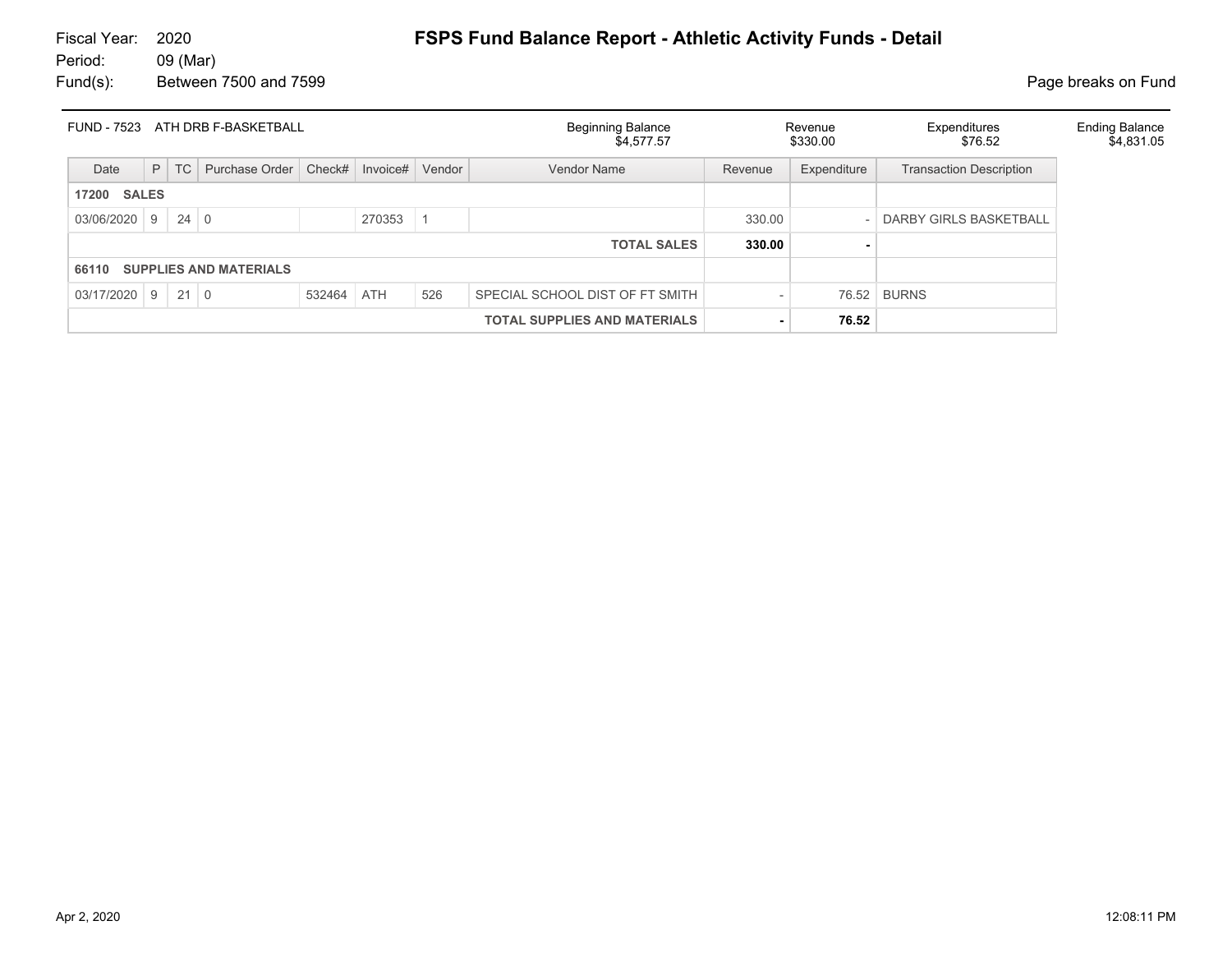| Fiscal Year:<br>Period: | 2020<br>09 (Mar)            | <b>FSPS Fund Balance Report - Athletic Activity Funds - Detail</b>                  |                                   |  |  |  |  |  |
|-------------------------|-----------------------------|-------------------------------------------------------------------------------------|-----------------------------------|--|--|--|--|--|
| Fund(s):                | Between 7500 and 7599       |                                                                                     | Page breaks on Fund               |  |  |  |  |  |
|                         | FUND - 7525 ATH DRB F-TRACK | <b>Beginning Balance</b><br>Expenditures<br>Revenue<br>\$0.00<br>\$0.00<br>\$513.00 | <b>Ending Balance</b><br>\$513.00 |  |  |  |  |  |
|                         |                             |                                                                                     |                                   |  |  |  |  |  |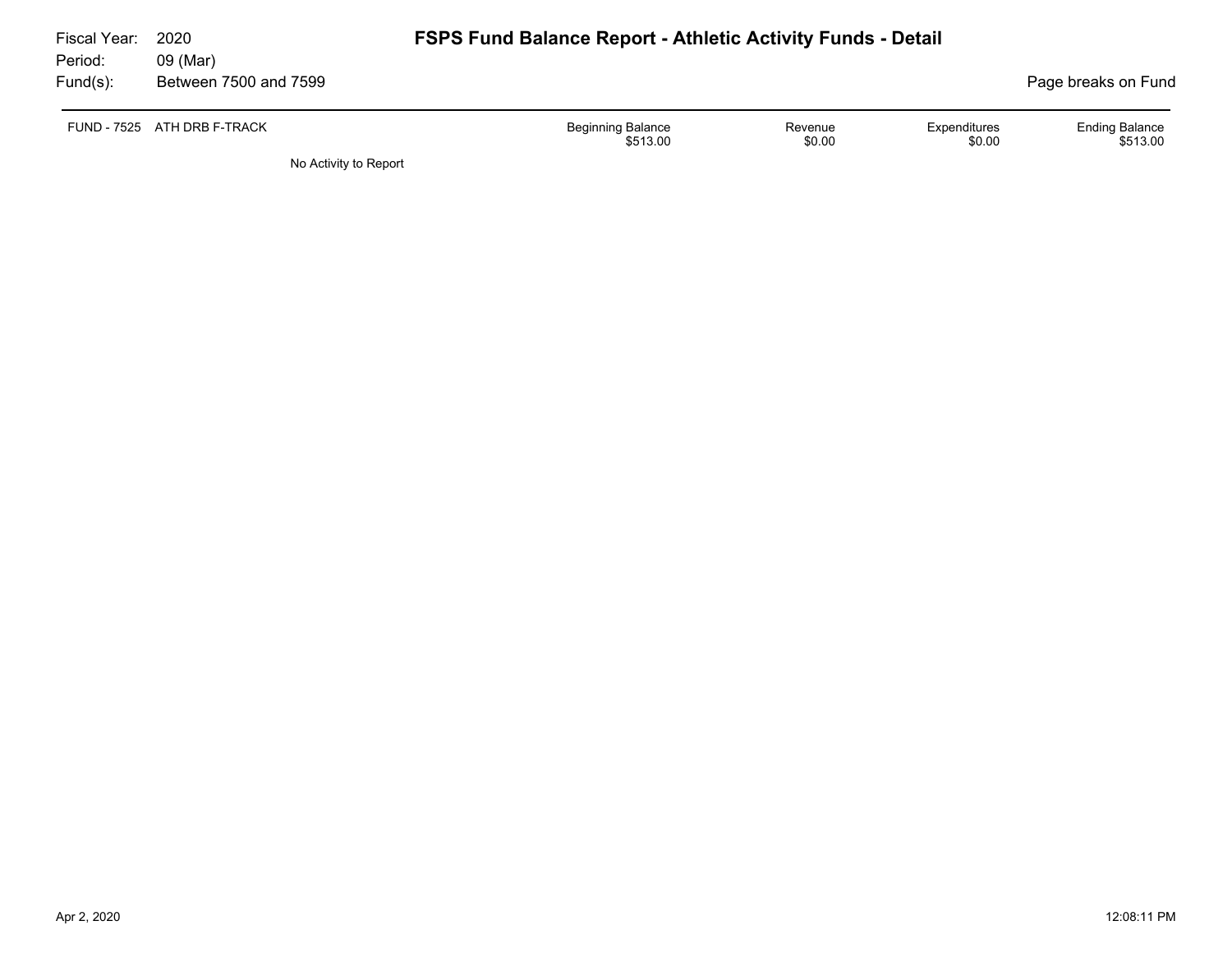| Fiscal Year:<br>Period: | 2020<br>09 (Mar)      | <b>FSPS Fund Balance Report - Athletic Activity Funds - Detail</b>                      |                                       |
|-------------------------|-----------------------|-----------------------------------------------------------------------------------------|---------------------------------------|
| $Fund(s)$ :             | Between 7500 and 7599 |                                                                                         | Page breaks on Fund                   |
| FUND - 7528             | ATH DRB DRILLTEAM     | <b>Beginning Balance</b><br>Expenditures<br>Revenue<br>\$0.00<br>\$0.00<br>(\$1,594.99) | <b>Ending Balance</b><br>(\$1,594.99) |
|                         | No Activity to Report |                                                                                         |                                       |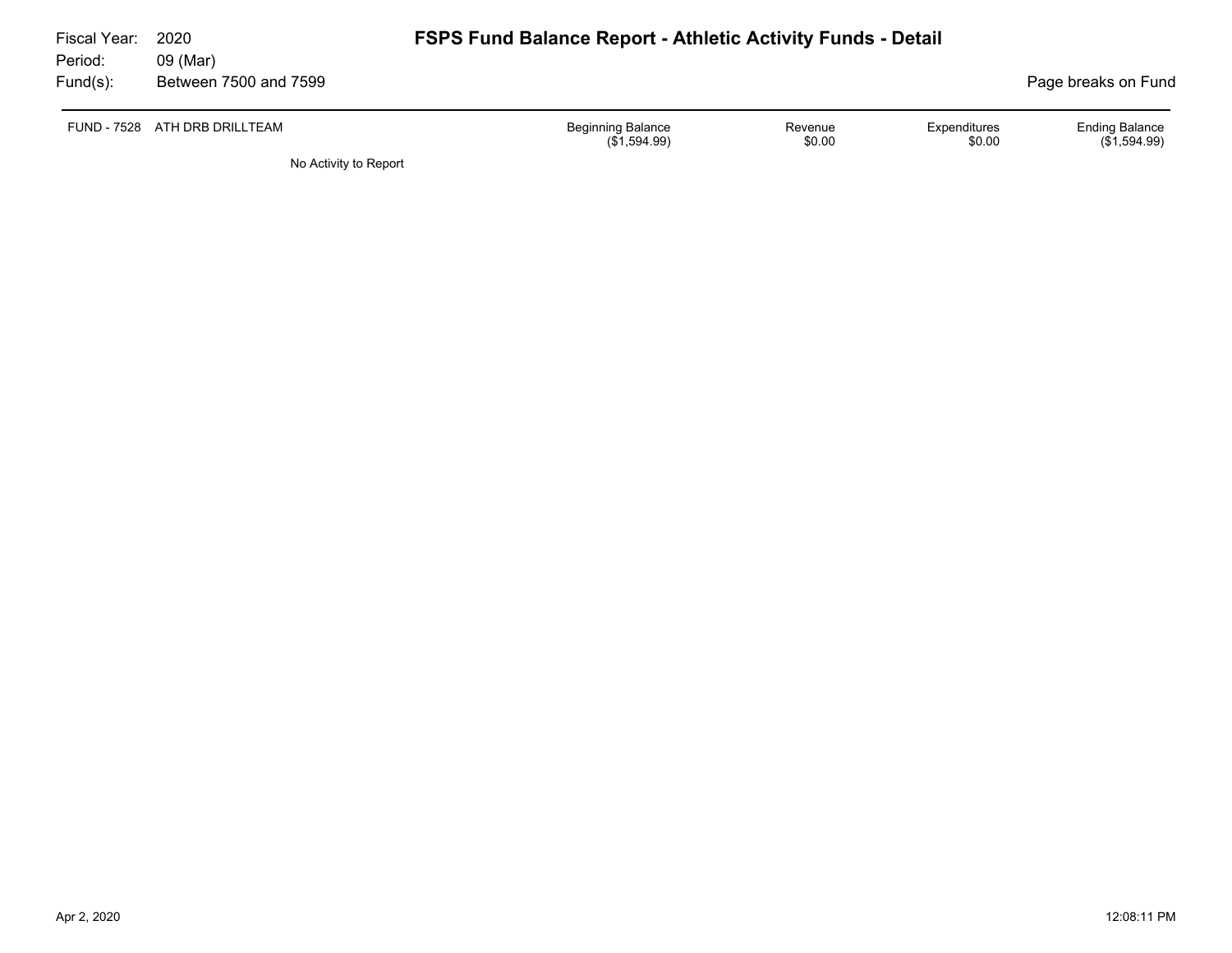| Fiscal Year:<br>Period: | 2020<br>09 (Mar)                 | <b>FSPS Fund Balance Report - Athletic Activity Funds - Detail</b> |                   |                        |                                         |
|-------------------------|----------------------------------|--------------------------------------------------------------------|-------------------|------------------------|-----------------------------------------|
| Fund(s):                | Between 7500 and 7599            |                                                                    |                   |                        | Page breaks on Fund                     |
|                         | FUND - 7529 ATH DRB CHEERLEADING | <b>Beginning Balance</b><br>(\$5,267.44)                           | Revenue<br>\$0.00 | Expenditures<br>\$0.00 | <b>Ending Balance</b><br>$(\$5,267.44)$ |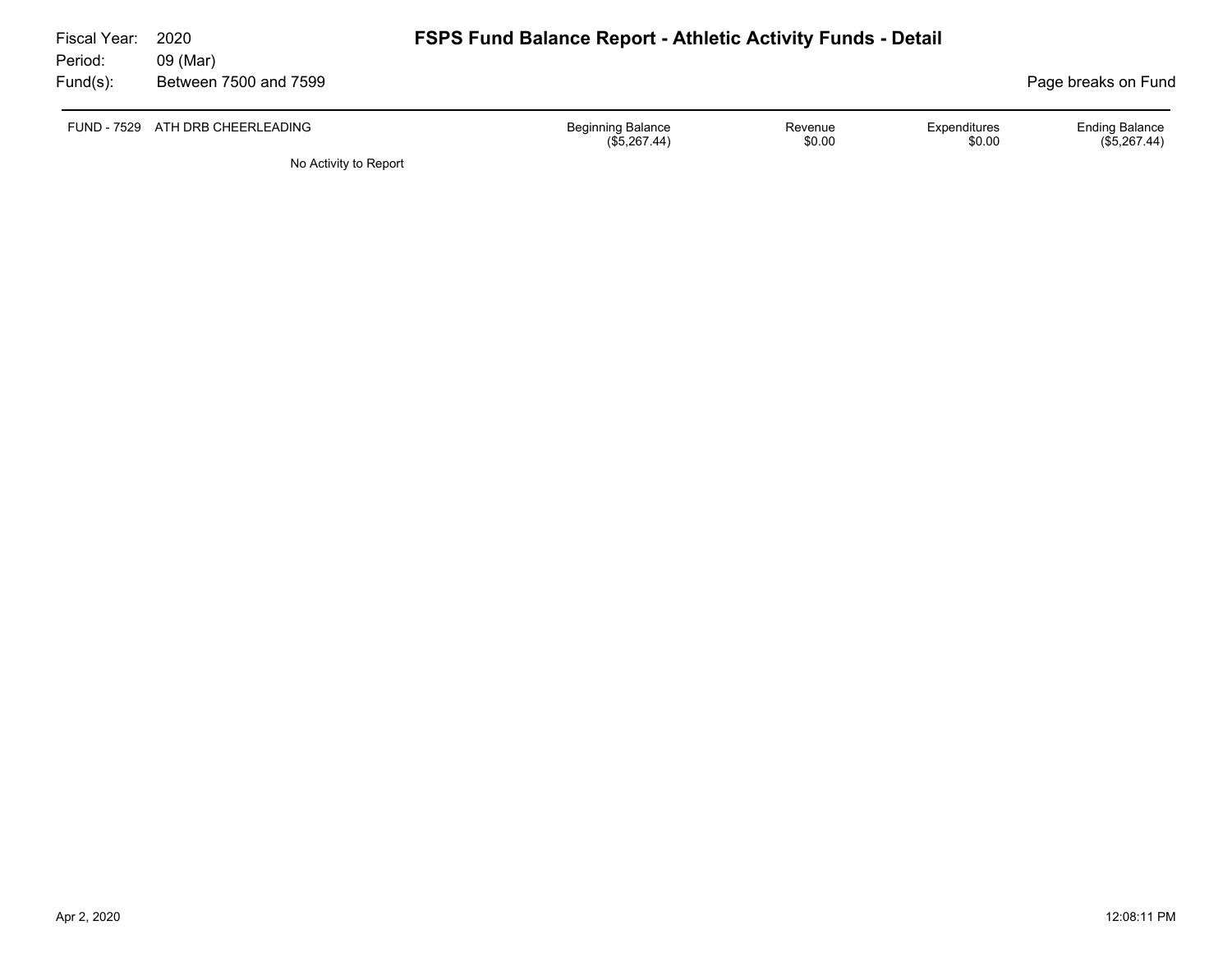| Fiscal Year:<br>Period: | 2020<br>09 (Mar)               | <b>FSPS Fund Balance Report - Athletic Activity Funds - Detail</b> |                   |                        |                                   |
|-------------------------|--------------------------------|--------------------------------------------------------------------|-------------------|------------------------|-----------------------------------|
| Fund(s):                | Between 7500 and 7599          |                                                                    |                   |                        | Page breaks on Fund               |
|                         | FUND - 7530 ATH KMN M-FOOTBALL | <b>Beginning Balance</b><br>\$679.05                               | Revenue<br>\$0.00 | Expenditures<br>\$0.00 | <b>Ending Balance</b><br>\$679.05 |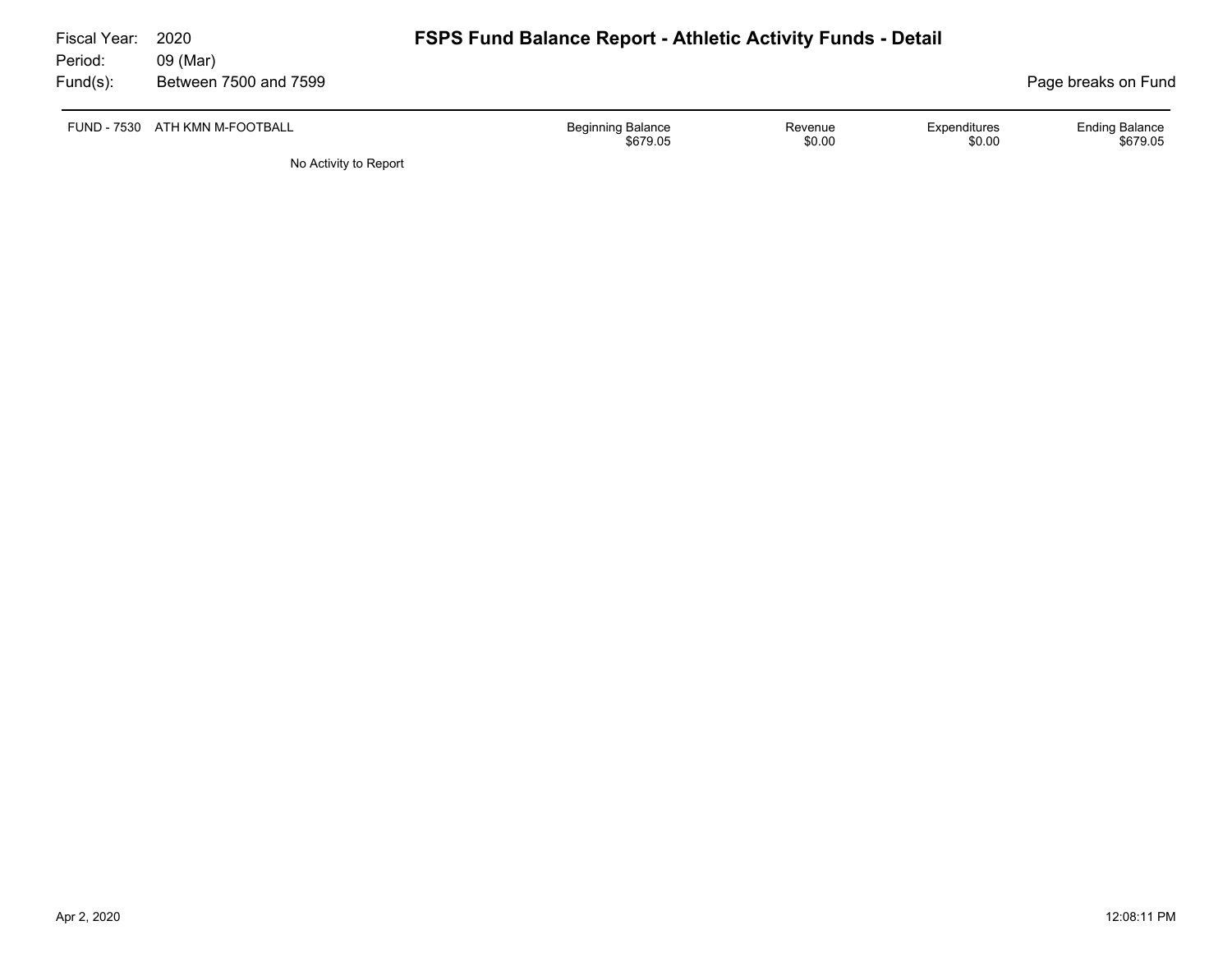| Fiscal Year: | 2020                             | <b>FSPS Fund Balance Report - Athletic Activity Funds - Detail</b> |                   |                        |                                     |
|--------------|----------------------------------|--------------------------------------------------------------------|-------------------|------------------------|-------------------------------------|
| Period:      | 09 (Mar)                         |                                                                    |                   |                        |                                     |
| Fund(s):     | Between 7500 and 7599            |                                                                    |                   |                        | Page breaks on Fund                 |
|              | FUND - 7531 ATH KMN F-VOLLEYBALL | <b>Beginning Balance</b><br>\$4,418.55                             | Revenue<br>\$0.00 | Expenditures<br>\$0.00 | <b>Ending Balance</b><br>\$4.418.55 |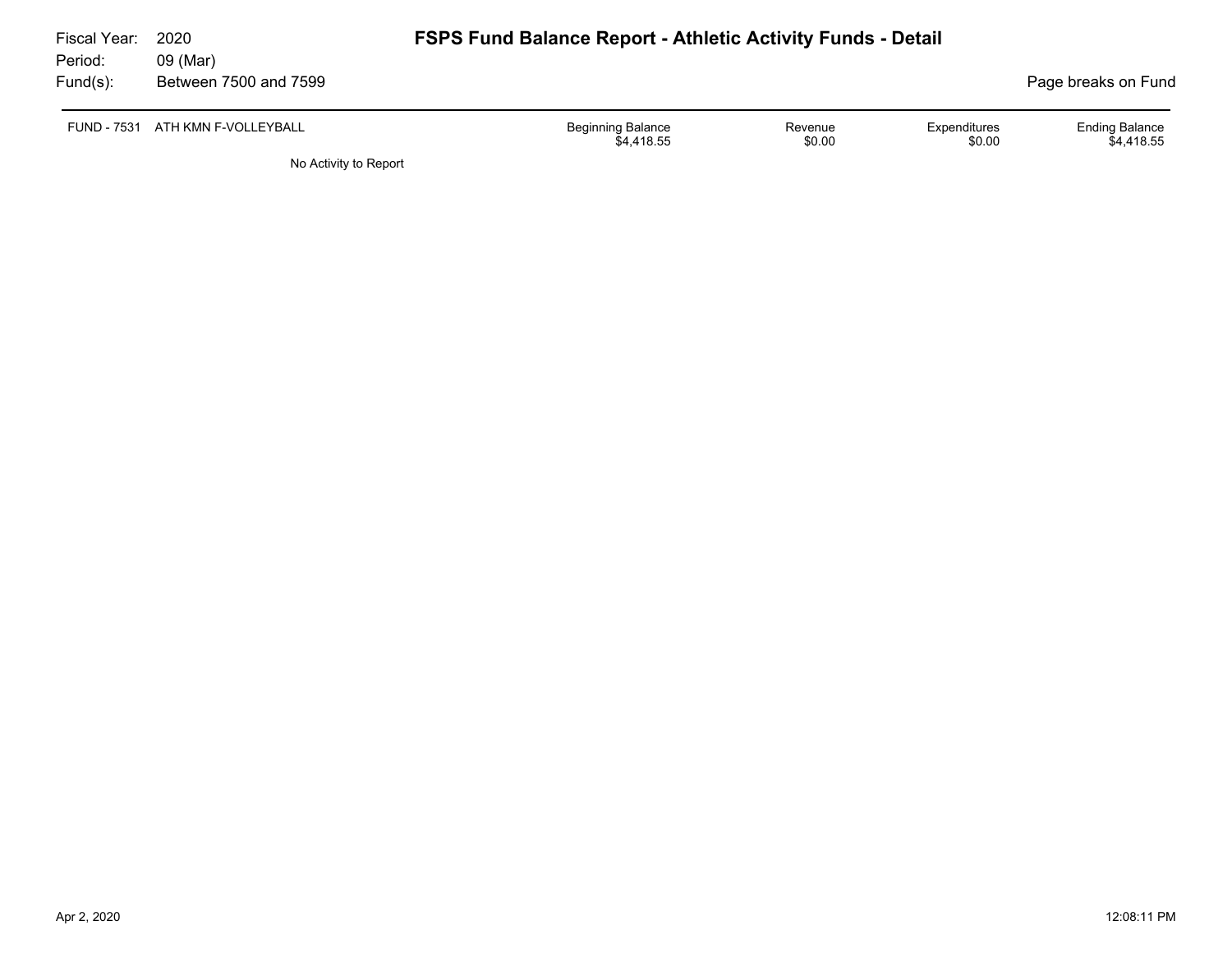| <b>FUND - 7532</b><br>ATH KMN M-BASKETBALL |    |    |                               | <b>Beginning Balance</b><br>(\$5,742.29) |           | Revenue<br>\$0.00 | Expenditures<br>\$247.91 | <b>Ending Balance</b><br>(\$5,990.20) |             |                                |  |  |
|--------------------------------------------|----|----|-------------------------------|------------------------------------------|-----------|-------------------|--------------------------|---------------------------------------|-------------|--------------------------------|--|--|
| Date                                       | P  | TC | Purchase Order                | Check#                                   | Invoice#  | Vendor            | Vendor Name              | Revenue                               | Expenditure | <b>Transaction Description</b> |  |  |
| 66110                                      |    |    | <b>SUPPLIES AND MATERIALS</b> |                                          |           |                   |                          |                                       |             |                                |  |  |
| 03/19/2020                                 | -9 | 21 | 20011329-1                    | 532658                                   | 902643192 | 787               | <b>BSN SPORTS</b>        | $\overline{\phantom{a}}$              | 52.05       | <b>INVOICE 902643192</b>       |  |  |
| 03/19/2020                                 | -9 | 21 | 20011329-1                    | 532658                                   | 905469866 | 787               | <b>BSN SPORTS</b>        | $\overline{\phantom{a}}$              | 61.54       | <b>INVOICE 902643192</b>       |  |  |
| 03/19/2020                                 | -9 | 21 | 20011329-2                    | 532658                                   | 902643192 | 787               | <b>BSN SPORTS</b>        | $\overline{\phantom{a}}$              | 61.55       | <b>INVOICE 905469866</b>       |  |  |
| 03/19/2020                                 | -9 | 21 | 20011329-2                    | 532658                                   | 905469866 | 787               | <b>BSN SPORTS</b>        | $\qquad \qquad$                       | 72.77       | <b>INVOICE 905469866</b>       |  |  |
| <b>TOTAL SUPPLIES AND MATERIALS</b>        |    |    |                               |                                          |           | 247.91            |                          |                                       |             |                                |  |  |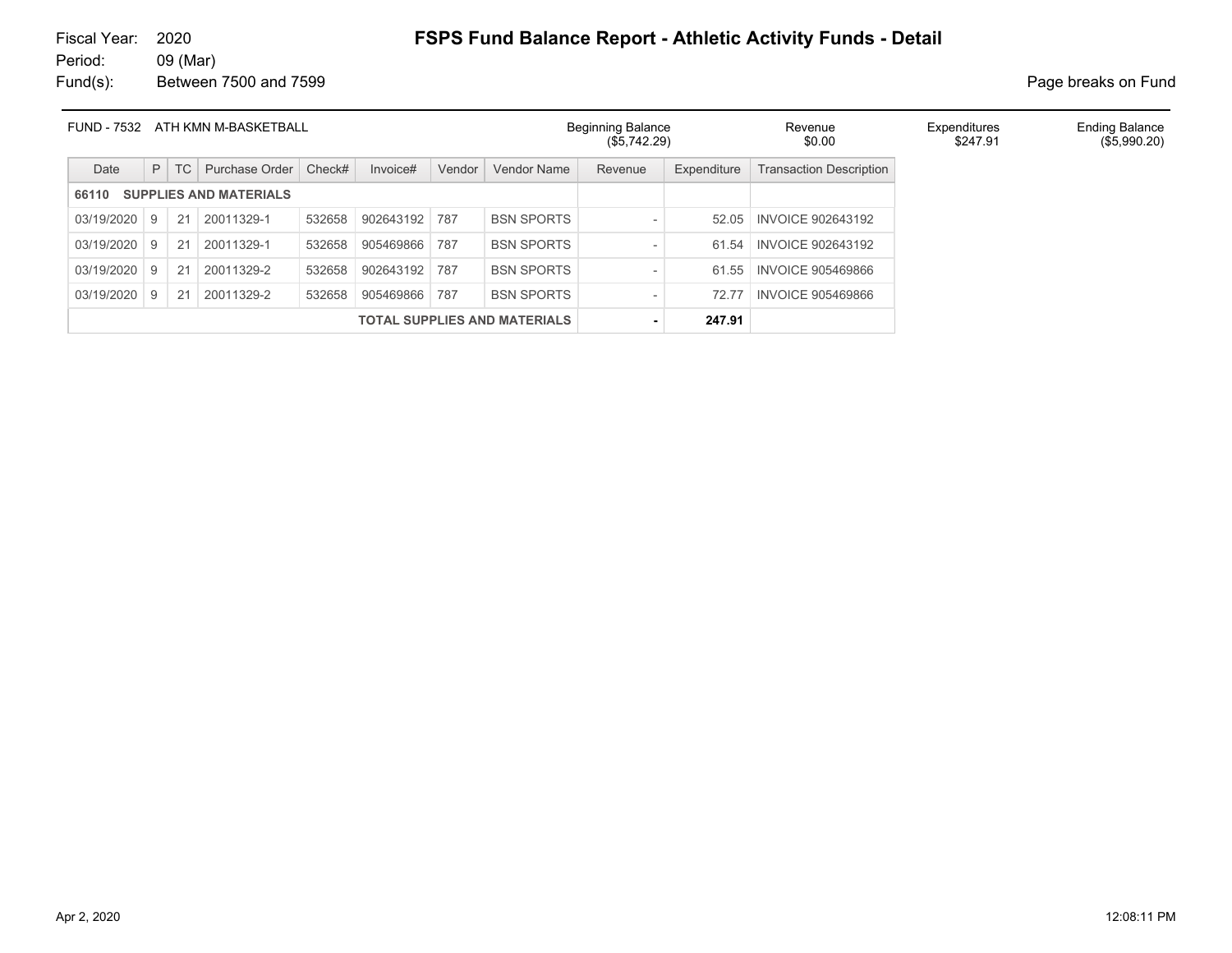| Fiscal Year:<br>Period: | 2020<br>09 (Mar)                 | <b>FSPS Fund Balance Report - Athletic Activity Funds - Detail</b> |                   |                        |                                     |
|-------------------------|----------------------------------|--------------------------------------------------------------------|-------------------|------------------------|-------------------------------------|
|                         |                                  |                                                                    |                   |                        |                                     |
| Fund(s):                | Between 7500 and 7599            |                                                                    |                   |                        | Page breaks on Fund                 |
|                         | FUND - 7533 ATH KMN F-BASKETBALL | <b>Beginning Balance</b><br>(S1.97)                                | Revenue<br>\$0.00 | Expenditures<br>\$0.00 | <b>Ending Balance</b><br>$(\$1.97)$ |
|                         | No Activity to Report            |                                                                    |                   |                        |                                     |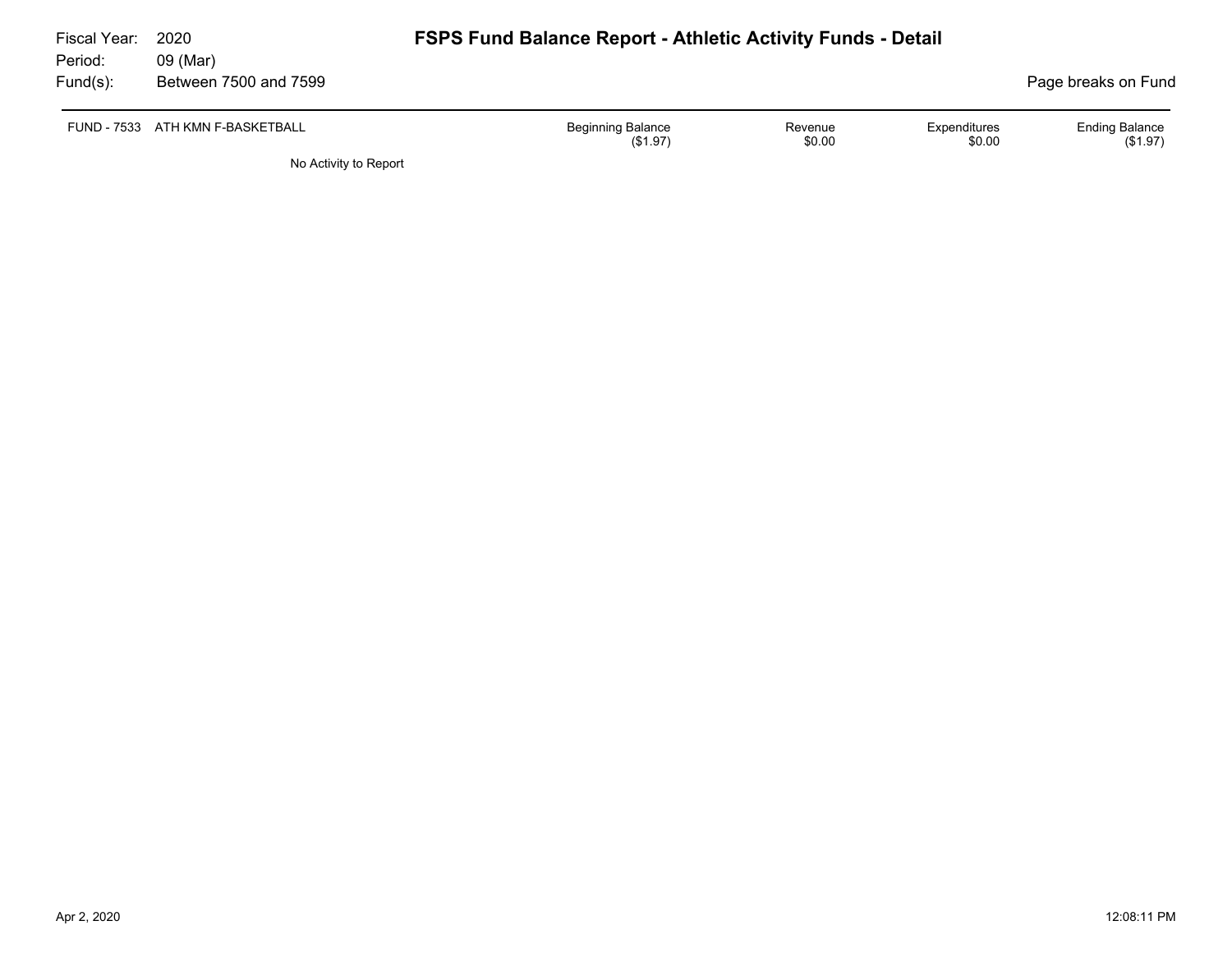| Fiscal Year:<br>Period: | 2020<br>09 (Mar)            | <b>FSPS Fund Balance Report - Athletic Activity Funds - Detail</b> |                                                           |
|-------------------------|-----------------------------|--------------------------------------------------------------------|-----------------------------------------------------------|
| $Fund(s)$ :             | Between 7500 and 7599       |                                                                    | Page breaks on Fund                                       |
|                         | FUND - 7534 ATH KMN M-TRACK | <b>Beginning Balance</b><br>Revenue<br>\$0.00<br>\$2.98            | <b>Ending Balance</b><br>Expenditures<br>\$2.98<br>\$0.00 |
|                         | No Activity to Report       |                                                                    |                                                           |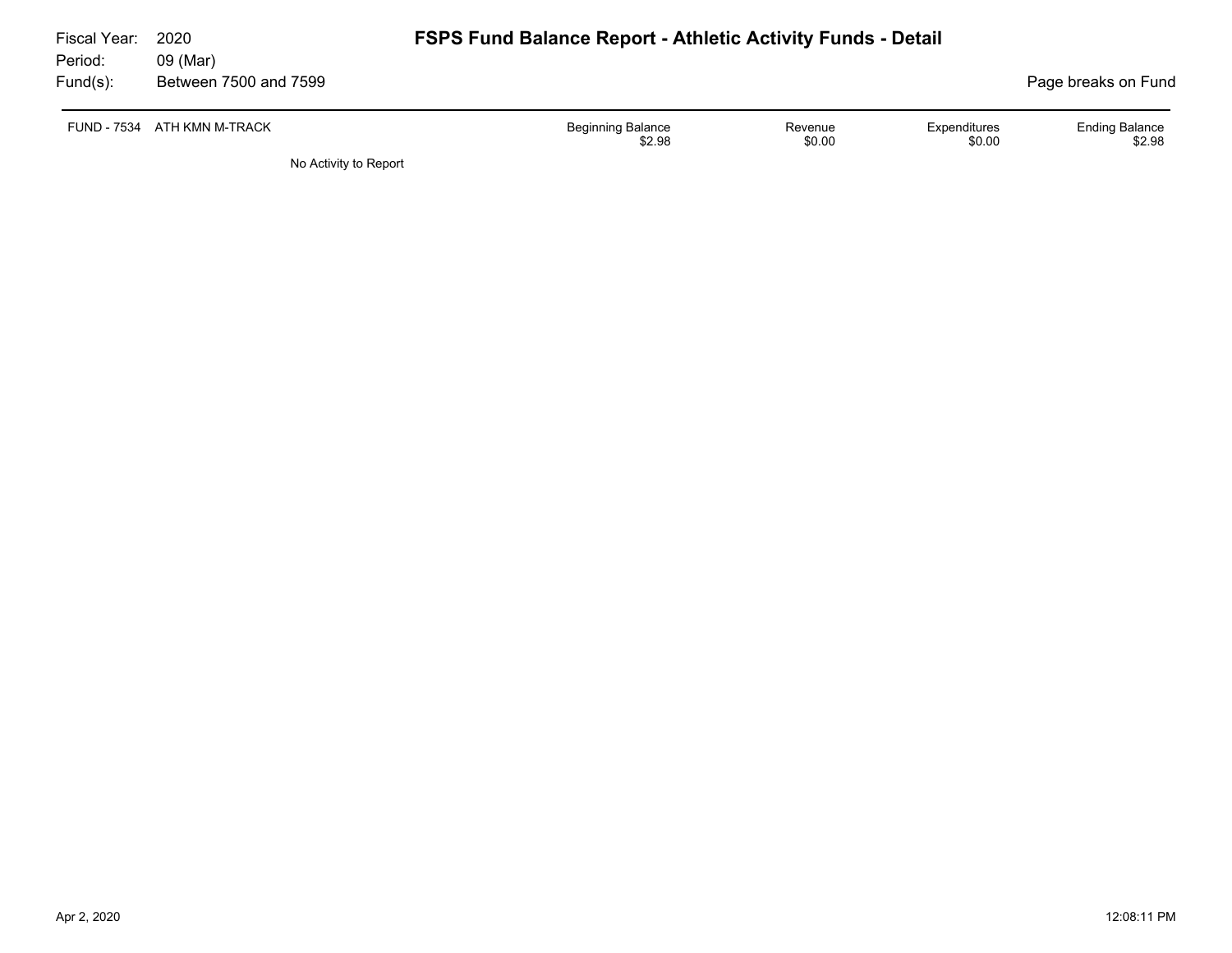| Fiscal Year:<br>Period: | 2020<br>09 (Mar)              | <b>FSPS Fund Balance Report - Athletic Activity Funds - Detail</b> |                   |                        |                                       |
|-------------------------|-------------------------------|--------------------------------------------------------------------|-------------------|------------------------|---------------------------------------|
| Fund(s):                | Between 7500 and 7599         |                                                                    |                   |                        | Page breaks on Fund                   |
|                         | FUND - 7538 ATH KMN DRILLTEAM | <b>Beginning Balance</b><br>(\$6,828.02)                           | Revenue<br>\$0.00 | Expenditures<br>\$0.00 | <b>Ending Balance</b><br>(\$6,828.02) |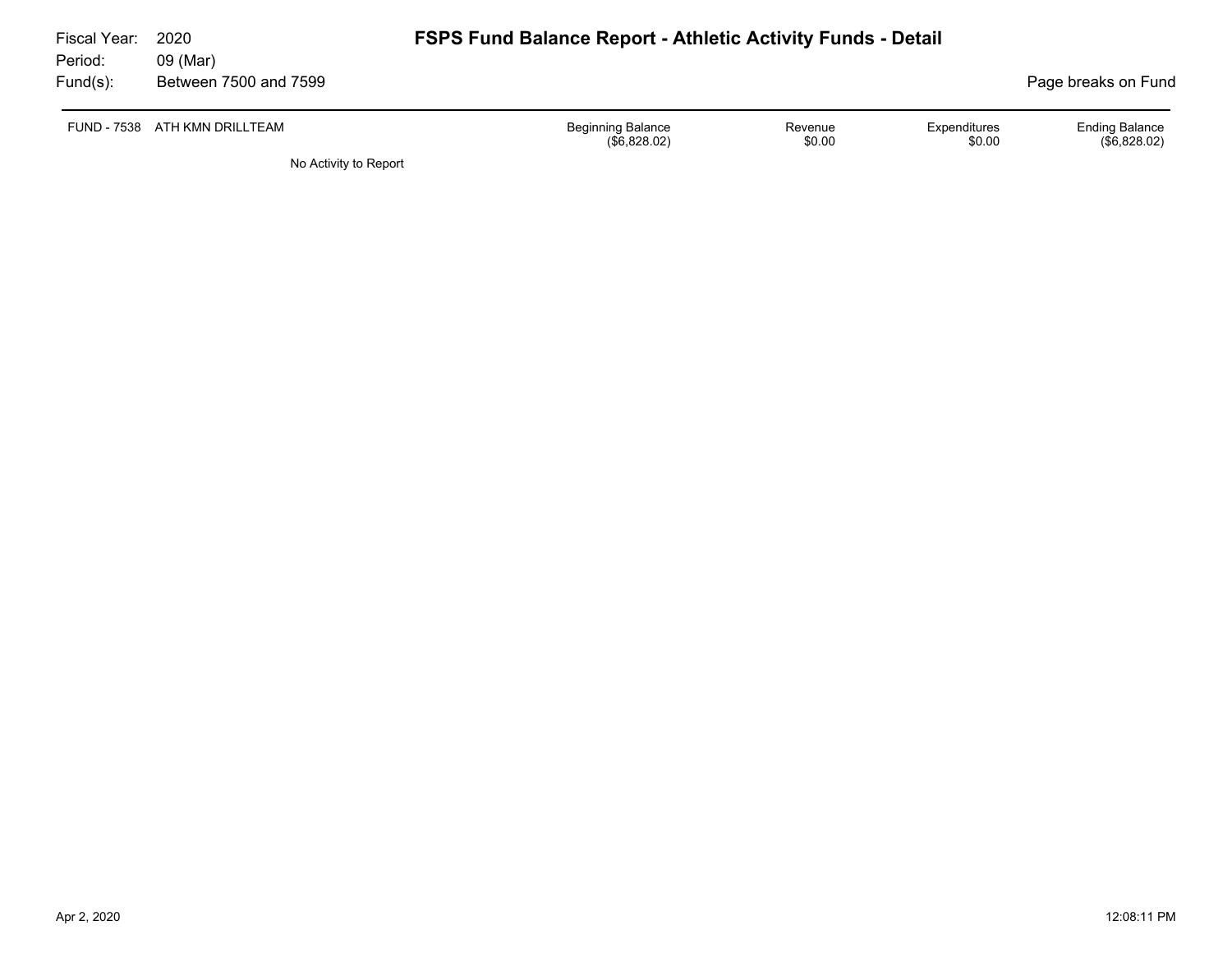| FUND - 7539 ATH KMN CHEERLEADING    |                       |    |                               |        |                         | <b>Beginning Balance</b><br>(\$25,330.15) |                             | Revenue<br>\$0.00 | Expenditures<br>\$584.00 | <b>Ending Balance</b><br>(\$25,914.15) |  |
|-------------------------------------|-----------------------|----|-------------------------------|--------|-------------------------|-------------------------------------------|-----------------------------|-------------------|--------------------------|----------------------------------------|--|
| Date                                | P                     | TC | Purchase Order                | Check# | Invoice#                | Vendor                                    | <b>Vendor Name</b>          | Revenue           | Expenditure              | <b>Transaction Description</b>         |  |
| 65870                               | <b>STUDENT TRAVEL</b> |    |                               |        |                         |                                           |                             |                   |                          |                                        |  |
| 03/12/2020                          | 9                     | 19 |                               |        |                         |                                           |                             |                   |                          | 294.00   TRANSPORTATION REQUEST        |  |
|                                     |                       |    |                               |        |                         |                                           | <b>TOTAL STUDENT TRAVEL</b> |                   | 294.00                   |                                        |  |
| 66110                               |                       |    | <b>SUPPLIES AND MATERIALS</b> |        |                         |                                           |                             |                   |                          |                                        |  |
| 03/10/2020                          | 9                     | 21 | 20010778-1                    |        | 532188   REG-0010623946 | 13639                                     | <b>VARSITY UNIVERSITY</b>   |                   | 290.00                   | INVOICE 0010623946                     |  |
| <b>TOTAL SUPPLIES AND MATERIALS</b> |                       |    |                               |        |                         |                                           | 290.00                      |                   |                          |                                        |  |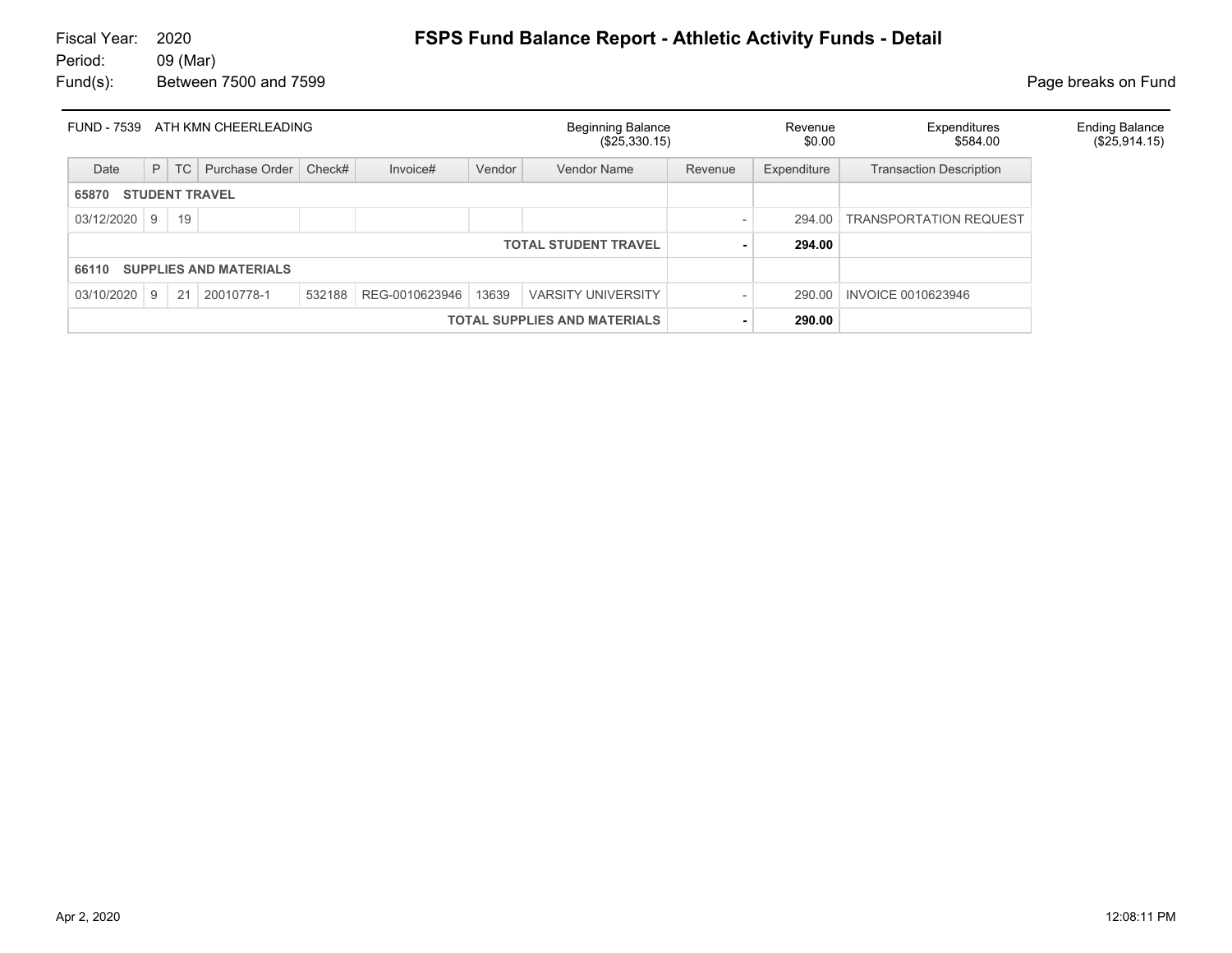| Fiscal Year:<br>Period: | 2020<br>09 (Mar)               | <b>FSPS Fund Balance Report - Athletic Activity Funds - Detail</b> |                   |                        |                                       |
|-------------------------|--------------------------------|--------------------------------------------------------------------|-------------------|------------------------|---------------------------------------|
| Fund(s):                | Between 7500 and 7599          |                                                                    |                   |                        | Page breaks on Fund                   |
|                         | FUND - 7540 ATH RMS M-FOOTBALL | <b>Beginning Balance</b><br>(\$4,266.21)                           | Revenue<br>\$0.00 | Expenditures<br>\$0.00 | <b>Ending Balance</b><br>(\$4,266.21) |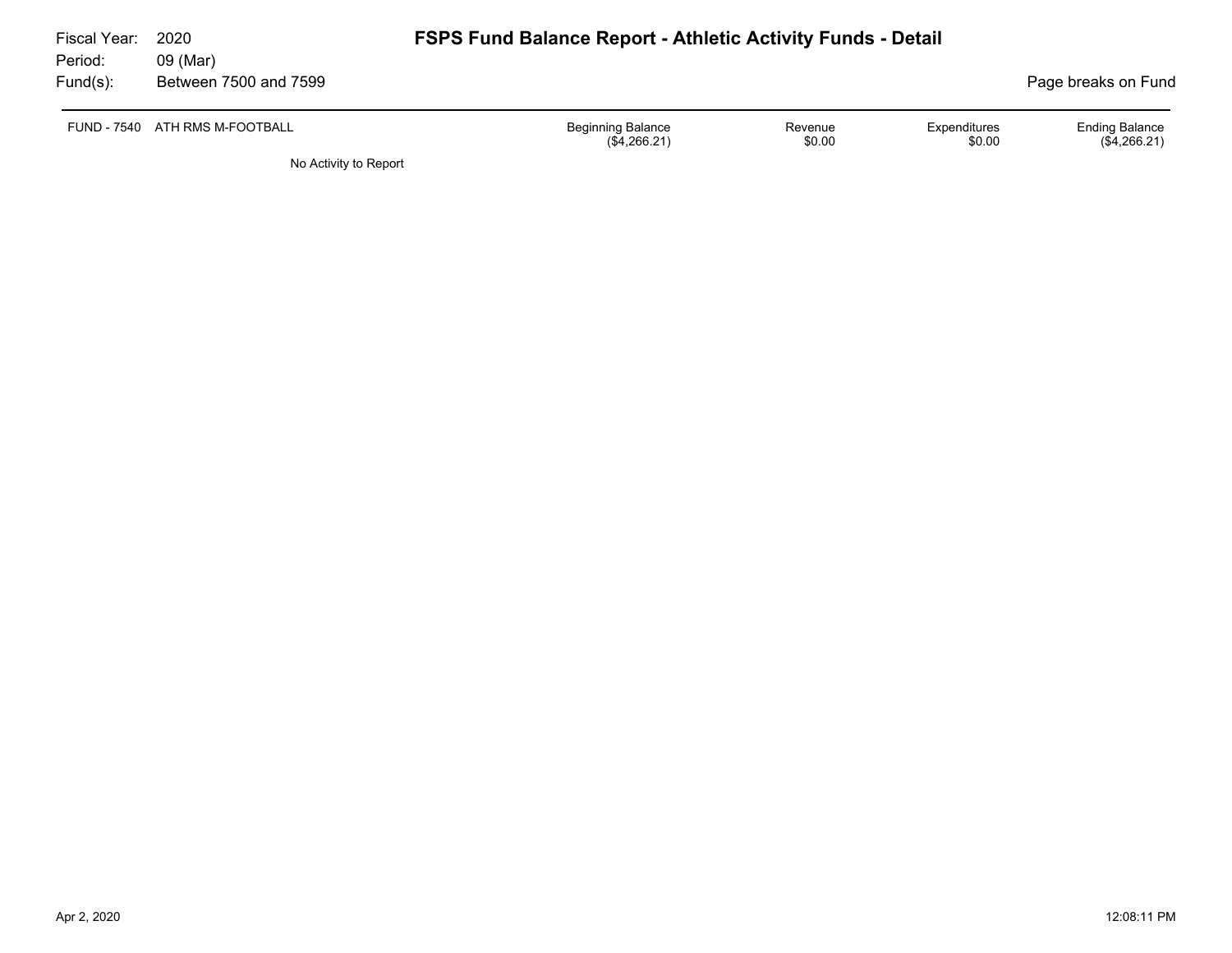| Fiscal Year: | 2020                             | <b>FSPS Fund Balance Report - Athletic Activity Funds - Detail</b> |                   |                        |                                   |  |  |  |  |  |  |
|--------------|----------------------------------|--------------------------------------------------------------------|-------------------|------------------------|-----------------------------------|--|--|--|--|--|--|
| Period:      | 09 (Mar)                         |                                                                    |                   |                        |                                   |  |  |  |  |  |  |
| Fund(s):     | Between 7500 and 7599            |                                                                    |                   |                        | Page breaks on Fund               |  |  |  |  |  |  |
|              | FUND - 7541 ATH RMS F-VOLLEYBALL | <b>Beginning Balance</b><br>(\$81.12)                              | Revenue<br>\$0.00 | Expenditures<br>\$0.00 | <b>Ending Balance</b><br>(S81.12) |  |  |  |  |  |  |
|              | No Activity to Report            |                                                                    |                   |                        |                                   |  |  |  |  |  |  |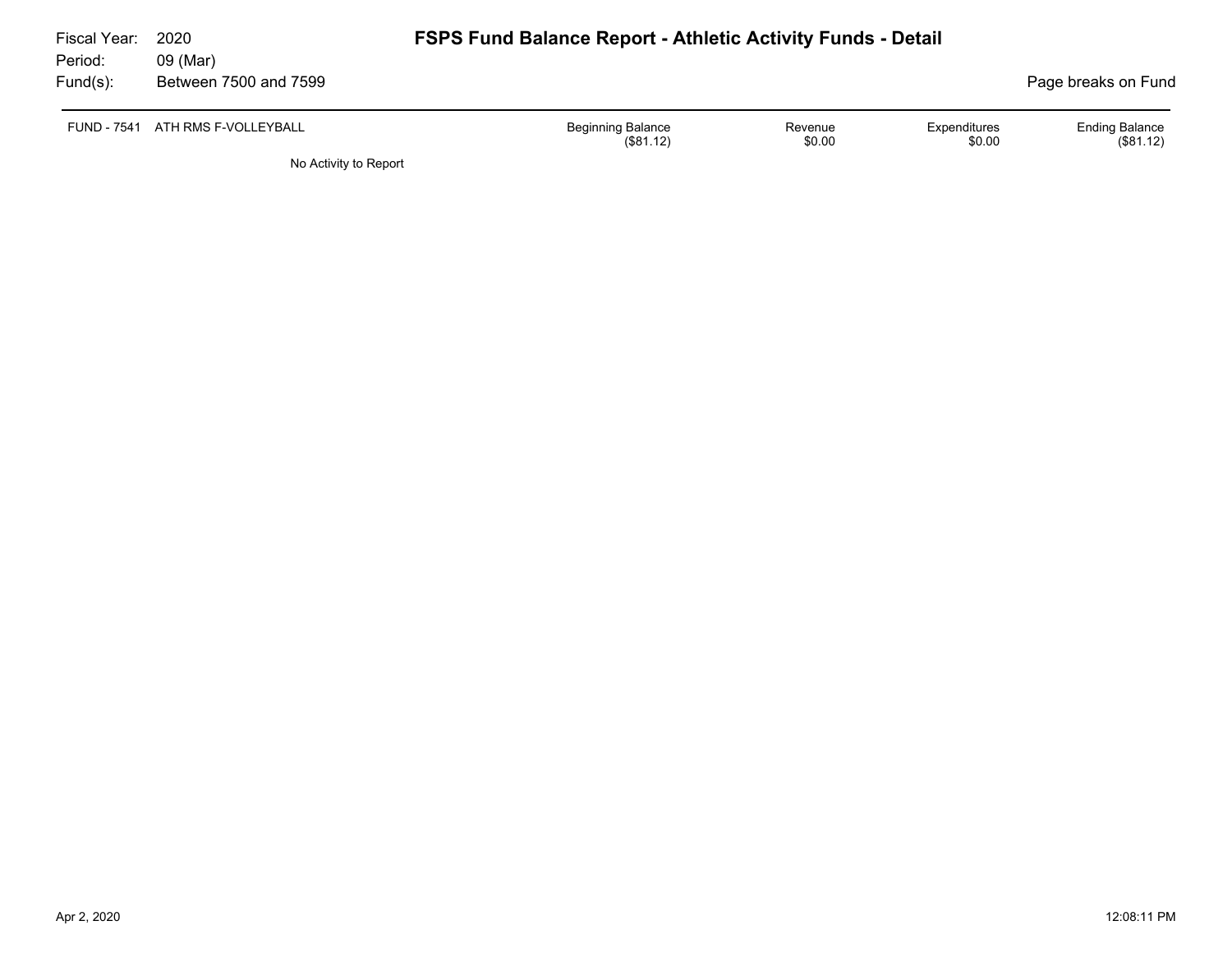| Fiscal Year:<br>Period: | 2020<br>09 (Mar)                 | <b>FSPS Fund Balance Report - Athletic Activity Funds - Detail</b> |                   |                        |                                   |
|-------------------------|----------------------------------|--------------------------------------------------------------------|-------------------|------------------------|-----------------------------------|
| $Fund(s)$ :             | Between 7500 and 7599            |                                                                    |                   |                        | Page breaks on Fund               |
|                         | FUND - 7542 ATH RMS M-BASKETBALL | <b>Beginning Balance</b><br>\$474.87                               | Revenue<br>\$0.00 | Expenditures<br>\$0.00 | <b>Ending Balance</b><br>\$474.87 |
|                         | No Activity to Report            |                                                                    |                   |                        |                                   |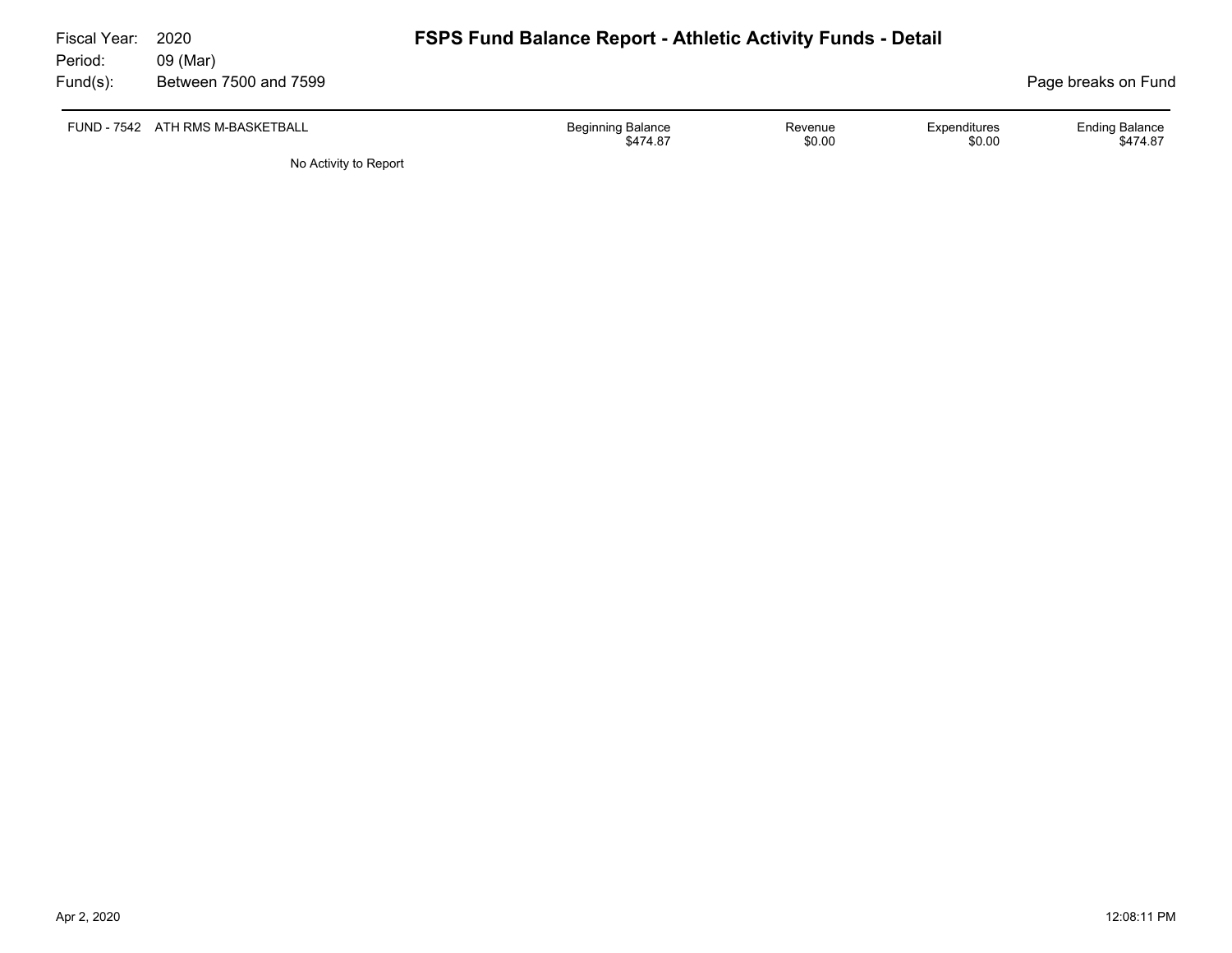| Fiscal Year:<br>Period: | 2020<br>09 (Mar)                 | <b>FSPS Fund Balance Report - Athletic Activity Funds - Detail</b> |                   |                        |                                   |
|-------------------------|----------------------------------|--------------------------------------------------------------------|-------------------|------------------------|-----------------------------------|
| Fund(s):                | Between 7500 and 7599            |                                                                    |                   |                        | Page breaks on Fund               |
|                         | FUND - 7543 ATH RMS F-BASKETBALL | <b>Beginning Balance</b><br>\$474.87                               | Revenue<br>\$0.00 | Expenditures<br>\$0.00 | <b>Ending Balance</b><br>\$474.87 |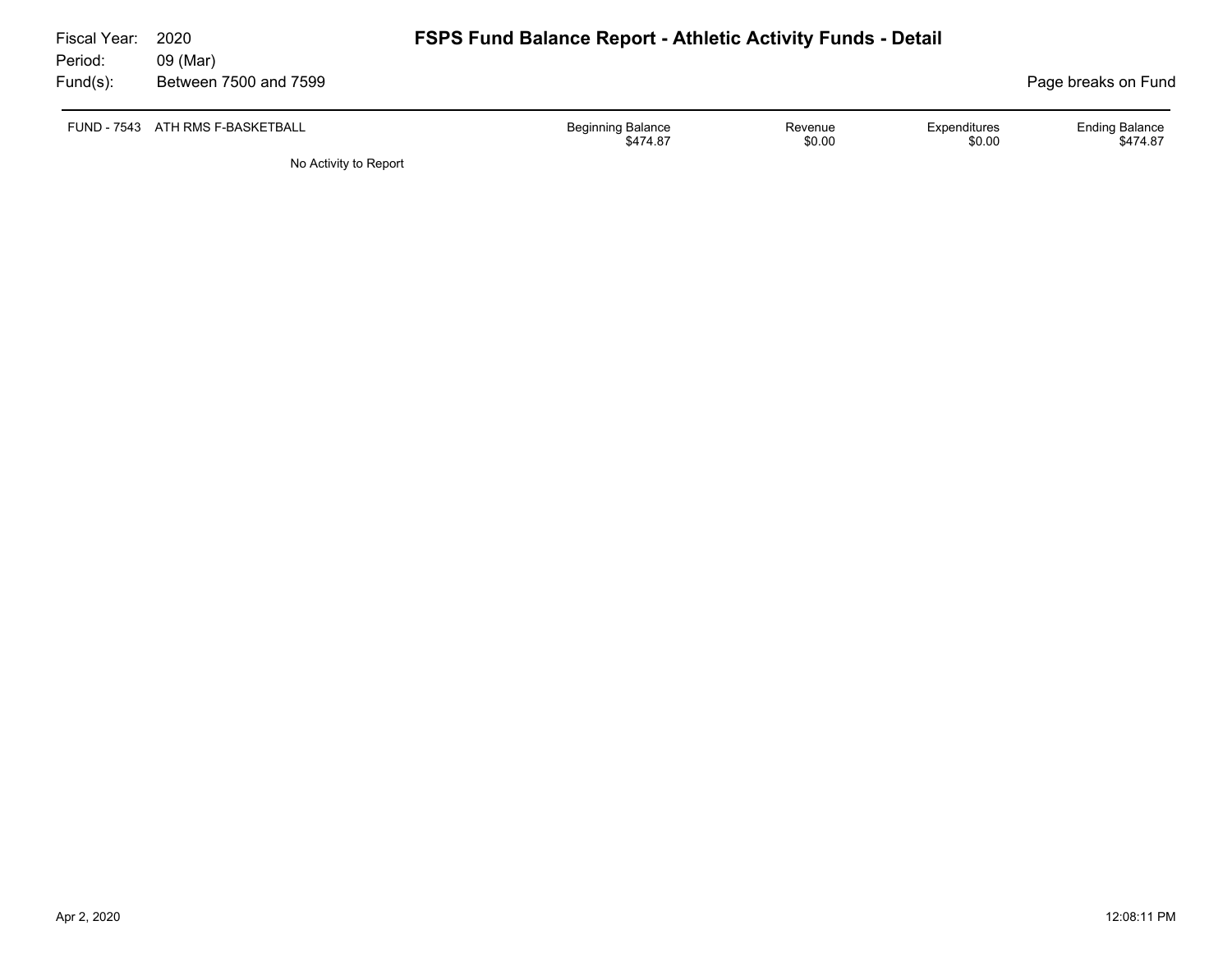| <b>FUND - 7548</b>                  |   |             | ATH RMS DRILL TEAM            |        |          |        |                       | <b>Beginning Balance</b><br>(\$8,507.64) |             | Revenue<br>\$200.00            | Expenditures<br>\$143.11 | <b>Ending Balance</b><br>(\$8,450.75) |
|-------------------------------------|---|-------------|-------------------------------|--------|----------|--------|-----------------------|------------------------------------------|-------------|--------------------------------|--------------------------|---------------------------------------|
| Date                                | P | <b>TC</b>   | Purchase Order                | Check# | Invoice# | Vendor | Vendor Name           | Revenue                                  | Expenditure | <b>Transaction Description</b> |                          |                                       |
| <b>SALES</b><br>17200               |   |             |                               |        |          |        |                       |                                          |             |                                |                          |                                       |
| 03/06/2020                          | 9 | $24 \mid 0$ |                               |        | 270356   |        |                       | 200.00                                   |             | RAMSEY DRILL TEAM CLINIC       |                          |                                       |
|                                     |   |             |                               |        |          |        | <b>TOTAL SALES</b>    | 200.00                                   |             |                                |                          |                                       |
| 66110                               |   |             | <b>SUPPLIES AND MATERIALS</b> |        |          |        |                       |                                          |             |                                |                          |                                       |
| 03/03/2020                          | 9 | 21          | 20010508-1                    | 531785 | 86700201 | 590    | <b>VARSITY SPIRIT</b> |                                          | 64.37       | <b>INVOICE 86700201</b>        |                          |                                       |
| 03/03/2020                          | 9 | 21          | 20010508-1                    | 531785 | 86700293 | 590    | <b>VARSITY SPIRIT</b> | $\overline{\phantom{0}}$                 | 78.74       | <b>INVOICE 86700201</b>        |                          |                                       |
| <b>TOTAL SUPPLIES AND MATERIALS</b> |   |             |                               |        |          |        |                       | $\blacksquare$                           | 143.11      |                                |                          |                                       |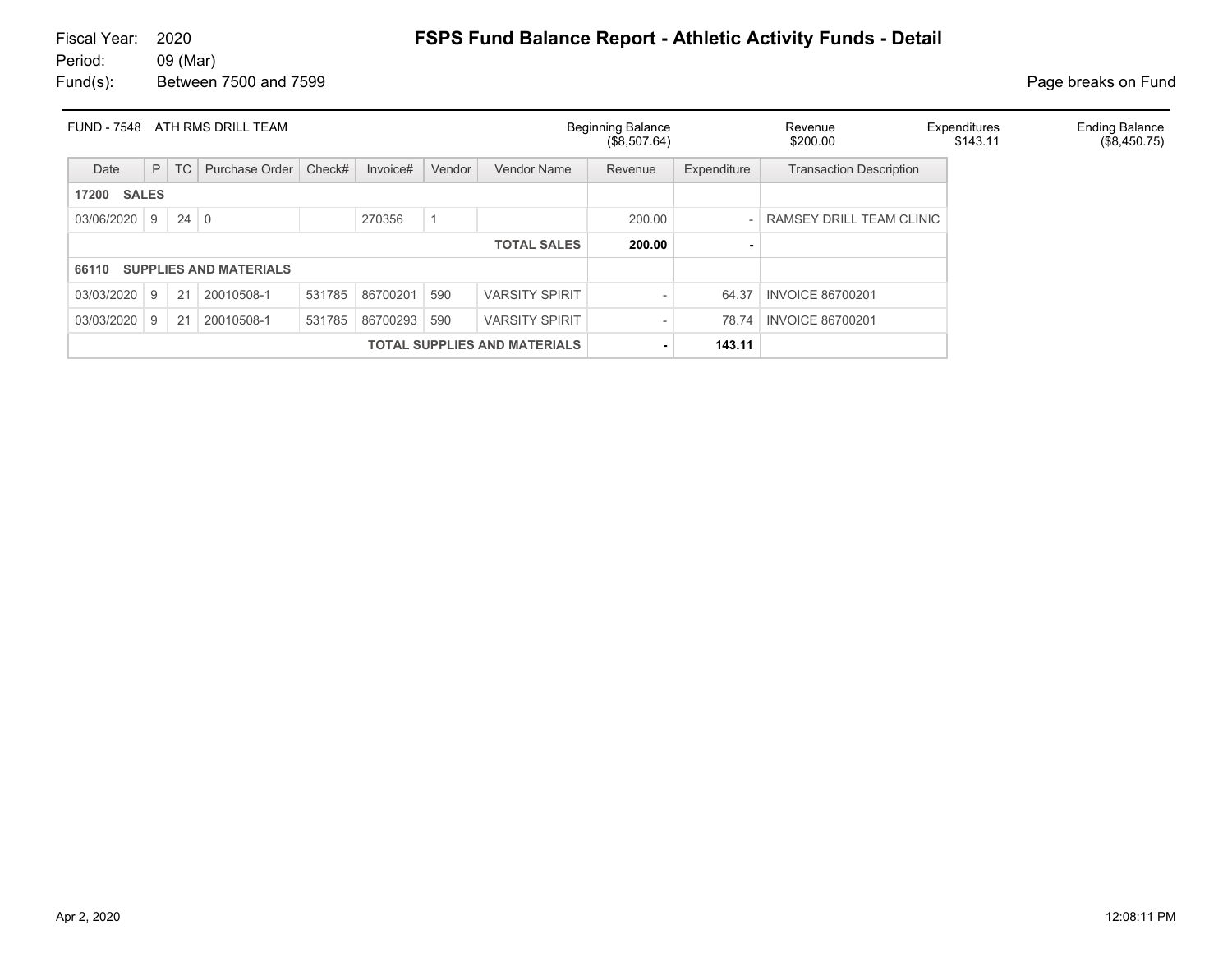| <b>FUND - 7549</b>    |   |             | ATH RMS CHEERLEADING          |        |            |             | <b>Beginning Balance</b><br>(\$2,459.25) |                          | Revenue<br>\$707.00 | Expenditures<br>\$970.75       | <b>Ending Balance</b><br>(\$2,723.00) |
|-----------------------|---|-------------|-------------------------------|--------|------------|-------------|------------------------------------------|--------------------------|---------------------|--------------------------------|---------------------------------------|
| Date                  | P | <b>TC</b>   | Purchase Order                | Check# | Invoice#   | Vendor      | Vendor Name                              | Revenue                  | Expenditure         | <b>Transaction Description</b> |                                       |
| <b>SALES</b><br>17200 |   |             |                               |        |            |             |                                          |                          |                     |                                |                                       |
| 03/06/2020            | 9 | $24 \mid 0$ |                               |        | 270236     | $\mathbf 1$ |                                          | 727.00                   |                     | <b>RAMSEY CHEER FR</b>         |                                       |
| 03/12/2020            | 9 | 19          |                               |        |            |             |                                          | (20.00)                  | $-$                 | <b>INVALID CHECKS</b>          |                                       |
|                       |   |             |                               |        |            |             | <b>TOTAL SALES</b>                       | 707.00                   |                     |                                |                                       |
| 66110                 |   |             | <b>SUPPLIES AND MATERIALS</b> |        |            |             |                                          |                          |                     |                                |                                       |
| 03/02/2020            | 9 | $21 \mid 0$ |                               | 531898 | <b>ATH</b> | 526         | SPECIAL SCHOOL DIST OF FT SMITH          |                          | 329.25              | <b>CAPTIVE IMAGES</b>          |                                       |
| 03/03/2020            | 9 | 21          | 20010508-2                    | 531785 | 86700201   | 590         | <b>VARSITY SPIRIT</b>                    | $\overline{\phantom{a}}$ | 78.74               | <b>INVOICE 86700293</b>        |                                       |
| 03/03/2020            | 9 | 21          | 20010508-2                    | 531785 | 86700293   | 590         | <b>VARSITY SPIRIT</b>                    |                          | 96.31               | <b>INVOICE 86700293</b>        |                                       |
| 03/16/2020            | 9 | 21          | 20010993-1                    | 532288 | 62533      | 153         | ATLAS UNIFORMS SALES INC                 |                          | 128.00              | <b>INVOICE 62533</b>           |                                       |
| 03/16/2020            | 9 | 21          | 20010994-1                    | 532299 | 53694      | 6838        | <b>GRAPHIC SERVICE CO</b>                |                          | 161.34              | <b>INVOICE 53694</b>           |                                       |
| 03/19/2020            | 9 | 21          | 20011328-1                    | 532582 | 3839       | 13194       | <b>EXCEED ENTERPRISES</b>                |                          | 177.11              | <b>INVOICE 3839</b>            |                                       |
|                       |   |             |                               |        |            |             | <b>TOTAL SUPPLIES AND MATERIALS</b>      | ۰                        | 970.75              |                                |                                       |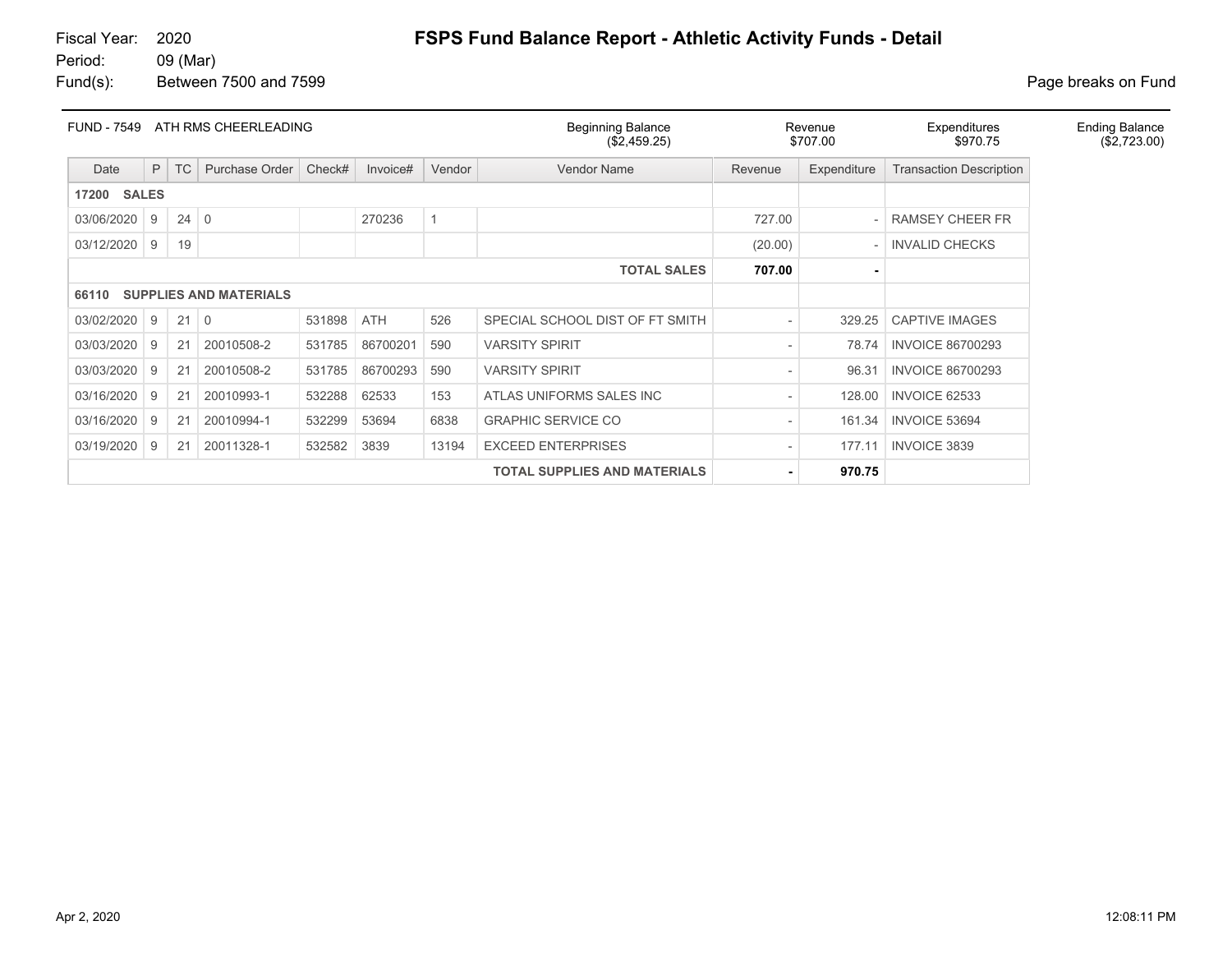| ATH NSD M-FOOTBALL<br><b>FUND - 7550</b> |                    |             |                               |            |          |        | Beginning Balance<br>\$38,304.10 |         | Revenue<br>\$100.00 | Expenditures<br>\$413.61       |  |
|------------------------------------------|--------------------|-------------|-------------------------------|------------|----------|--------|----------------------------------|---------|---------------------|--------------------------------|--|
| Date                                     | P                  | TC          | Purchase Order                | Check#     | Invoice# | Vendor | <b>Vendor Name</b>               | Revenue | Expenditure         | <b>Transaction Description</b> |  |
| <b>SALES</b><br>17200                    |                    |             |                               |            |          |        |                                  |         |                     |                                |  |
| $03/17/2020$ 9                           |                    | $24 \mid 0$ |                               |            | 270363   |        |                                  | 100.00  |                     | NORTHSIDE FOOTBALL FR          |  |
|                                          | <b>TOTAL SALES</b> |             |                               |            |          |        |                                  |         |                     |                                |  |
| 66110                                    |                    |             | <b>SUPPLIES AND MATERIALS</b> |            |          |        |                                  |         |                     |                                |  |
| $03/10/2020$ 9 21 0                      |                    |             |                               | 532170 ATH |          | 526    | SPECIAL SCHOOL DIST OF FT SMITH  |         |                     | $413.61$ FALLEUR               |  |
|                                          |                    |             |                               |            |          |        |                                  | 413.61  |                     |                                |  |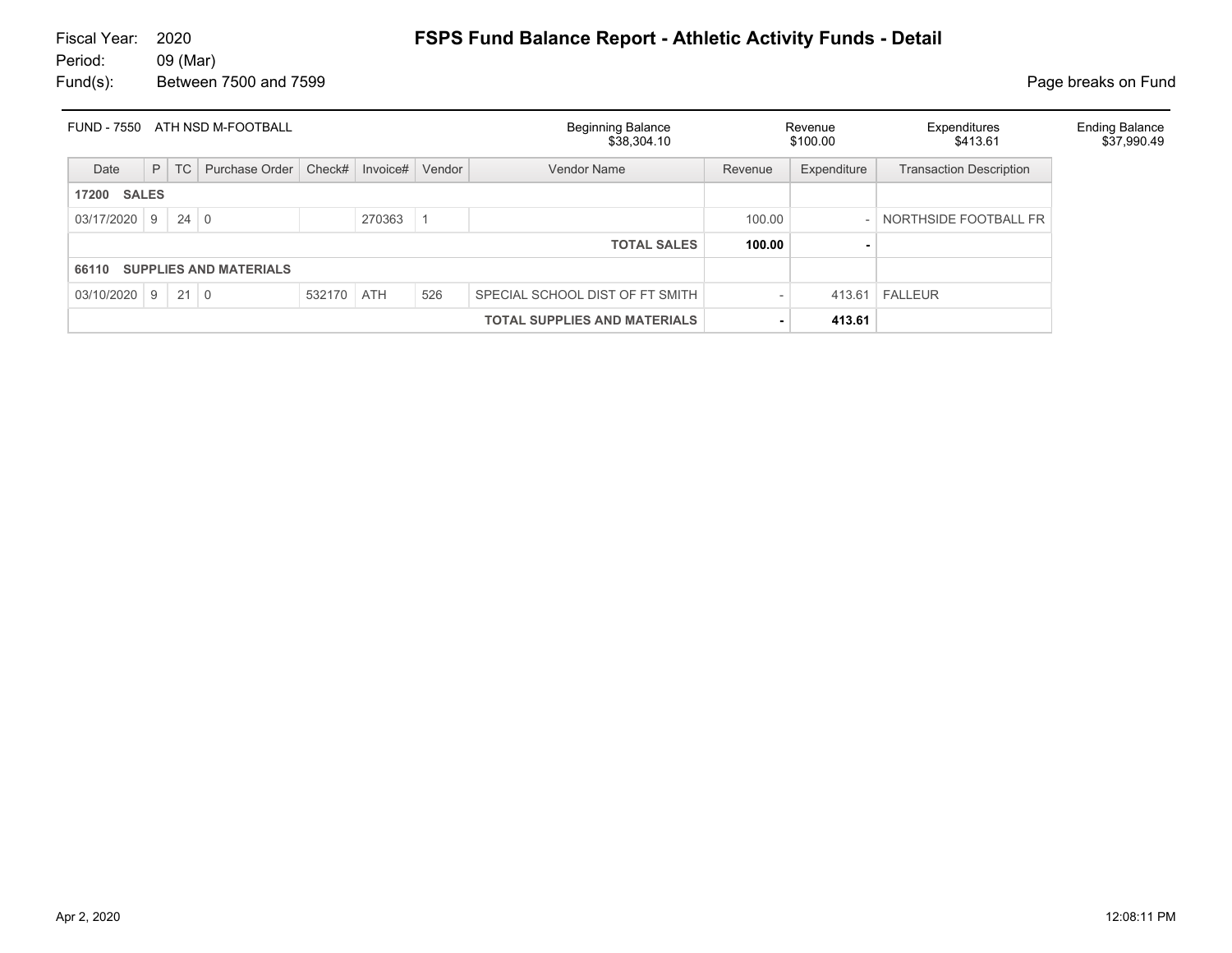| Fiscal Year:<br>Period: | 2020<br>09 (Mar)                 |                                            | <b>FSPS Fund Balance Report - Athletic Activity Funds - Detail</b> |                        |                                         |  |  |  |  |  |
|-------------------------|----------------------------------|--------------------------------------------|--------------------------------------------------------------------|------------------------|-----------------------------------------|--|--|--|--|--|
| Fund(s):                | Between 7500 and 7599            |                                            |                                                                    |                        | Page breaks on Fund                     |  |  |  |  |  |
|                         | FUND - 7551 ATH NSD F-VOLLEYBALL | <b>Beginning Balance</b><br>$(\$4,473.25)$ | Revenue<br>\$0.00                                                  | Expenditures<br>\$0.00 | <b>Ending Balance</b><br>$(\$4,473.25)$ |  |  |  |  |  |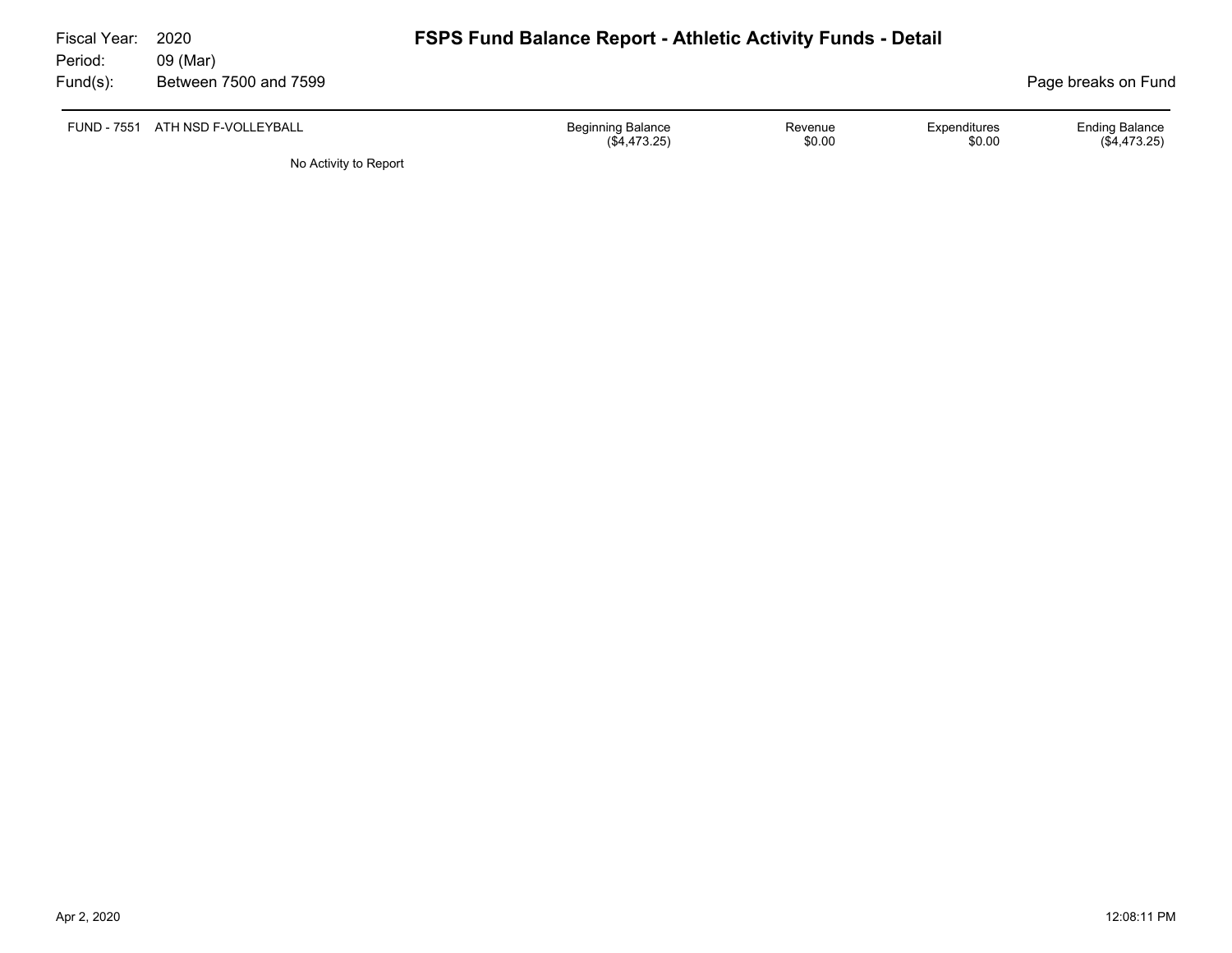|            |              |             | FUND - 7552 ATH NSD M-BASKETBALL |            |             |        | Beginning Balance<br>\$10,173.50    | Revenue<br>\$0.00 |             | Expenditures<br>\$196.07         | <b>Ending Balance</b><br>\$9,977.43 |
|------------|--------------|-------------|----------------------------------|------------|-------------|--------|-------------------------------------|-------------------|-------------|----------------------------------|-------------------------------------|
| Date       |              | $P$ TC      | Purchase Order                   | Check#     | Invoice#    | Vendor | Vendor Name                         | Revenue           | Expenditure | <b>Transaction Description</b>   |                                     |
| 66110      |              |             | <b>SUPPLIES AND MATERIALS</b>    |            |             |        |                                     |                   |             |                                  |                                     |
| 03/02/2020 | <u>g</u>     | $21 \mid 0$ |                                  | 531898 ATH |             | 526    | SPECIAL SCHOOL DIST OF FT SMITH     |                   | 21.07       | <b>BURNETT</b>                   |                                     |
| 03/10/2020 | $\mathsf{Q}$ | 21          | 20010788-2                       | 532096     | NHS SR PICS | 13046  | <b>GLENN GILLEY</b>                 |                   |             | 175.00 INVOICE FOR BOYS BASKETBA |                                     |
|            |              |             |                                  |            |             |        | <b>TOTAL SUPPLIES AND MATERIALS</b> |                   | 196.07      |                                  |                                     |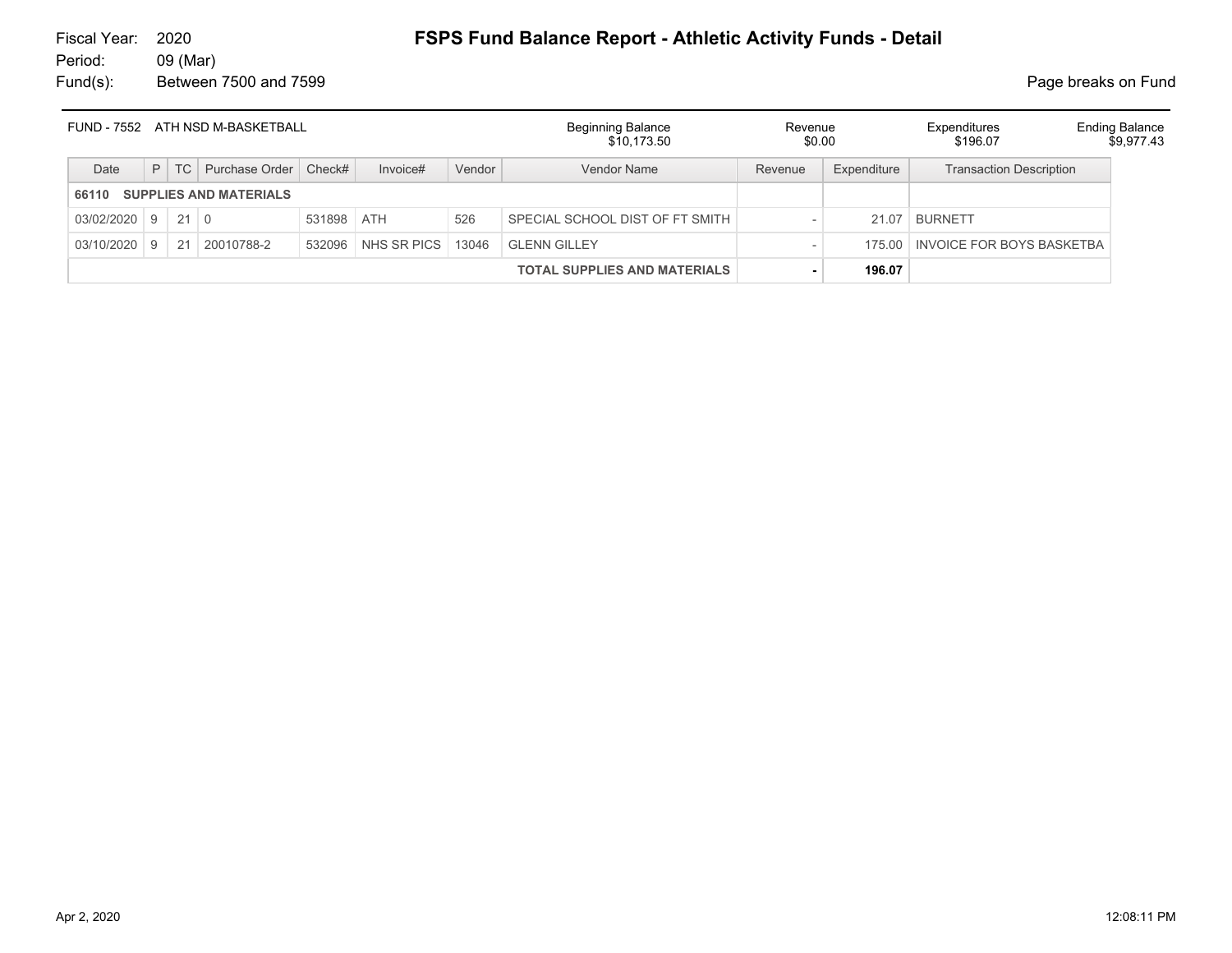# 09 (Mar)

Fund(s): Between 7500 and 7599 **Page breaks** on Fund

| <b>FUND - 7553</b>    |   |             | ATH NSD F-BASKETBALL          |        |                     |        | <b>Beginning Balance</b><br>\$10,757.54 | Revenue<br>\$640.00 |             | <b>Ending Balance</b><br>Expenditures<br>\$10,924.36<br>\$473.18 |
|-----------------------|---|-------------|-------------------------------|--------|---------------------|--------|-----------------------------------------|---------------------|-------------|------------------------------------------------------------------|
| Date                  | P | <b>TC</b>   | Purchase Order                | Check# | Invoice#            | Vendor | <b>Vendor Name</b>                      | Revenue             | Expenditure | <b>Transaction Description</b>                                   |
| <b>SALES</b><br>17200 |   |             |                               |        |                     |        |                                         |                     |             |                                                                  |
| 03/06/2020            | 9 | $24 \mid 0$ |                               |        | 270355              |        |                                         | 140.00              |             | - NHS GIRLS BASKETBALL                                           |
| 03/17/2020            | 9 | $24 \mid 0$ |                               |        | 270366              |        |                                         | 500.00              |             | - NHS GIRLS BASKETBALL                                           |
|                       |   |             |                               |        |                     |        | <b>TOTAL SALES</b>                      | 640.00              |             |                                                                  |
| 66110                 |   |             | <b>SUPPLIES AND MATERIALS</b> |        |                     |        |                                         |                     |             |                                                                  |
| 03/02/2020            | 9 | 21          | $\overline{0}$                | 531898 | <b>ATH</b>          | 526    | SPECIAL SCHOOL DIST OF FT SMITH         |                     | 86.07       | <b>SMITH</b>                                                     |
| 03/10/2020            | 9 | 21          | 20010788-1                    | 532096 | NHS SR PICS         | 13046  | <b>GLENN GILLEY</b>                     |                     | 200.00      | <b>INVOICE FOR SENIOR PICTUR</b>                                 |
| 03/19/2020            | 9 | 21          | 20011173-3                    | 532658 | 907916871/907916855 | 787    | <b>BSN SPORTS</b>                       |                     | 113.59      | <b>INVOICE 908207351</b>                                         |
| 03/19/2020            | 9 | 21          | 20011173-7                    | 532658 | 907916871/907916855 | 787    | <b>BSN SPORTS</b>                       |                     | 73.52       | <b>INVOICE 908155177</b>                                         |
|                       |   |             |                               |        |                     |        | <b>TOTAL SUPPLIES AND MATERIALS</b>     |                     | 473.18      |                                                                  |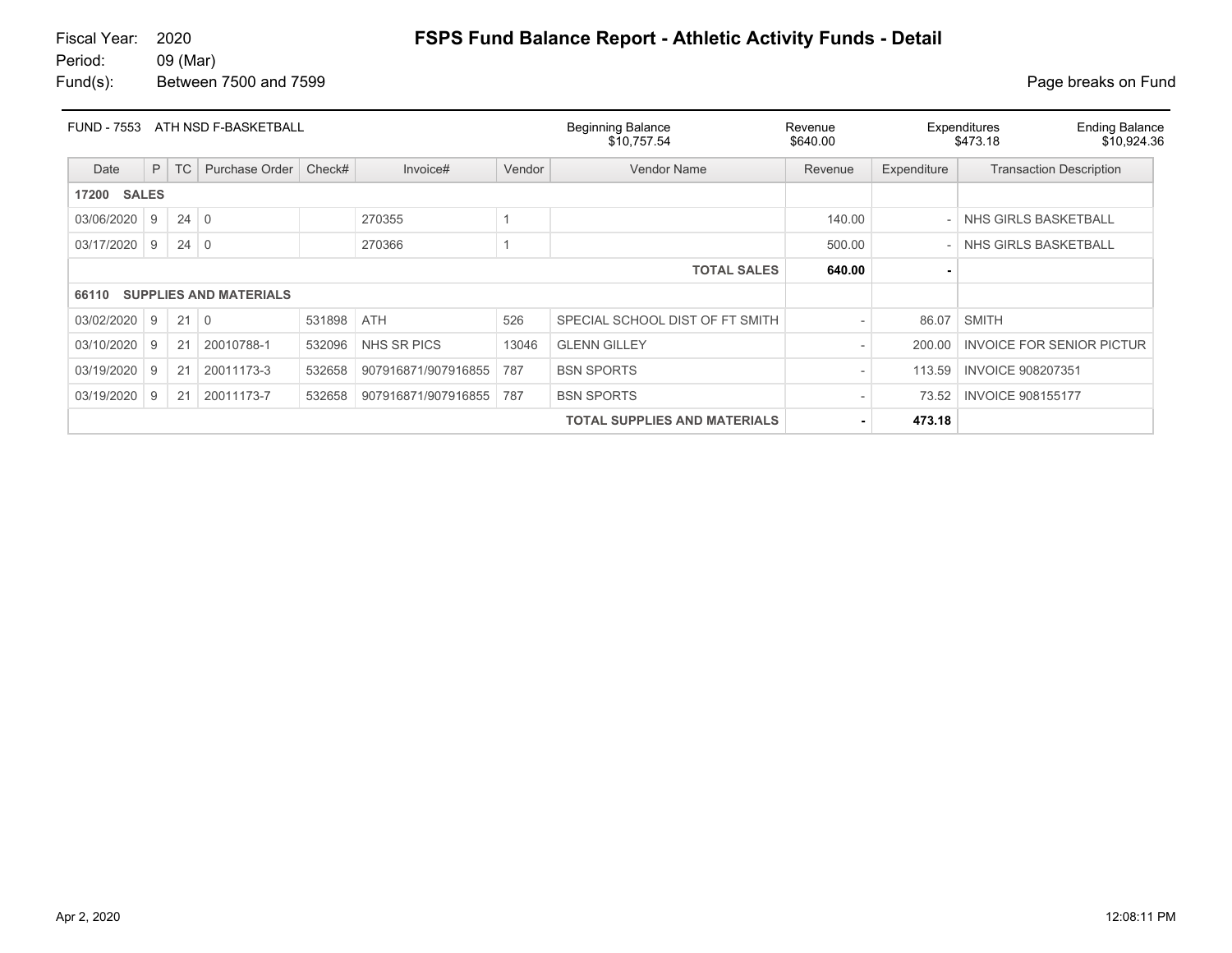| <b>FUND - 7554</b>    |          |             | ATH NSD M-BASEBALL            |        |                     |        | <b>Beginning Balance</b><br>\$23.649.65 | Revenue<br>\$950.00 | Expenditures<br>\$1,034.89 | <b>Ending Balance</b><br>\$23,564.76 |  |
|-----------------------|----------|-------------|-------------------------------|--------|---------------------|--------|-----------------------------------------|---------------------|----------------------------|--------------------------------------|--|
| Date                  | P        | <b>TC</b>   | Purchase Order                | Check# | Invoice#            | Vendor | <b>Vendor Name</b>                      | Revenue             | Expenditure                | <b>Transaction Description</b>       |  |
| <b>SALES</b><br>17200 |          |             |                               |        |                     |        |                                         |                     |                            |                                      |  |
| 03/06/2020            | <b>9</b> | $24 \mid 0$ |                               |        | 270359              |        |                                         | 750.00              |                            | NHS BASEBALL FR                      |  |
| 03/17/2020            | 9        | $24 \mid 0$ |                               |        | 270369              |        |                                         | 200.00              |                            | <b>NHS BASEBALL</b>                  |  |
|                       |          |             |                               |        |                     |        | <b>TOTAL SALES</b>                      | 950.00              |                            |                                      |  |
| 66110                 |          |             | <b>SUPPLIES AND MATERIALS</b> |        |                     |        |                                         |                     |                            |                                      |  |
| 03/02/2020            | 9        | $21 \mid 0$ |                               | 531898 | <b>ATH</b>          | 526    | SPECIAL SCHOOL DIST OF FT SMITH         |                     | 57.33                      | <b>HANKINS</b>                       |  |
| 03/19/2020            | 9        | 21          | 20011173-4                    | 532658 | 907916871/907916855 | 787    | <b>BSN SPORTS</b>                       |                     | 66.95                      | <b>INVOICE 908186809</b>             |  |
| 03/19/2020            | 9        | 21          | 20011173-16                   | 532658 | 907916871/907916855 | 787    | <b>BSN SPORTS</b>                       |                     | 910.61                     | <b>INVOICE 908035422</b>             |  |
|                       |          |             |                               |        |                     |        | <b>TOTAL SUPPLIES AND MATERIALS</b>     | ۰                   | 1,034.89                   |                                      |  |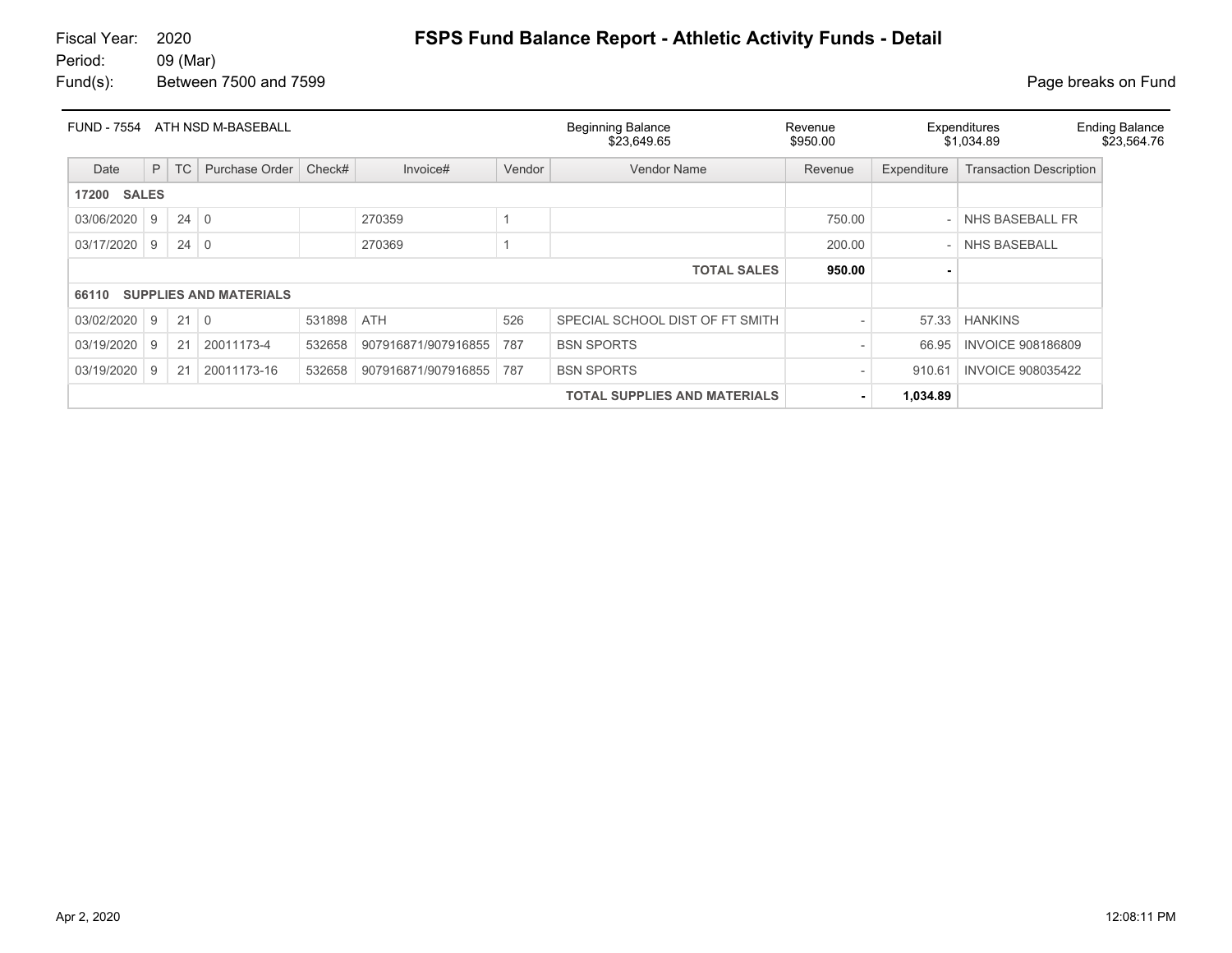| <b>FUND - 7555</b> |   |             | ATH NSD F-SOFTBALL            |            |          |        | <b>Beginning Balance</b><br>\$11,444.44 |                          | Revenue<br>\$0.00 | Expenditures<br>\$362.18       |
|--------------------|---|-------------|-------------------------------|------------|----------|--------|-----------------------------------------|--------------------------|-------------------|--------------------------------|
| Date               | P | TC          | Purchase Order                | Check#     | Invoice# | Vendor | Vendor Name                             | Revenue                  | Expenditure       | <b>Transaction Description</b> |
| 66110              |   |             | <b>SUPPLIES AND MATERIALS</b> |            |          |        |                                         |                          |                   |                                |
| 03/03/2020         | 9 | 21          | 20010507-1                    | 531758     | 53953    | 6838   | <b>GRAPHIC SERVICE CO</b>               | $\qquad \qquad$          | 37.96             | <b>INVOICE 53937</b>           |
| 03/03/2020         | 9 | 21          | 20010507-1                    | 531758     | 53937    | 6838   | <b>GRAPHIC SERVICE CO</b>               | $\qquad \qquad$          | 93.80             | <b>INVOICE 53937</b>           |
| 03/03/2020         | 9 | 21          | 20010507-1                    | 531758     | 53905    | 6838   | <b>GRAPHIC SERVICE CO</b>               | $\qquad \qquad$          | 98.72             | <b>INVOICE 53937</b>           |
| 03/10/2020         | 9 | $21 \mid 0$ |                               | 532170 ATH |          | 526    | SPECIAL SCHOOL DIST OF FT SMITH         | $\overline{\phantom{a}}$ | 131.70            | <b>ROSS</b>                    |
|                    |   |             |                               |            |          |        | <b>TOTAL SUPPLIES AND MATERIALS</b>     | ٠                        | 362.18            |                                |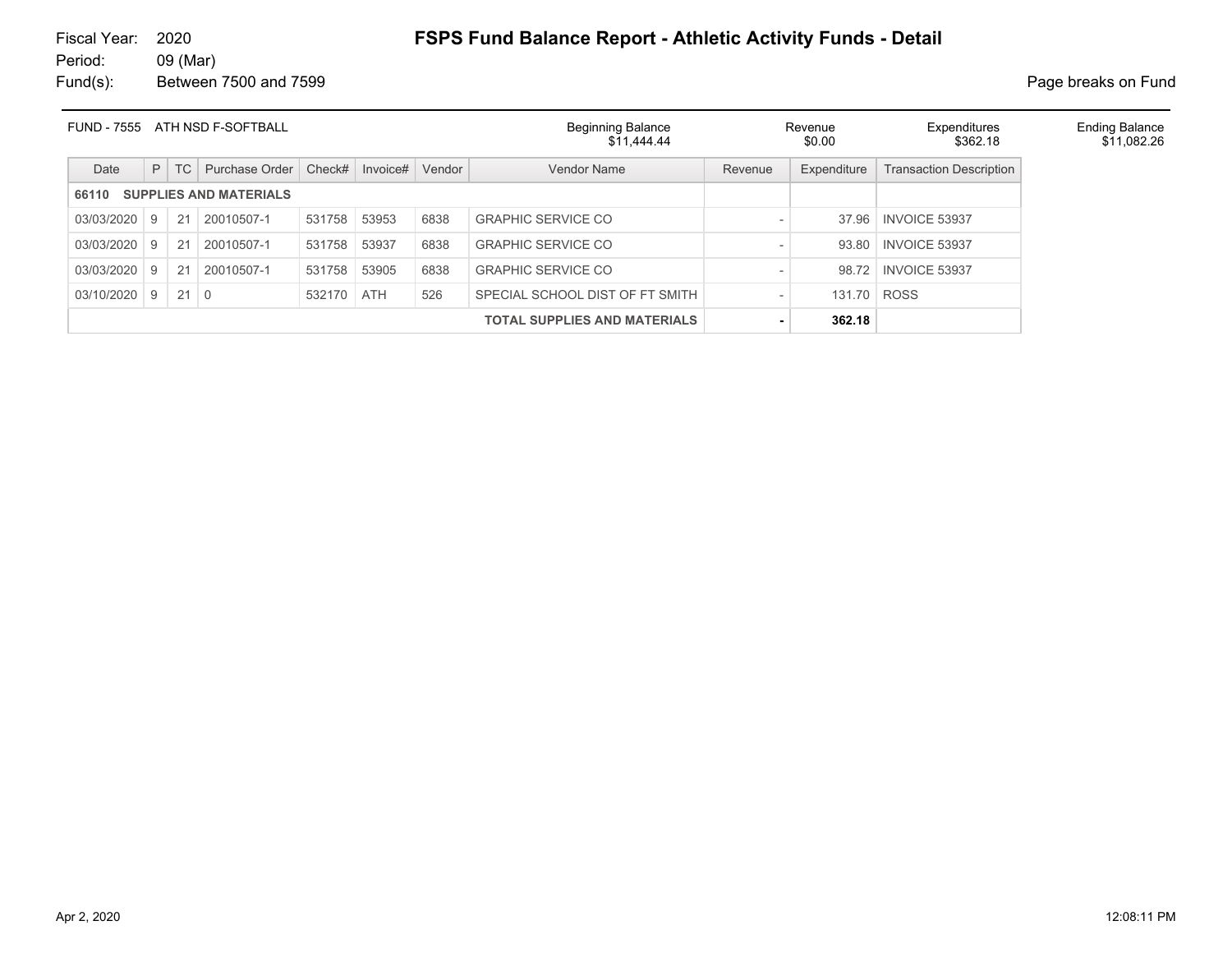| Fiscal Year:        | 2020                              | <b>FSPS Fund Balance Report - Athletic Activity Funds - Detail</b> |                   |                        |                                     |  |  |  |  |  |  |
|---------------------|-----------------------------------|--------------------------------------------------------------------|-------------------|------------------------|-------------------------------------|--|--|--|--|--|--|
| Period:<br>Fund(s): | 09 (Mar)<br>Between 7500 and 7599 |                                                                    |                   |                        | Page breaks on Fund                 |  |  |  |  |  |  |
|                     |                                   |                                                                    |                   |                        |                                     |  |  |  |  |  |  |
|                     | FUND - 7556 ATH NSD M-BOWLING     | <b>Beginning Balance</b><br>\$3,000.00                             | Revenue<br>\$0.00 | Expenditures<br>\$0.00 | <b>Ending Balance</b><br>\$3.000.00 |  |  |  |  |  |  |
|                     | No Activity to Report             |                                                                    |                   |                        |                                     |  |  |  |  |  |  |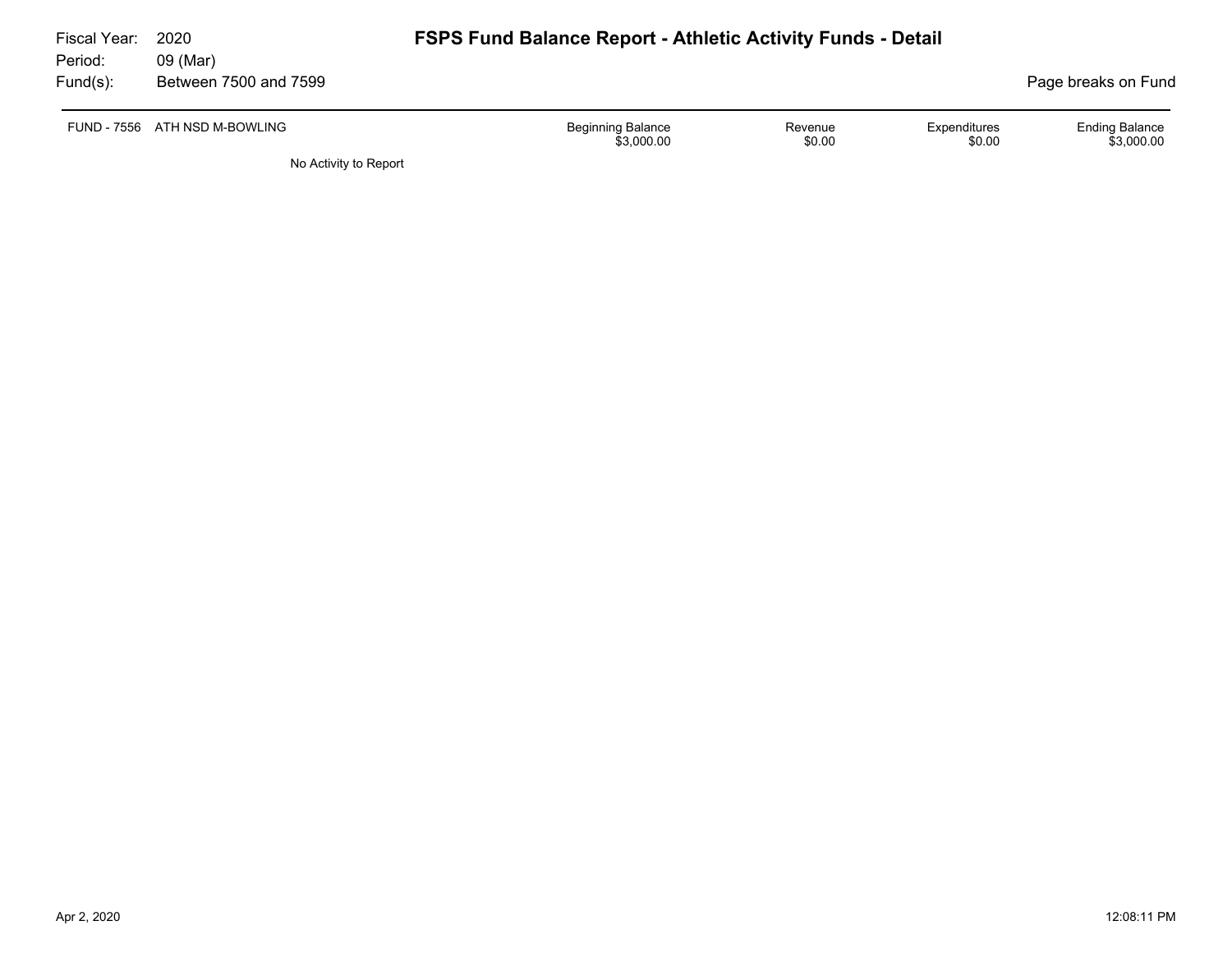| Fiscal Year:<br>Period: | 2020<br>09 (Mar)              | <b>FSPS Fund Balance Report - Athletic Activity Funds - Detail</b> |                   |                        |                                     |
|-------------------------|-------------------------------|--------------------------------------------------------------------|-------------------|------------------------|-------------------------------------|
| Fund(s):                | Between 7500 and 7599         |                                                                    |                   |                        | Page breaks on Fund                 |
|                         | FUND - 7557 ATH NSD F-BOWLING | <b>Beginning Balance</b><br>\$1,800.00                             | Revenue<br>\$0.00 | Expenditures<br>\$0.00 | <b>Ending Balance</b><br>\$1,800.00 |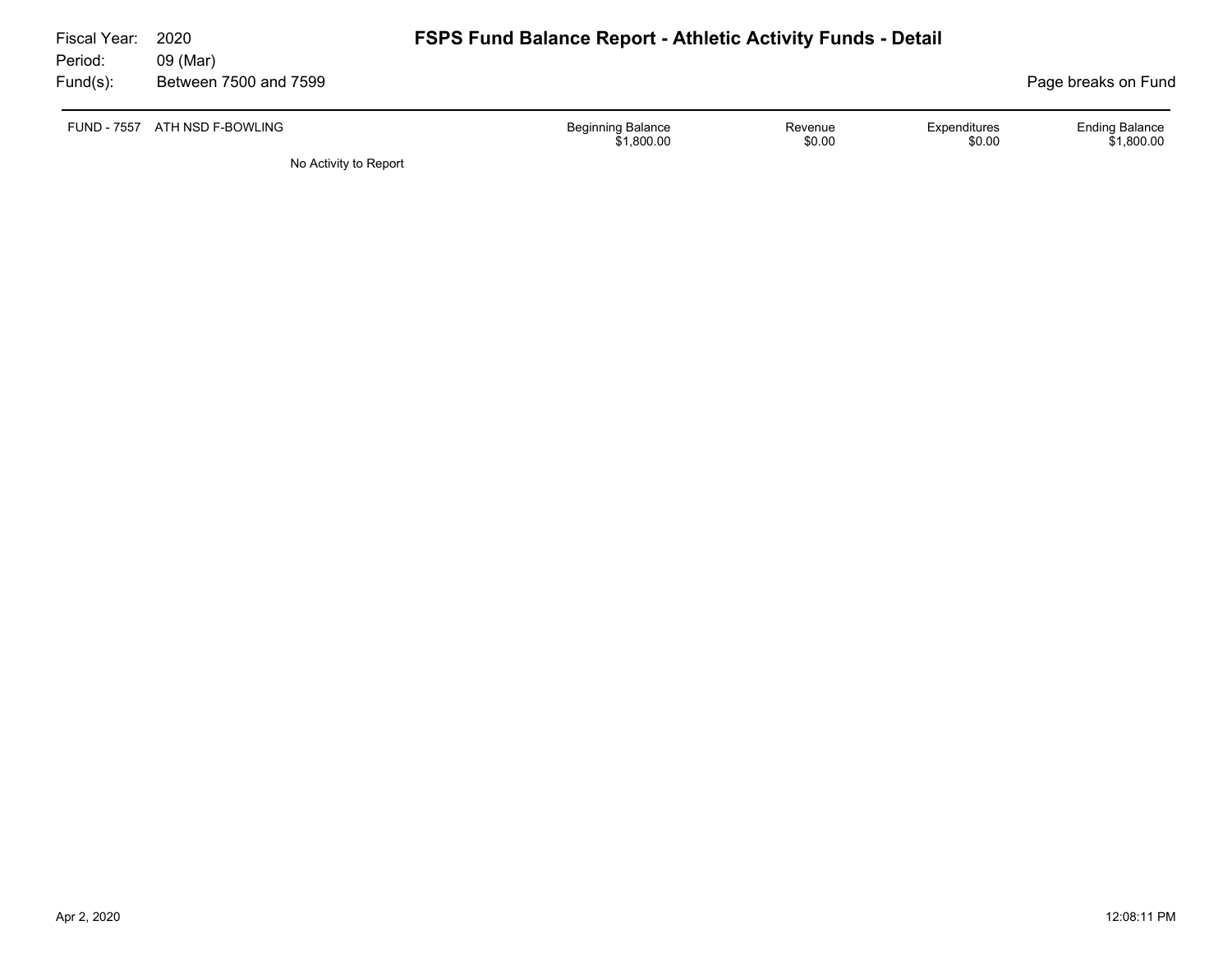| Fiscal Year:<br>Period: | 2020<br>09 (Mar)           | <b>FSPS Fund Balance Report - Athletic Activity Funds - Detail</b> |                   |                        |                                     |  |  |  |
|-------------------------|----------------------------|--------------------------------------------------------------------|-------------------|------------------------|-------------------------------------|--|--|--|
| Fund(s):                | Between 7500 and 7599      |                                                                    |                   |                        | Page breaks on Fund                 |  |  |  |
|                         | FUND - 7558 ATH NSD M-GOLF | <b>Beginning Balance</b><br>\$2.057.42                             | Revenue<br>\$0.00 | Expenditures<br>\$0.00 | <b>Ending Balance</b><br>\$2.057.42 |  |  |  |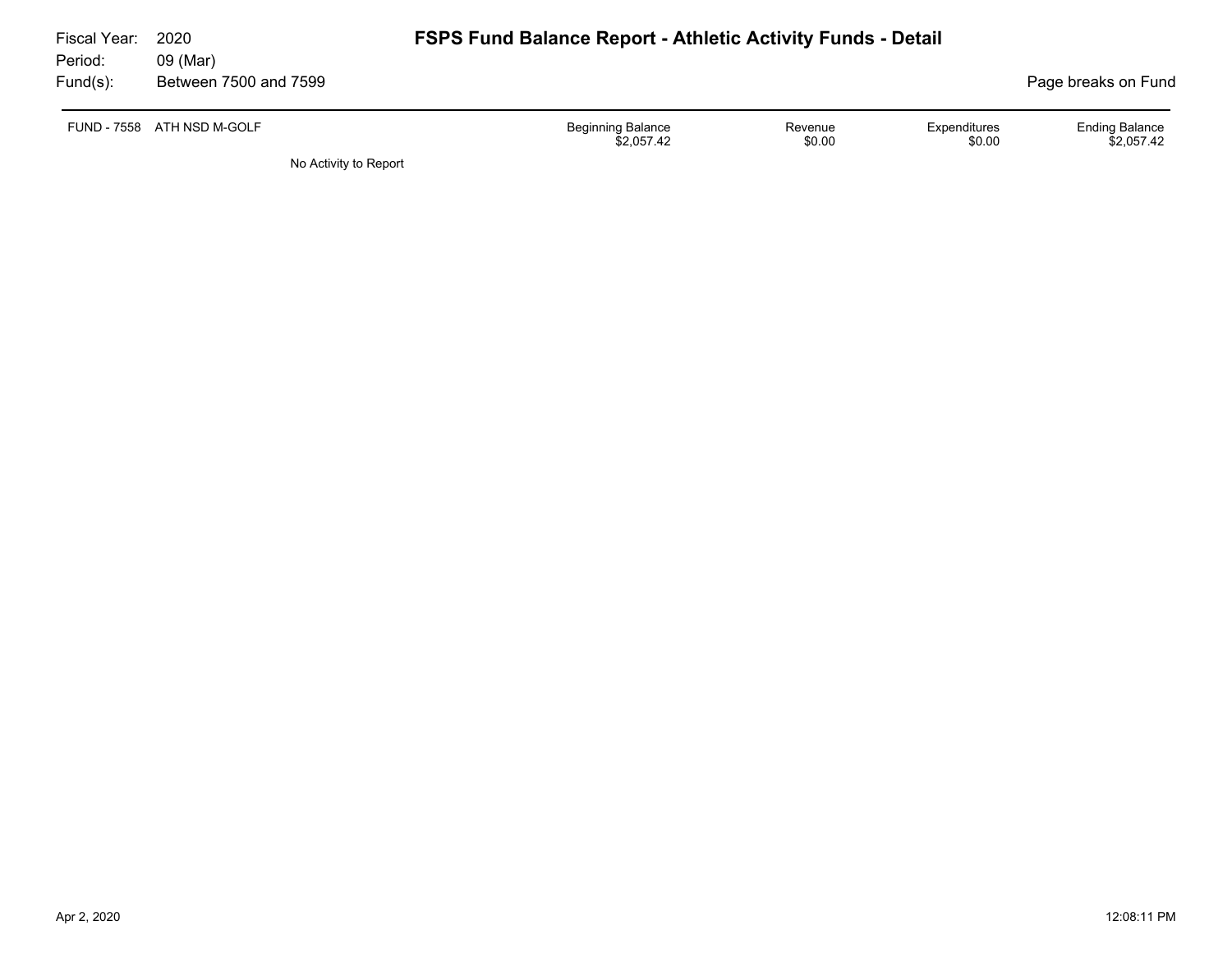| Fiscal Year:<br>Period: | 2020<br>09 (Mar)           | <b>FSPS Fund Balance Report - Athletic Activity Funds - Detail</b> |                   |                        |                                   |
|-------------------------|----------------------------|--------------------------------------------------------------------|-------------------|------------------------|-----------------------------------|
| Fund(s):                | Between 7500 and 7599      |                                                                    |                   |                        | Page breaks on Fund               |
|                         | FUND - 7559 ATH NSD F-GOLF | Beginning Balance<br>\$972.35                                      | Revenue<br>\$0.00 | Expenditures<br>\$0.00 | <b>Ending Balance</b><br>\$972.35 |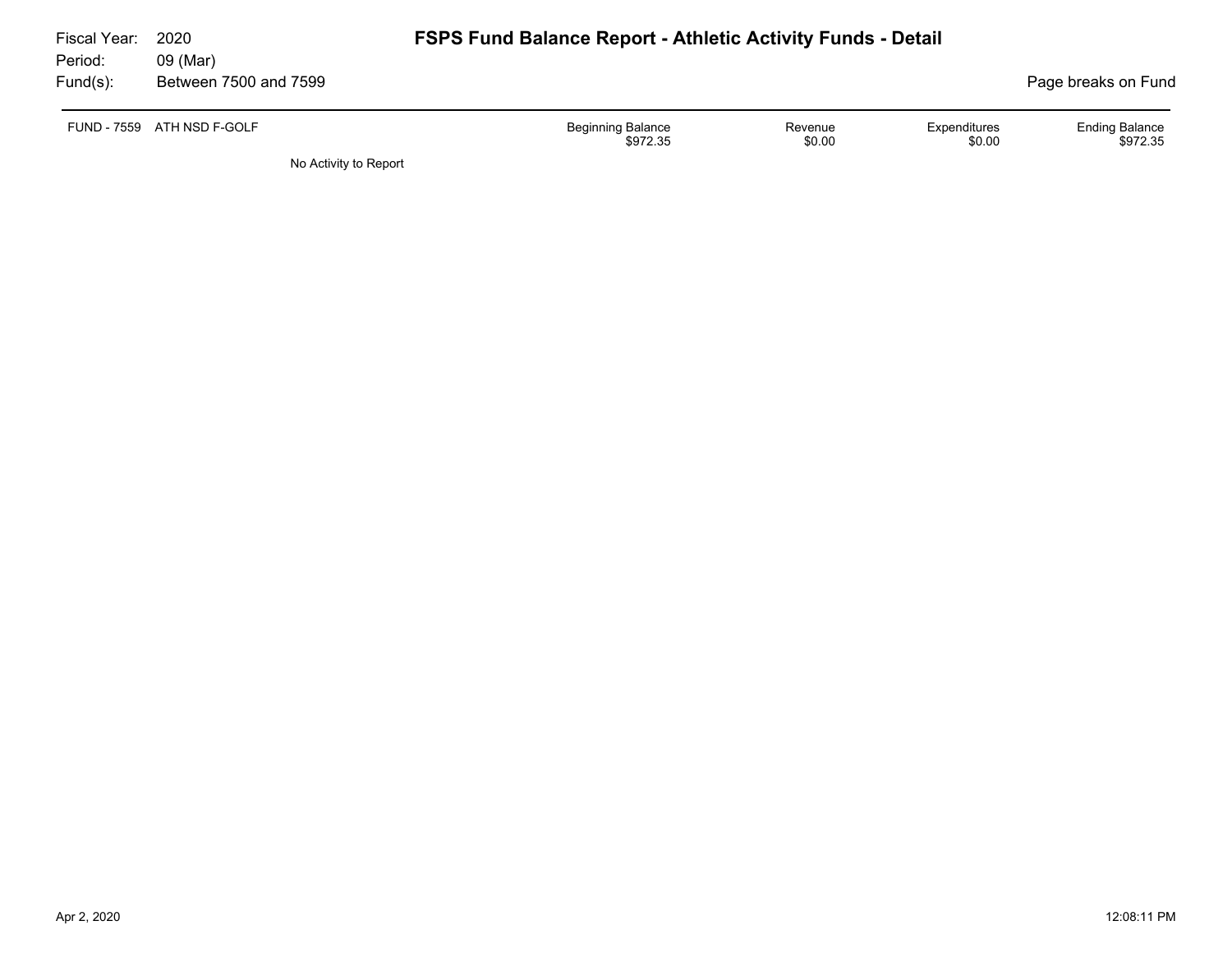#### 09 (Mar)

Fund(s): Between 7500 and 7599 **Page breaks** on Fund

| <b>FUND - 7560</b>    |                                     |             | ATH NSD M-SOCCER              |        |          |             | <b>Beginning Balance</b><br>\$14,010.46 |          | Revenue<br>\$2,077.00 | Expenditures<br>\$1,051.43     | <b>Ending Balance</b><br>\$15,036.03 |
|-----------------------|-------------------------------------|-------------|-------------------------------|--------|----------|-------------|-----------------------------------------|----------|-----------------------|--------------------------------|--------------------------------------|
| Date                  | P                                   | <b>TC</b>   | Purchase Order                | Check# | Invoice# | Vendor      | <b>Vendor Name</b>                      | Revenue  | Expenditure           | <b>Transaction Description</b> |                                      |
| <b>SALES</b><br>17200 |                                     |             |                               |        |          |             |                                         |          |                       |                                |                                      |
| 03/06/2020            | 9                                   | $24 \mid 0$ |                               |        | 270360   | $\vert$ 1   |                                         | 512.00   |                       | <b>BOYS NHS SOCCER FR</b>      |                                      |
| 03/17/2020            | 9                                   | $24 \mid 0$ |                               |        | 270367   | $\mathbf 1$ |                                         | 1,515.00 |                       | <b>BOYS SOCCER</b>             |                                      |
|                       |                                     |             |                               |        |          |             | <b>TOTAL SALES</b>                      | 2,027.00 |                       |                                |                                      |
| 19200                 |                                     |             | <b>PRIVATE CONTRIBUTIONS</b>  |        |          |             |                                         |          |                       |                                |                                      |
| 03/06/2020            | l 9                                 | $24 \mid 0$ |                               |        | 270361   | $\vert$ 1   |                                         | 50.00    |                       | NHS SOCCER DONATION            |                                      |
|                       |                                     |             |                               |        |          |             | <b>TOTAL PRIVATE CONTRIBUTIONS</b>      | 50.00    |                       |                                |                                      |
| 66110                 |                                     |             | <b>SUPPLIES AND MATERIALS</b> |        |          |             |                                         |          |                       |                                |                                      |
| 03/02/2020            | 9                                   | 21          | $\overline{0}$                | 531898 | ATH      | 526         | SPECIAL SCHOOL DIST OF FT SMITH         |          |                       | 258.12 MACIEL                  |                                      |
| 03/02/2020            | 9                                   | 21          | $\overline{0}$                | 531898 | ATH      | 526         | SPECIAL SCHOOL DIST OF FT SMITH         |          | 390.00                | <b>MACIEL</b>                  |                                      |
| 03/17/2020            | 9                                   | $21 \mid 0$ |                               | 532464 | ATH      | 526         | SPECIAL SCHOOL DIST OF FT SMITH         |          | 403.31                | <b>MACIEL</b>                  |                                      |
|                       | <b>TOTAL SUPPLIES AND MATERIALS</b> |             |                               |        |          |             |                                         | 1,051.43 |                       |                                |                                      |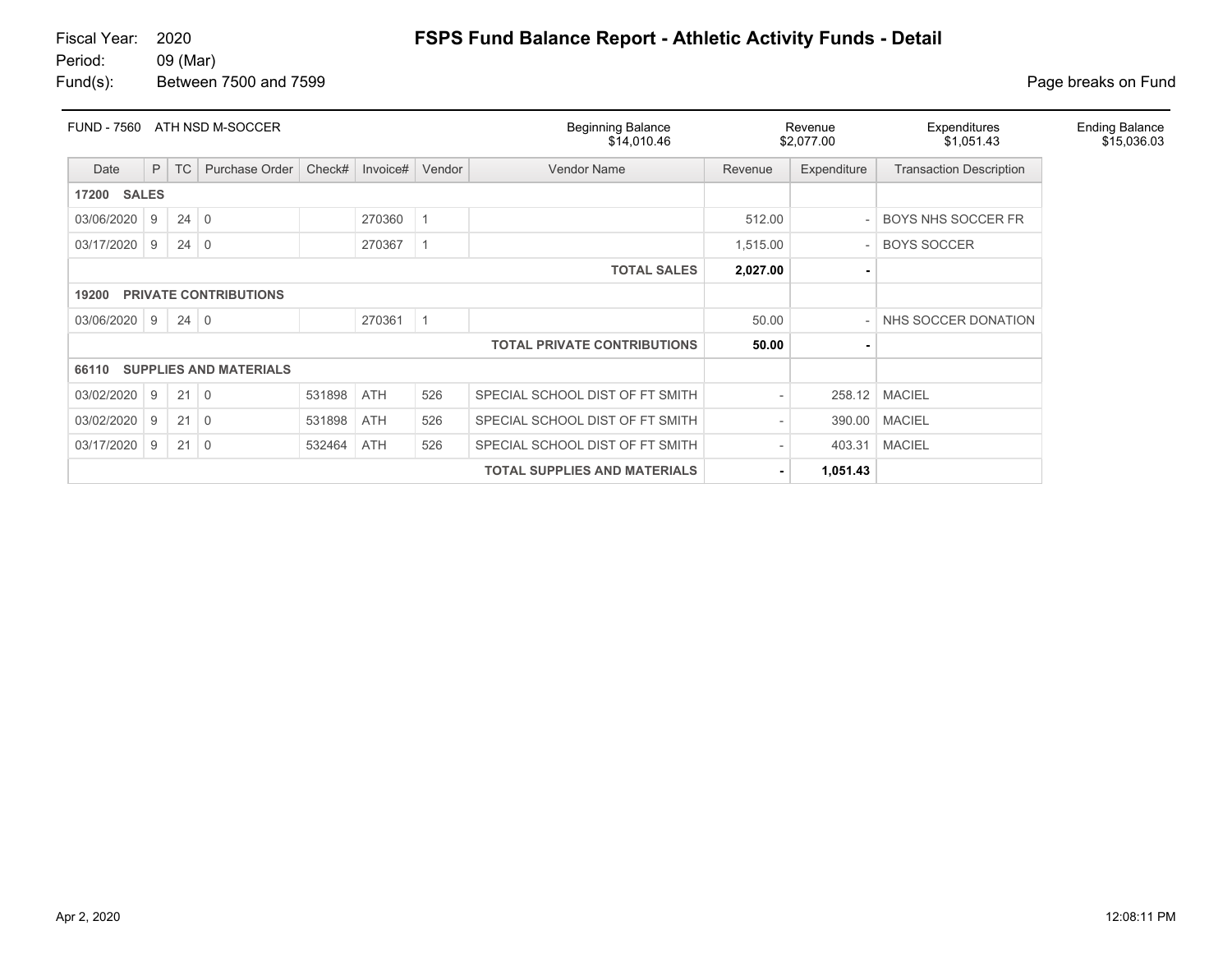# 09 (Mar)

Fund(s): Between 7500 and 7599 **Page breaks** on Fund

| <b>FUND - 7561</b> | ATH NSD F-SOCCER |             |                              |            |          |        | <b>Beginning Balance</b><br>\$15.817.34 |          | Revenue<br>\$2,177.00 | Expenditures<br>\$661.42       | <b>Ending Balance</b><br>\$17,332.92 |
|--------------------|------------------|-------------|------------------------------|------------|----------|--------|-----------------------------------------|----------|-----------------------|--------------------------------|--------------------------------------|
| Date               | P                | <b>TC</b>   | Purchase Order               | Check#     | Invoice# | Vendor | <b>Vendor Name</b>                      | Revenue  | Expenditure           | <b>Transaction Description</b> |                                      |
| <b>17200 SALES</b> |                  |             |                              |            |          |        |                                         |          |                       |                                |                                      |
| 03/06/2020         | 9                | $24 \mid 0$ |                              |            | 270360   |        |                                         | 512.00   |                       | NHS GIRLS SOCCER               |                                      |
| 03/06/2020         | 9                | $24 \mid 0$ |                              |            | 270354   |        |                                         | 150.00   |                       | NHS SOCCER GIRLS               |                                      |
| 03/17/2020         | 9                | $24 \mid 0$ |                              |            | 270367   |        |                                         | 1,515.00 |                       | NHS GIRLS SOCCER               |                                      |
|                    |                  |             |                              |            |          |        | <b>TOTAL SALES</b>                      | 2,177.00 |                       |                                |                                      |
|                    |                  |             | 66110 SUPPLIES AND MATERIALS |            |          |        |                                         |          |                       |                                |                                      |
| 03/02/2020         | l 9              | $21 \mid 0$ |                              | 531898 ATH |          | 526    | SPECIAL SCHOOL DIST OF FT SMITH         |          | 258.11                | <b>MACIEL</b>                  |                                      |
| 03/17/2020         | 9                | $21 \mid 0$ |                              | 532464     | ATH      | 526    | SPECIAL SCHOOL DIST OF FT SMITH         |          | 403.31                | <b>MACIEL</b>                  |                                      |
|                    |                  |             |                              |            |          |        | <b>TOTAL SUPPLIES AND MATERIALS</b>     |          | 661.42                |                                |                                      |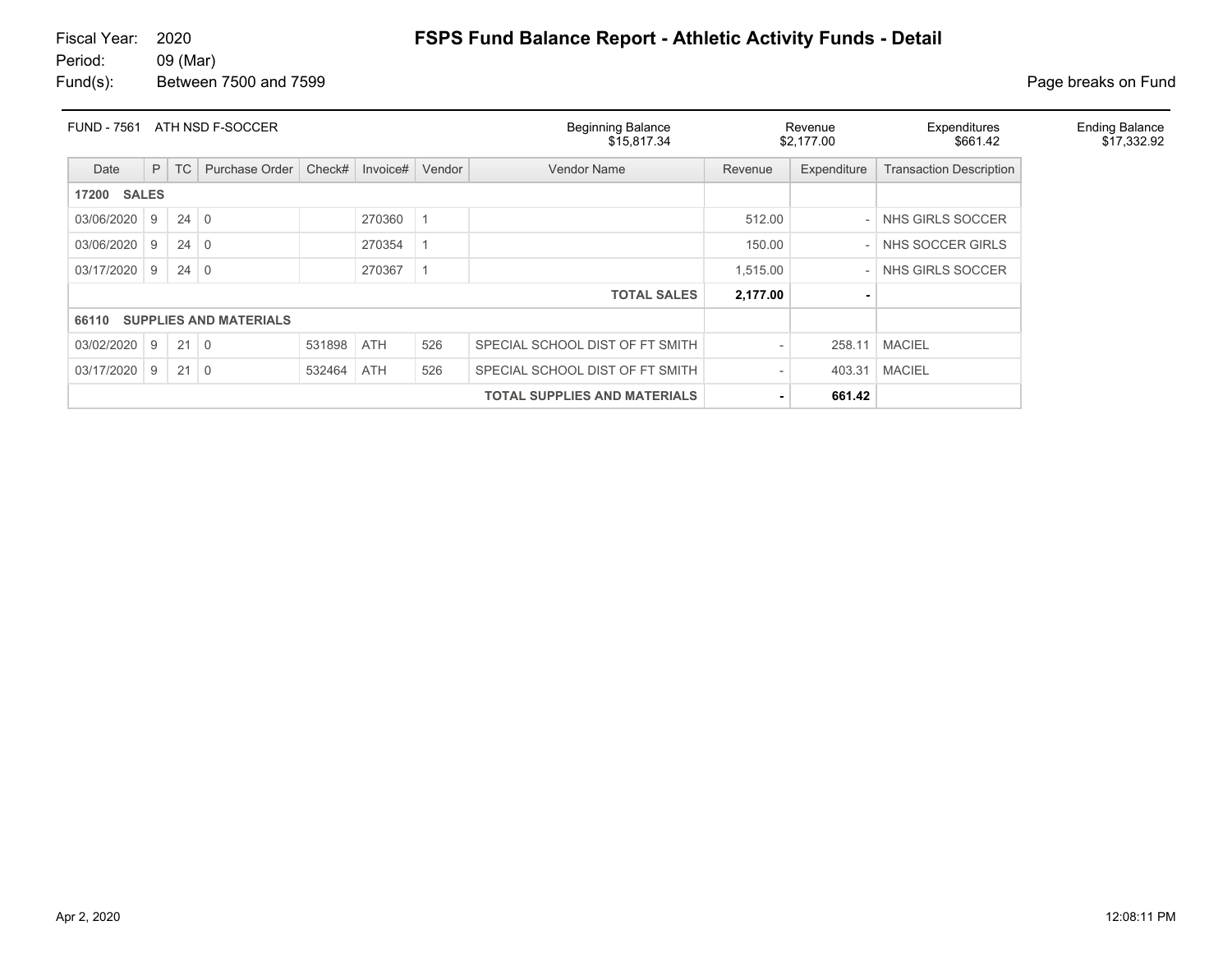| Fiscal Year:<br>Period: | 2020<br>09 (Mar)      | <b>FSPS Fund Balance Report - Athletic Activity Funds - Detail</b> |                   |                        |                                     |
|-------------------------|-----------------------|--------------------------------------------------------------------|-------------------|------------------------|-------------------------------------|
| Fund(s):                | Between 7500 and 7599 |                                                                    |                   |                        | Page breaks on Fund                 |
| FUND - 7564             | ATH NSD M-TENNIS      | <b>Beginning Balance</b><br>\$1.637.56                             | Revenue<br>\$0.00 | Expenditures<br>\$0.00 | <b>Ending Balance</b><br>\$1,637.56 |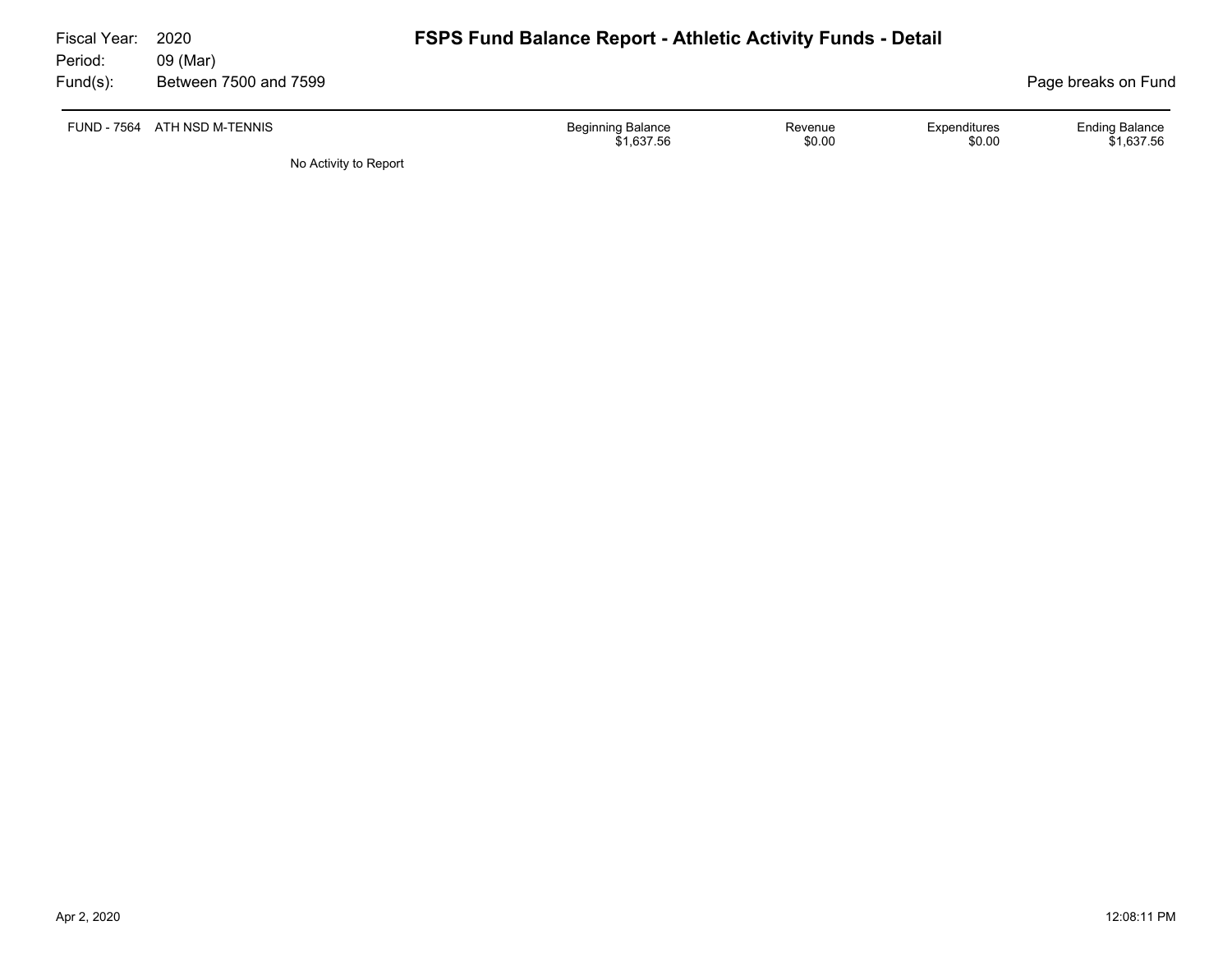| Fiscal Year:<br>Period: | 2020<br>09 (Mar)             | <b>FSPS Fund Balance Report - Athletic Activity Funds - Detail</b> |                   |                        |                                     |
|-------------------------|------------------------------|--------------------------------------------------------------------|-------------------|------------------------|-------------------------------------|
| Fund(s):                | Between 7500 and 7599        |                                                                    |                   |                        | Page breaks on Fund                 |
|                         | FUND - 7565 ATH NSD F-TENNIS | <b>Beginning Balance</b><br>\$2,000.00                             | Revenue<br>\$0.00 | Expenditures<br>\$0.00 | <b>Ending Balance</b><br>\$2,000.00 |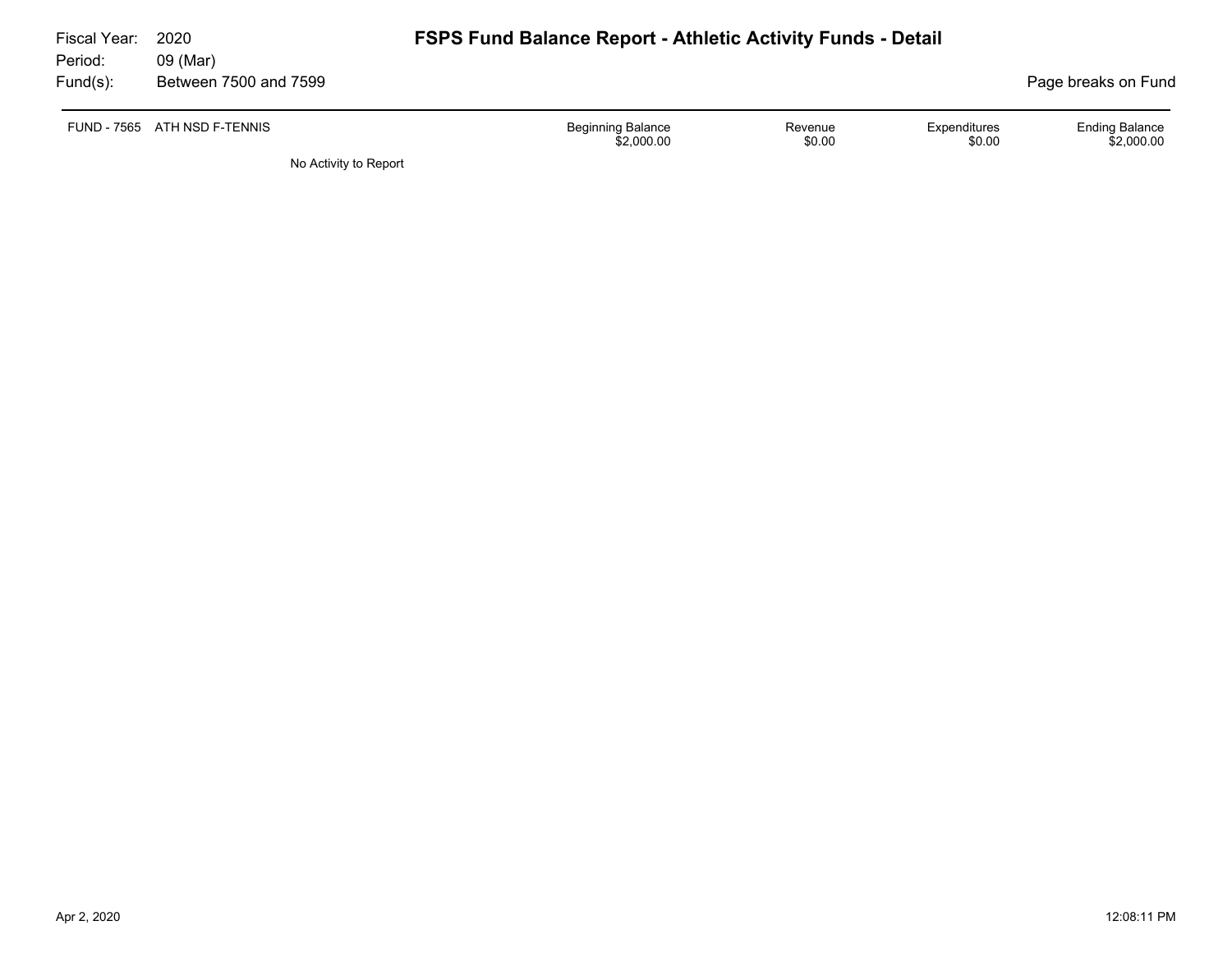| FUND - 7566 ATH NSD M-TRACK            |  |  |                                             |        |       |        | <b>Beginning Balance</b><br>\$3.382.64 | Revenue<br>\$0.00 |             | Expenditures<br>\$312.79       | <b>Ending Balance</b><br>\$3,069.85 |
|----------------------------------------|--|--|---------------------------------------------|--------|-------|--------|----------------------------------------|-------------------|-------------|--------------------------------|-------------------------------------|
| Date                                   |  |  | P   TC   Purchase Order   Check#   Invoice# |        |       | Vendor | Vendor Name                            | Revenue           | Expenditure | <b>Transaction Description</b> |                                     |
| <b>SUPPLIES AND MATERIALS</b><br>66110 |  |  |                                             |        |       |        |                                        |                   |             |                                |                                     |
|                                        |  |  | $03/17/2020$   9   21   20011126-1          | 532318 | 15032 | 20410  | TRUE GRIT RUNNING COMPANY LLC          |                   |             | 312.79 INVOICE FOR SHOES       |                                     |
|                                        |  |  |                                             |        |       |        | <b>TOTAL SUPPLIES AND MATERIALS</b>    |                   | 312.79      |                                |                                     |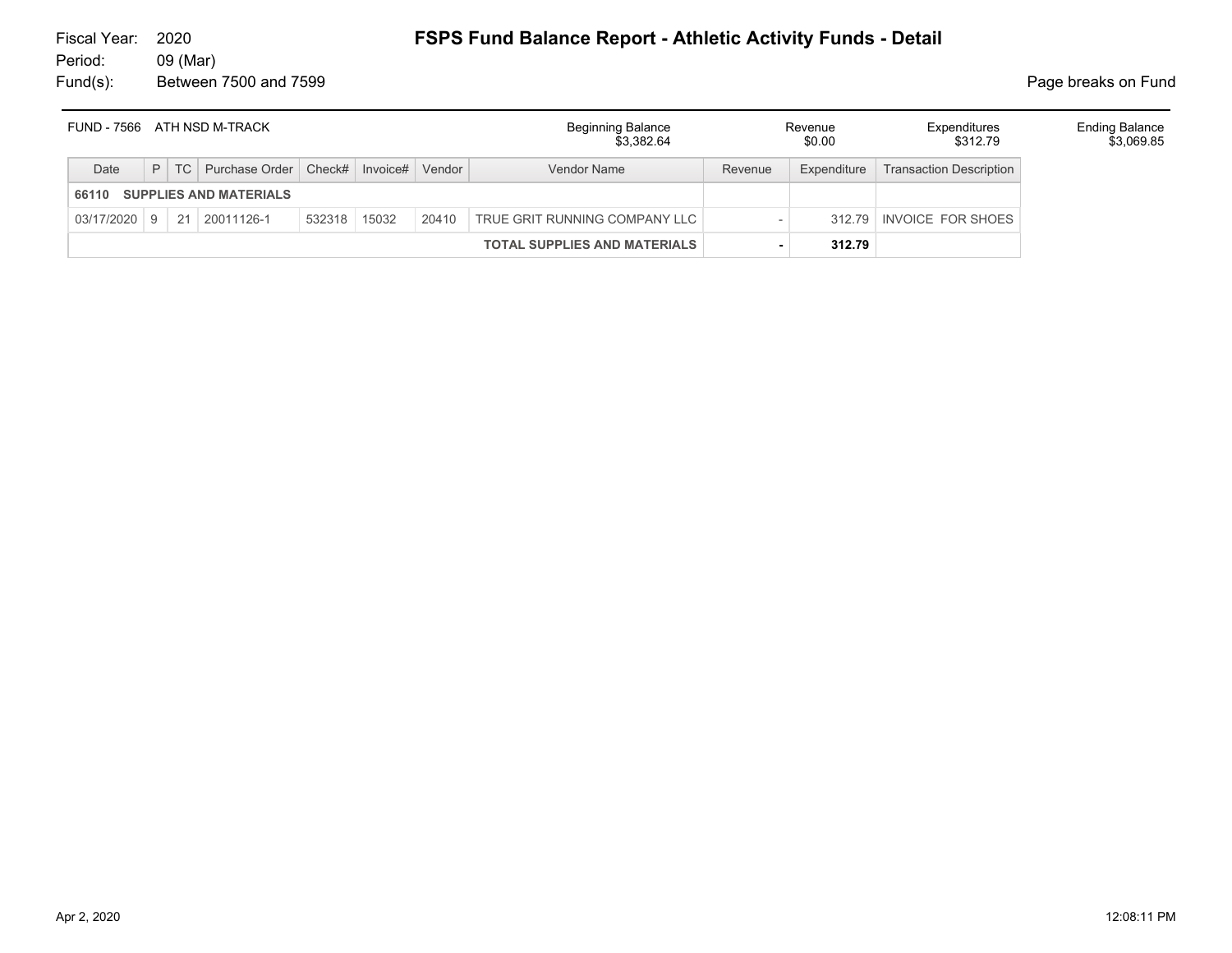| Fiscal Year:        | 2020                              | <b>FSPS Fund Balance Report - Athletic Activity Funds - Detail</b> |                   |                        |                                     |  |  |  |
|---------------------|-----------------------------------|--------------------------------------------------------------------|-------------------|------------------------|-------------------------------------|--|--|--|
| Period:<br>Fund(s): | 09 (Mar)<br>Between 7500 and 7599 |                                                                    |                   |                        | Page breaks on Fund                 |  |  |  |
|                     | FUND - 7567 ATH NSD F-TRACK       | <b>Beginning Balance</b><br>\$6,350.00                             | Revenue<br>\$0.00 | Expenditures<br>\$0.00 | <b>Ending Balance</b><br>\$6,350.00 |  |  |  |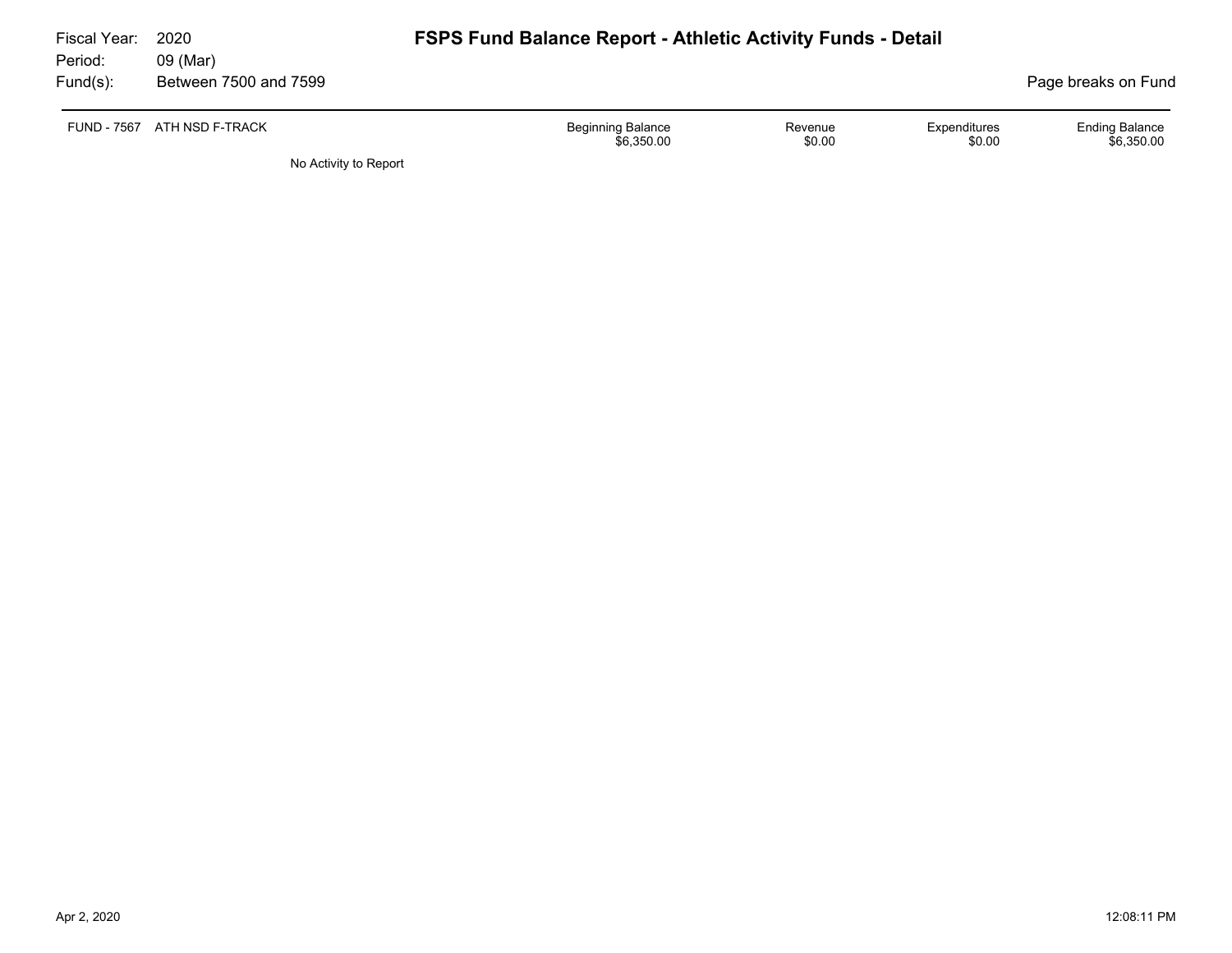| Fiscal Year: | 2020                            | <b>FSPS Fund Balance Report - Athletic Activity Funds - Detail</b> |                   |                        |                                     |  |  |  |
|--------------|---------------------------------|--------------------------------------------------------------------|-------------------|------------------------|-------------------------------------|--|--|--|
| Period:      | 09 (Mar)                        |                                                                    |                   |                        |                                     |  |  |  |
| Fund(s):     | Between 7500 and 7599           |                                                                    |                   |                        | Page breaks on Fund                 |  |  |  |
|              | FUND - 7568 ATH NSD M-WRESTLING | <b>Beginning Balance</b><br>\$1,094.08                             | Revenue<br>\$0.00 | Expenditures<br>\$0.00 | <b>Ending Balance</b><br>\$1,094.08 |  |  |  |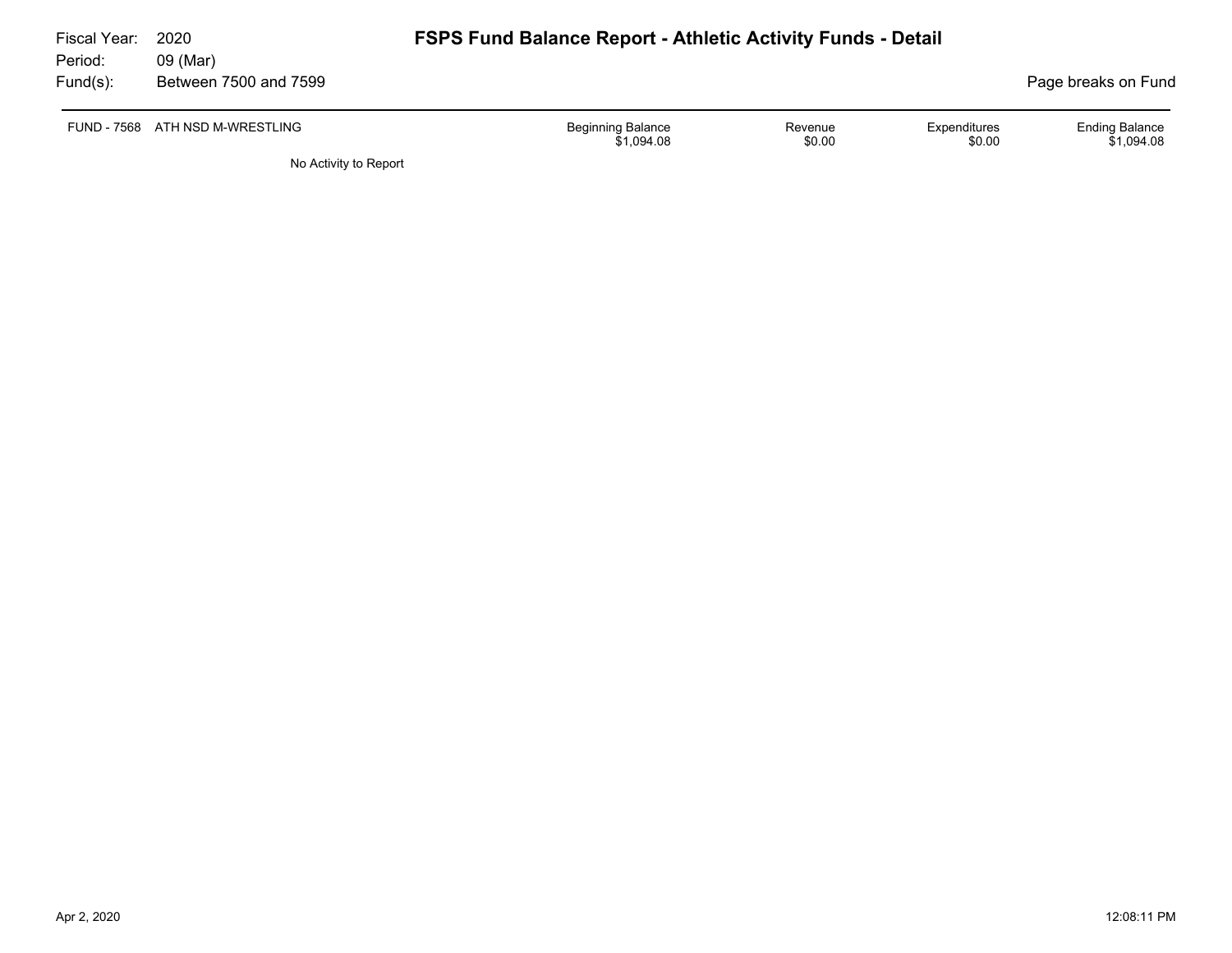| Fiscal Year:<br>Period: | 2020<br>09 (Mar)             | <b>FSPS Fund Balance Report - Athletic Activity Funds - Detail</b> |                   |                        |                                      |  |  |  |
|-------------------------|------------------------------|--------------------------------------------------------------------|-------------------|------------------------|--------------------------------------|--|--|--|
| Fund(s):                | Between 7500 and 7599        |                                                                    |                   |                        | Page breaks on Fund                  |  |  |  |
|                         | FUND - 7569 ATH NSD PROGRAMS | <b>Beginning Balance</b><br>\$11.473.58                            | Revenue<br>\$0.00 | Expenditures<br>\$0.00 | <b>Ending Balance</b><br>\$11,473.58 |  |  |  |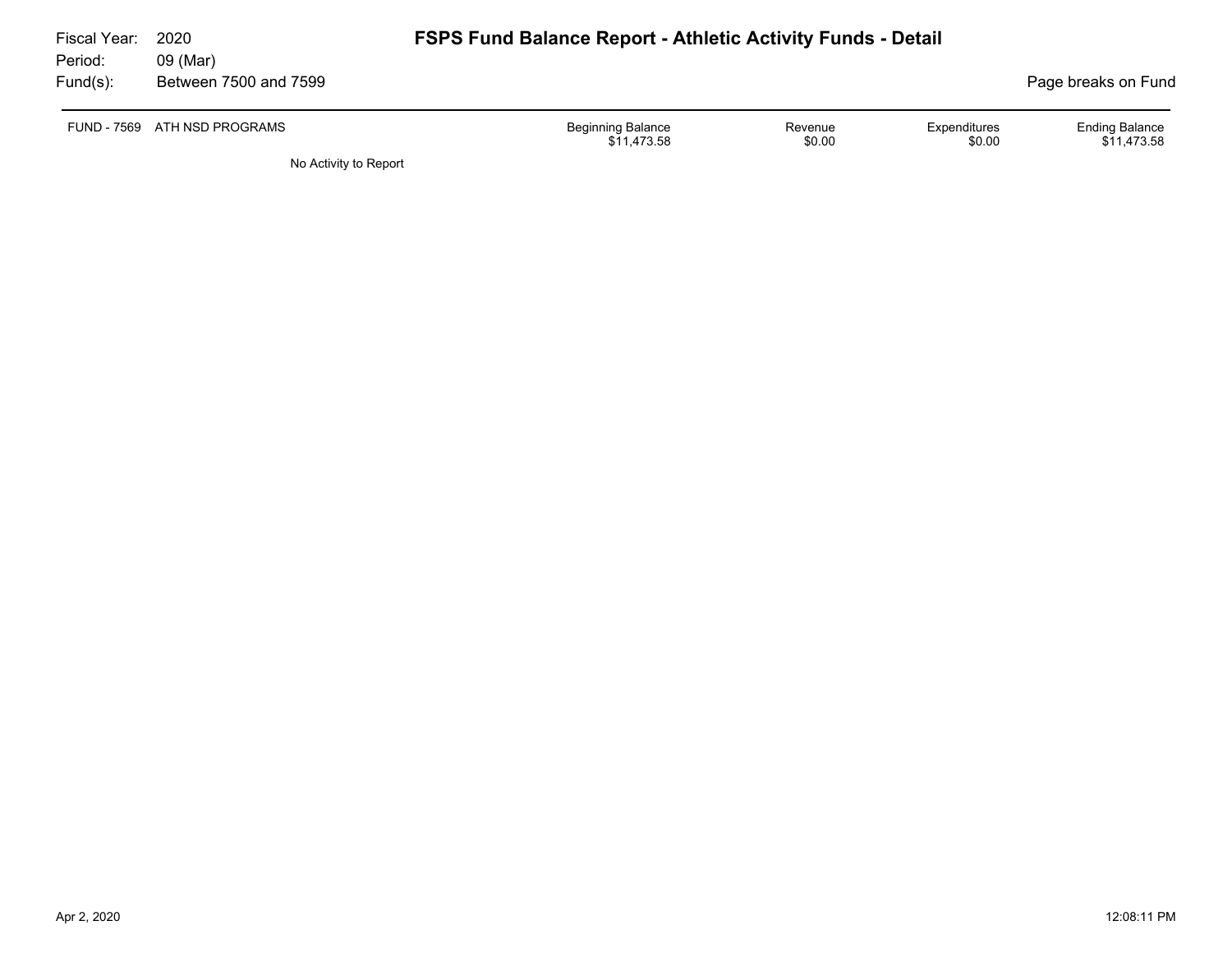| Fiscal Year:<br>Period: | 2020<br>09 (Mar)              | <b>FSPS Fund Balance Report - Athletic Activity Funds - Detail</b> |                   |                        |                                        |
|-------------------------|-------------------------------|--------------------------------------------------------------------|-------------------|------------------------|----------------------------------------|
| $Fund(s)$ :             | Between 7500 and 7599         |                                                                    |                   |                        | Page breaks on Fund                    |
|                         | FUND - 7573 ATH NSD DRILLTEAM | <b>Beginning Balance</b><br>(\$18,574.24)                          | Revenue<br>\$0.00 | Expenditures<br>\$0.00 | <b>Ending Balance</b><br>(\$18,574.24) |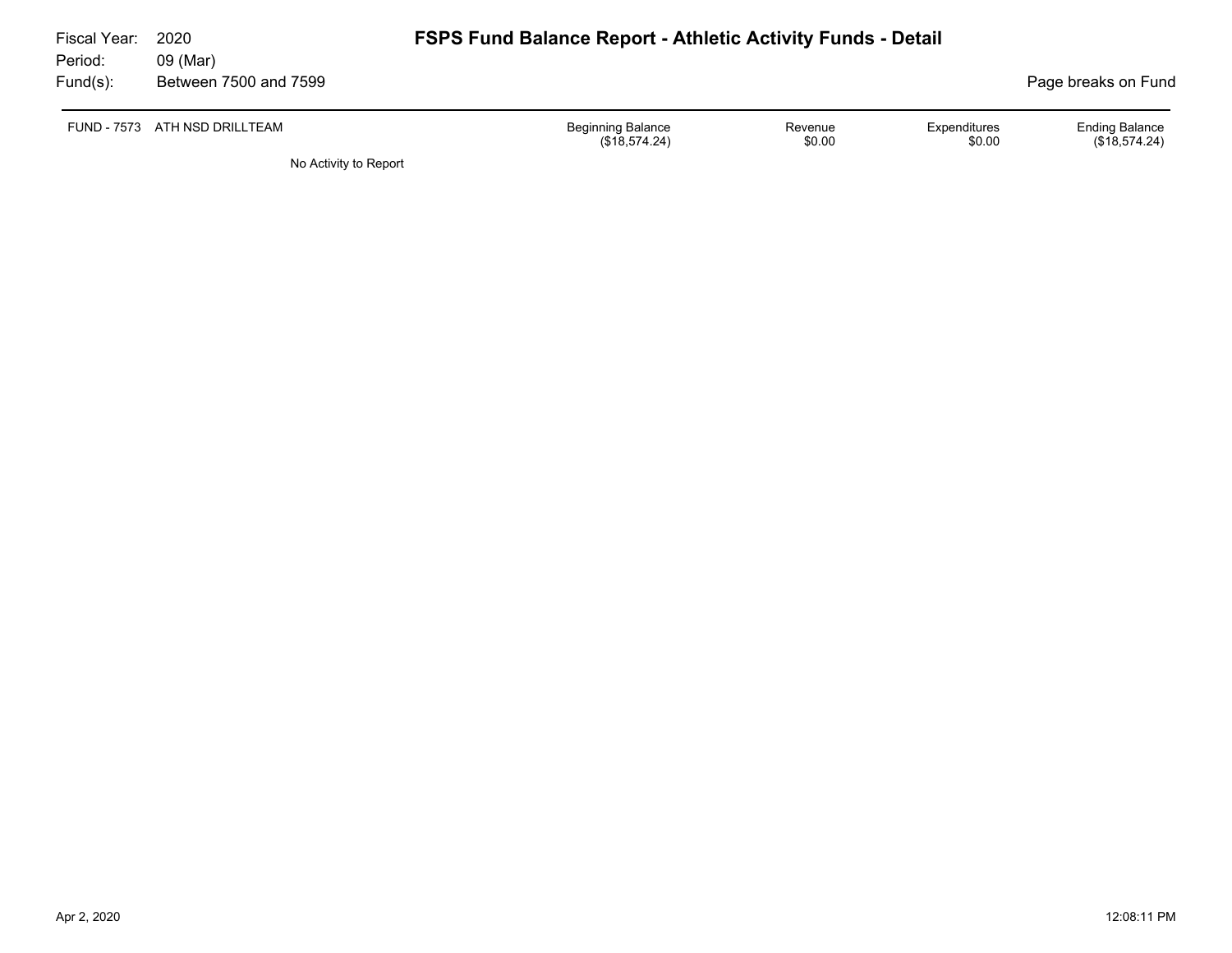| <b>FUND - 7574</b>                                 | ATH NSD CHEERLEADING                  |        |                          |        |          |        |                    |          | <b>Beginning Balance</b><br>(\$19,796.75) | Revenue<br>\$2,074.75          | Expenditures<br>\$0.00 | <b>Ending Balance</b><br>(\$17,722.00) |
|----------------------------------------------------|---------------------------------------|--------|--------------------------|--------|----------|--------|--------------------|----------|-------------------------------------------|--------------------------------|------------------------|----------------------------------------|
| Date                                               |                                       | $P$ TC | Purchase Order           | Check# | Invoice# | Vendor | Vendor Name        | Revenue  | Expenditure                               | <b>Transaction Description</b> |                        |                                        |
| 17200                                              | <b>SALES</b>                          |        |                          |        |          |        |                    |          |                                           |                                |                        |                                        |
| 03/17/2020 9                                       |                                       | 24     | $\overline{0}$           |        | 270364   |        |                    | 1.594.75 |                                           | NHS CHEERLEADING               |                        |                                        |
|                                                    |                                       |        |                          |        |          |        | <b>TOTAL SALES</b> | 1,594.75 |                                           |                                |                        |                                        |
| 17300                                              |                                       |        | ORG MEMBERSHIP DUES/FEES |        |          |        |                    |          |                                           |                                |                        |                                        |
| 03/06/2020                                         | 24<br>21797<br>9<br>$\overline{0}$    |        |                          |        |          |        |                    | 80.00    |                                           | NHS CHEER 2018-2019            |                        |                                        |
| 03/17/2020<br>270368<br>24<br>$\overline{0}$<br>-9 |                                       |        |                          |        |          |        |                    | 400.00   |                                           | NHS CHEERLEADING               |                        |                                        |
|                                                    | <b>TOTAL ORG MEMBERSHIP DUES/FEES</b> |        |                          |        |          |        |                    | 480.00   | ٠                                         |                                |                        |                                        |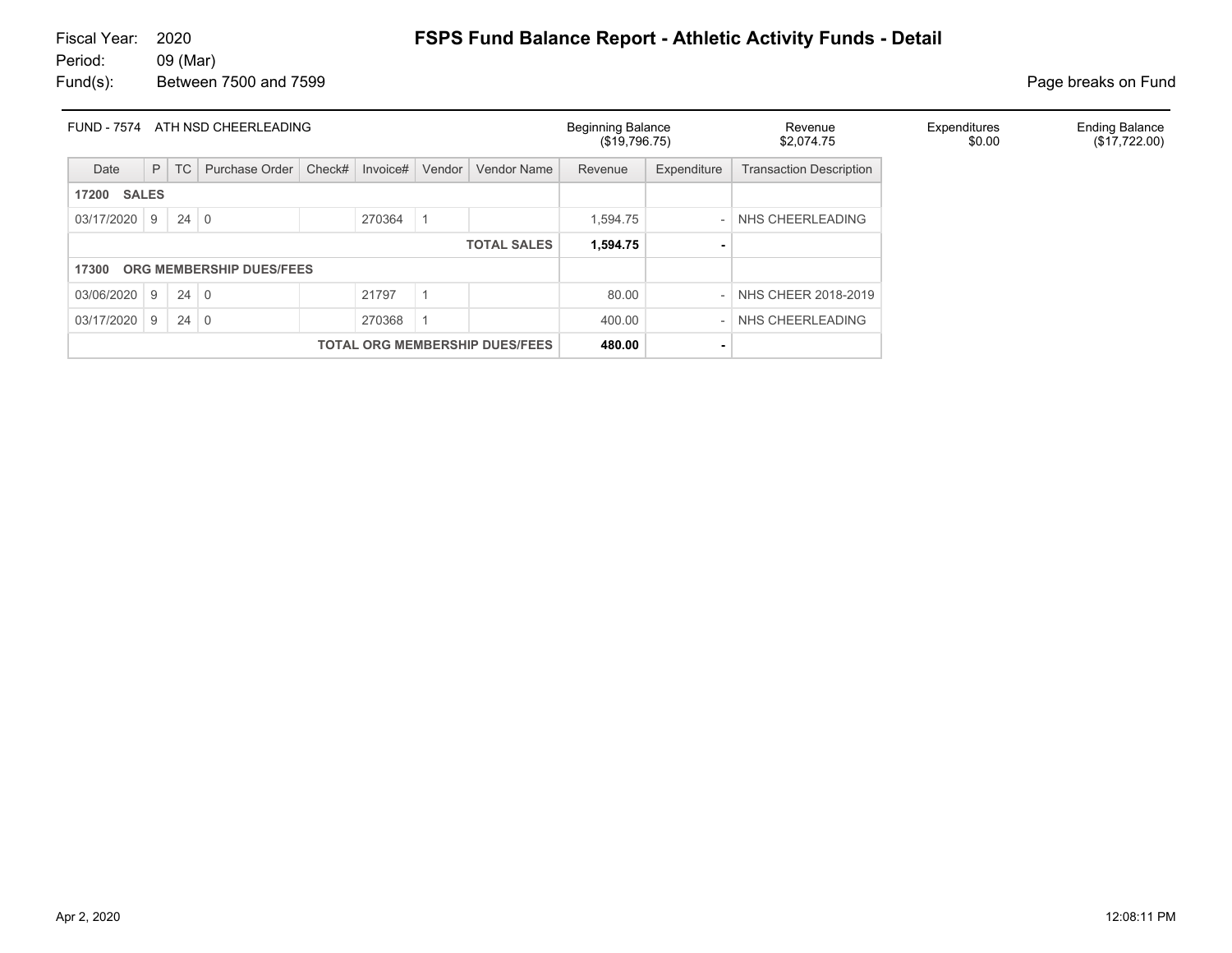| <b>FUND - 7575</b> | ATH SSD DRILL TEAM |             |                               |        |          |        | <b>Beginning Balance</b><br>\$24,590.20 |         | Revenue<br>\$801.00 | Expenditures<br>\$345.38       | <b>Ending Balance</b><br>\$25,045.82 |
|--------------------|--------------------|-------------|-------------------------------|--------|----------|--------|-----------------------------------------|---------|---------------------|--------------------------------|--------------------------------------|
| Date               | P                  | <b>TC</b>   | Purchase Order                | Check# | Invoice# | Vendor | <b>Vendor Name</b>                      | Revenue | Expenditure         | <b>Transaction Description</b> |                                      |
| 17200              | <b>SALES</b>       |             |                               |        |          |        |                                         |         |                     |                                |                                      |
| 03/06/2020         | 9                  | $24 \mid 0$ |                               |        | 270357   |        |                                         | 801.00  |                     | SHS DRILL TEAM CLINIC          |                                      |
|                    |                    |             |                               |        |          |        | <b>TOTAL SALES</b>                      | 801.00  |                     |                                |                                      |
| 66110              |                    |             | <b>SUPPLIES AND MATERIALS</b> |        |          |        |                                         |         |                     |                                |                                      |
| 03/03/2020         | 9                  | 21          | 20010507-2                    | 531758 | 53953    | 6838   | <b>GRAPHIC SERVICE CO</b>               |         | 39.96               | <b>INVOICE 53905</b>           |                                      |
| 03/03/2020         | 9                  | 21          | 20010507-2                    | 531758 | 53937    | 6838   | <b>GRAPHIC SERVICE CO</b>               |         | 98.71               | <b>INVOICE 53905</b>           |                                      |
| 03/03/2020         | 9                  | 21          | 20010507-2                    | 531758 | 53905    | 6838   | <b>GRAPHIC SERVICE CO</b>               |         | 103.88              | <b>INVOICE 53905</b>           |                                      |
| 03/03/2020         | 9                  | 21          | 20010507-3                    | 531758 | 53953    | 6838   | <b>GRAPHIC SERVICE CO</b>               |         | 15.37               | INVOICE 53953                  |                                      |
| 03/03/2020         | 9                  | 21          | 20010507-3                    | 531758 | 53937    | 6838   | <b>GRAPHIC SERVICE CO</b>               |         | 37.97               | <b>INVOICE 53953</b>           |                                      |
| 03/03/2020         | 9                  | 21          | 20010507-3                    | 531758 | 53905    | 6838   | <b>GRAPHIC SERVICE CO</b>               |         | 39.95               | <b>INVOICE 53953</b>           |                                      |
| 03/17/2020         | 9                  | $21 \mid 0$ |                               | 532464 | ATH      | 526    | SPECIAL SCHOOL DIST OF FT SMITH         |         | 9.54                | <b>PRESSLEY</b>                |                                      |
|                    |                    |             |                               |        |          |        | <b>TOTAL SUPPLIES AND MATERIALS</b>     |         | 345.38              |                                |                                      |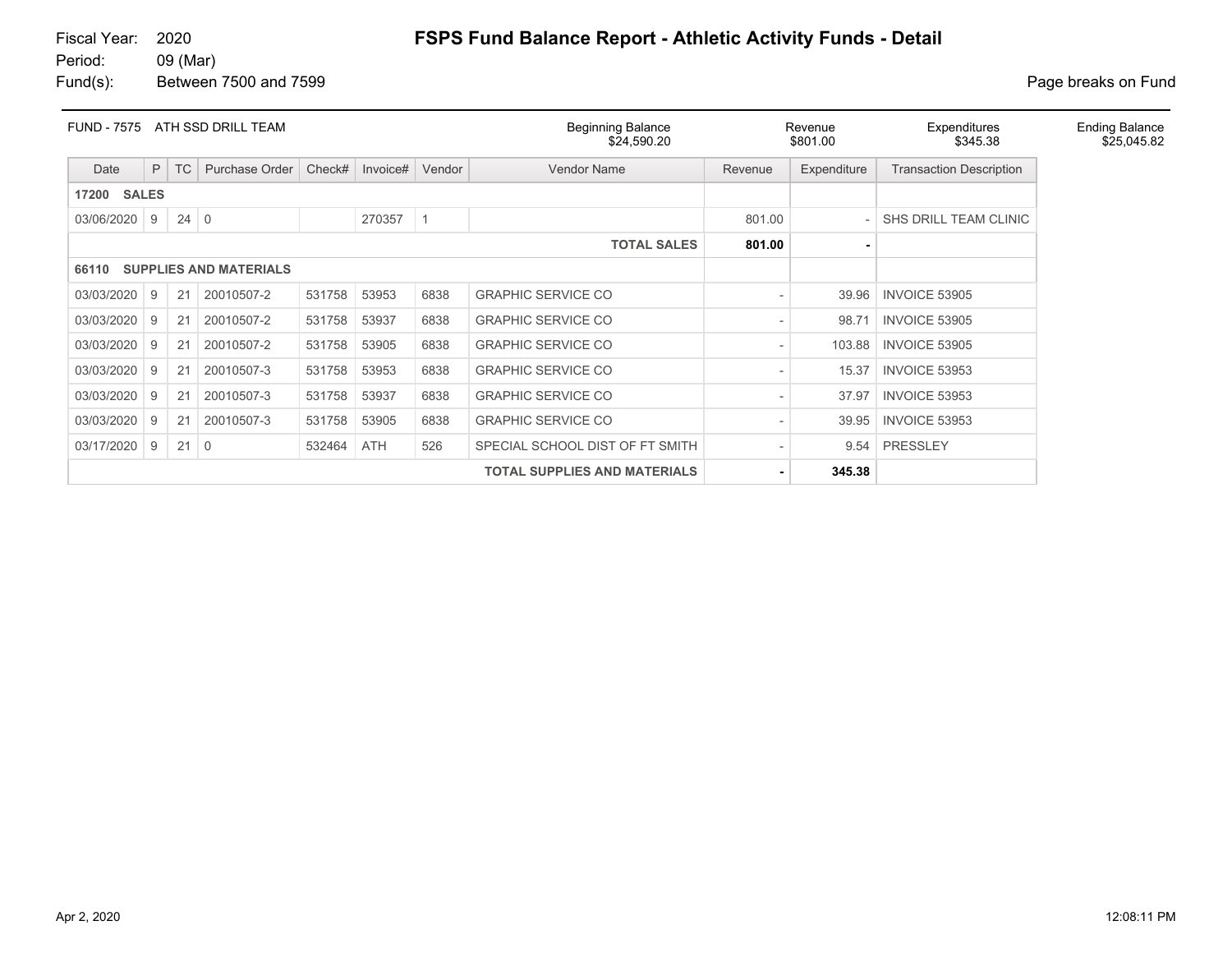# 09 (Mar)

# Fiscal Year: 2020 **FSPS Fund Balance Report - Athletic Activity Funds - Detail**<br>Period: 09 (Mar)

| <b>FUND - 7576</b>    |    |                         | ATH SSD CHEERLEADING          |        |                  |        | <b>Beginning Balance</b><br>(\$2,803.10) |         | Revenue<br>\$860.00      | Expenditures<br>\$102.62       | <b>Ending Balance</b><br>(\$2,045.72) |
|-----------------------|----|-------------------------|-------------------------------|--------|------------------|--------|------------------------------------------|---------|--------------------------|--------------------------------|---------------------------------------|
| Date                  | P  | $\mathsf{T} \mathsf{C}$ | Purchase Order                | Check# | Invoice#         | Vendor | <b>Vendor Name</b>                       | Revenue | Expenditure              | <b>Transaction Description</b> |                                       |
| <b>SALES</b><br>17200 |    |                         |                               |        |                  |        |                                          |         |                          |                                |                                       |
| 03/17/2020 9          |    | 24                      | $\overline{0}$                |        | 270365           |        |                                          | 360.00  | $\overline{\phantom{a}}$ | <b>SHS CHEER</b>               |                                       |
| 03/17/2020 9          |    | 24                      | $\Omega$                      |        | 172011 CHECK   1 |        |                                          | 500.00  | $\overline{a}$           | <b>SHS CHEER</b>               |                                       |
|                       |    |                         |                               |        |                  |        | <b>TOTAL SALES</b>                       | 860.00  |                          |                                |                                       |
| 66110                 |    |                         | <b>SUPPLIES AND MATERIALS</b> |        |                  |        |                                          |         |                          |                                |                                       |
| 03/16/2020            | -9 | 21                      | 20010989-1                    | 532299 | 53984            | 6838   | <b>GRAPHIC SERVICE CO</b>                |         | 102.62                   | <b>INVOICE 53984</b>           |                                       |
|                       |    |                         |                               |        |                  |        | <b>TOTAL SUPPLIES AND MATERIALS</b>      |         | 102.62                   |                                |                                       |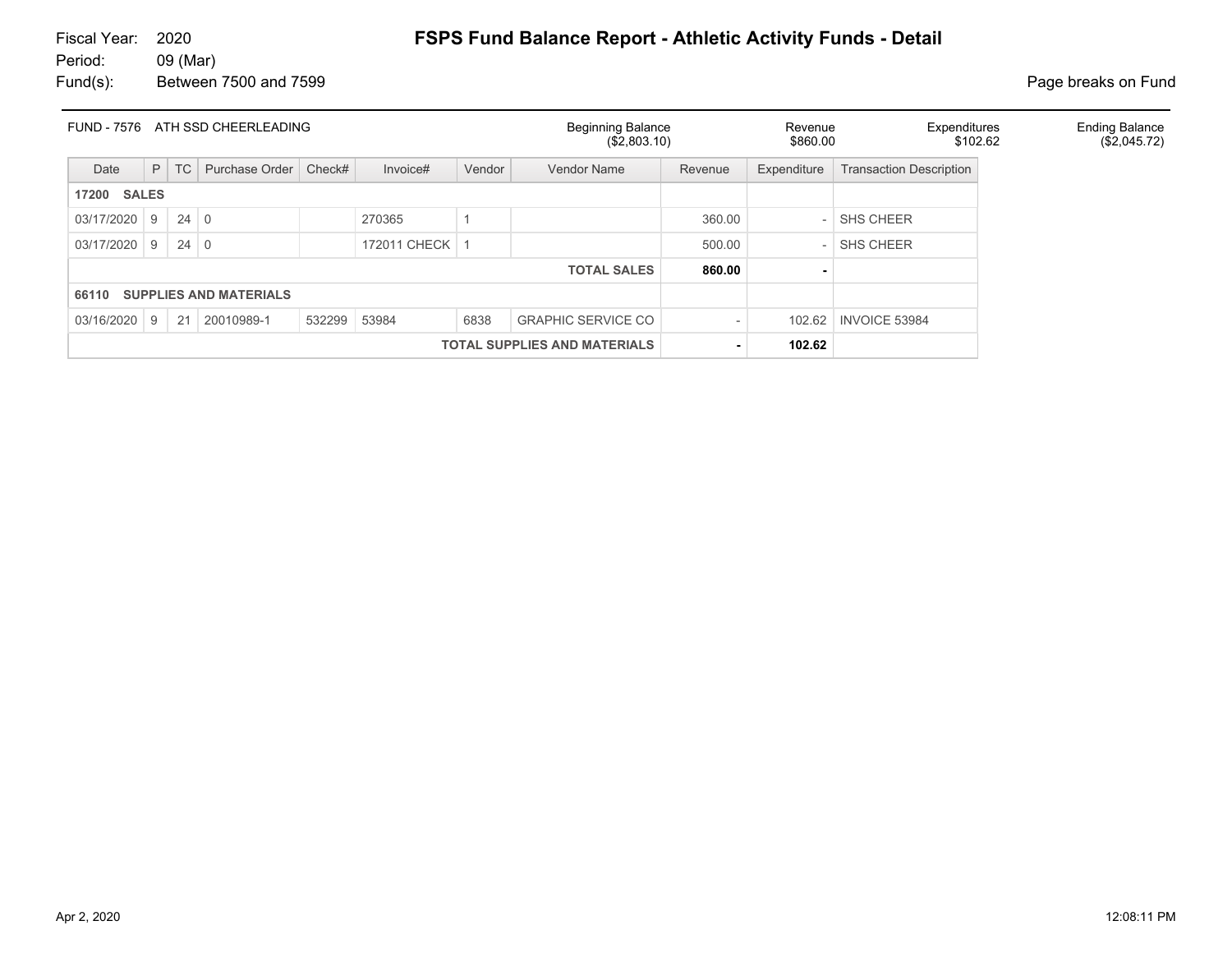| Fiscal Year:<br>Period: | 2020<br>09 (Mar)               | <b>FSPS Fund Balance Report - Athletic Activity Funds - Detail</b> |                   |                        |                                       |
|-------------------------|--------------------------------|--------------------------------------------------------------------|-------------------|------------------------|---------------------------------------|
| Fund(s):                | Between 7500 and 7599          |                                                                    |                   |                        | Page breaks on Fund                   |
|                         | FUND - 7580 ATH SSD M-FOOTBALL | <b>Beginning Balance</b><br>(\$8,269.74)                           | Revenue<br>\$0.00 | Expenditures<br>\$0.00 | <b>Ending Balance</b><br>(\$8,269.74) |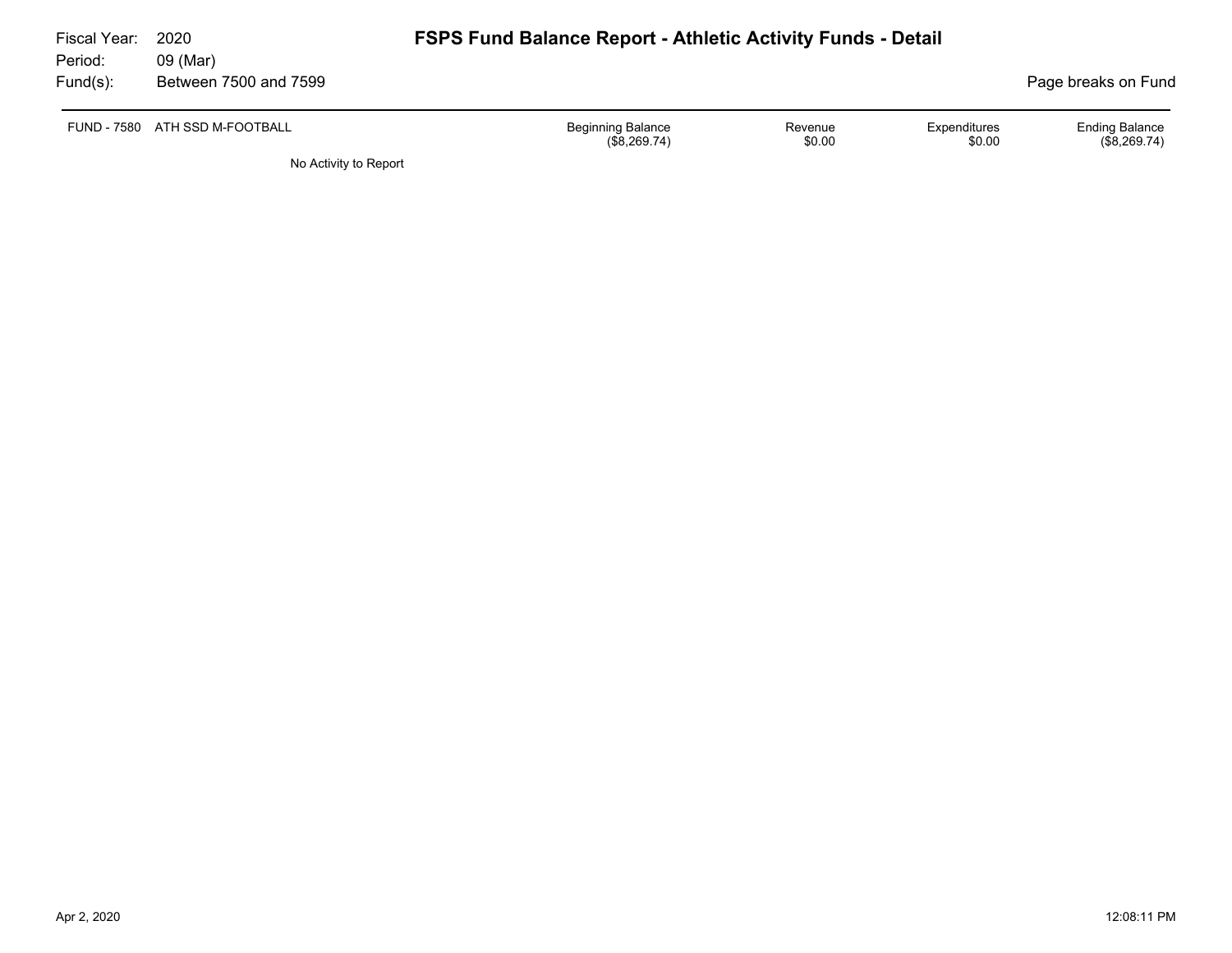| Fiscal Year: | 2020                             | <b>FSPS Fund Balance Report - Athletic Activity Funds - Detail</b> |                   |                        |                                     |
|--------------|----------------------------------|--------------------------------------------------------------------|-------------------|------------------------|-------------------------------------|
| Period:      | 09 (Mar)                         |                                                                    |                   |                        |                                     |
| Fund(s):     | Between 7500 and 7599            |                                                                    |                   |                        | Page breaks on Fund                 |
|              | FUND - 7581 ATH SSD F-VOLLEYBALL | <b>Beginning Balance</b><br>\$4,551.76                             | Revenue<br>\$0.00 | Expenditures<br>\$0.00 | <b>Ending Balance</b><br>\$4,551.76 |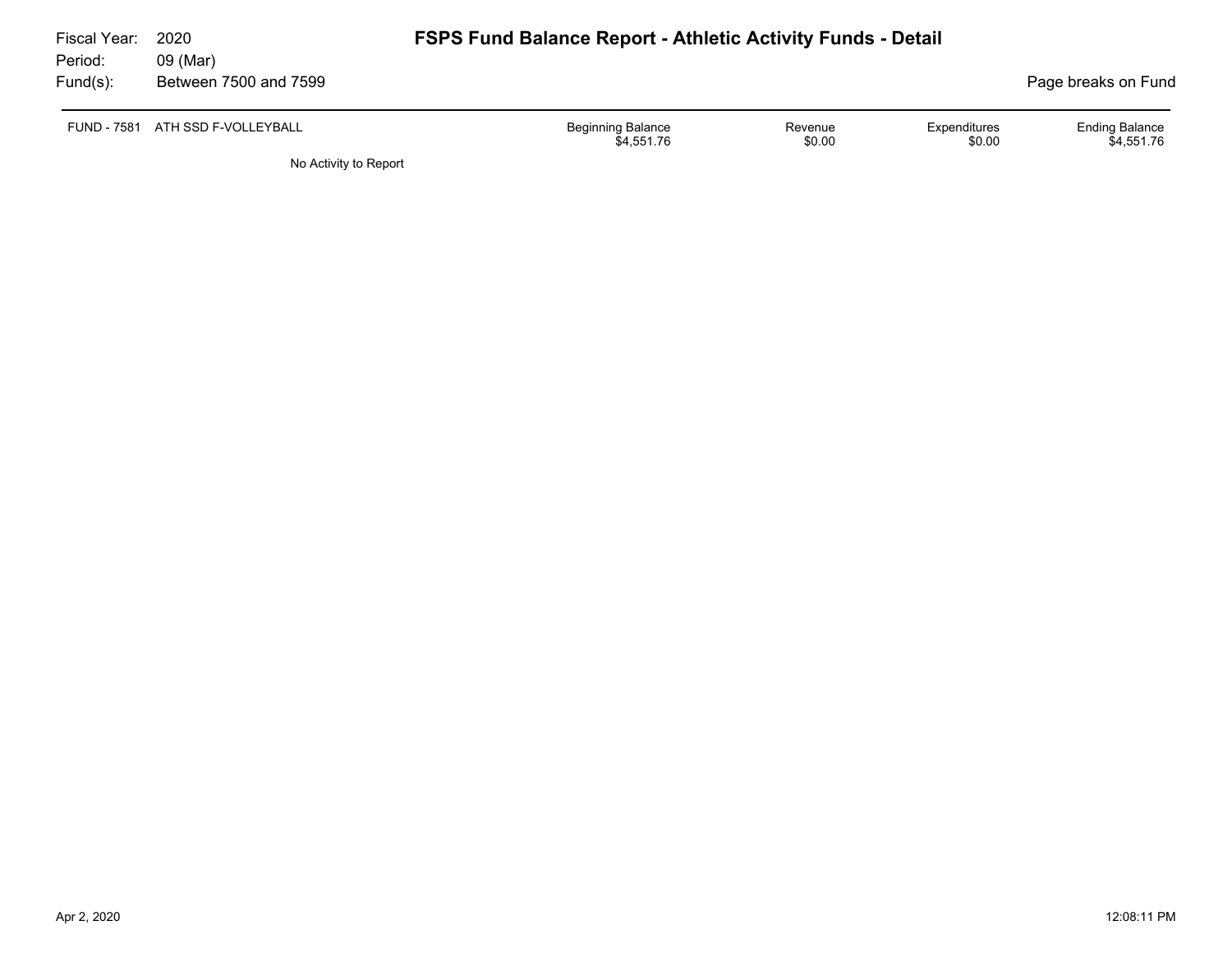|            |  | FUND - 7582 ATH SSD M-BASKETBALL |                         |        | Beginning Balance<br>\$4.327.37     |         | Revenue     | \$0.00                  | Expenditures<br>\$193.14 | <b>Ending Balance</b><br>\$4.134.23 |
|------------|--|----------------------------------|-------------------------|--------|-------------------------------------|---------|-------------|-------------------------|--------------------------|-------------------------------------|
| Date       |  | P   TC   Purchase Order   Check# | Invoice#                | Vendor | Vendor Name                         | Revenue | Expenditure | Transaction Description |                          |                                     |
| 66110      |  | <b>SUPPLIES AND MATERIALS</b>    |                         |        |                                     |         |             |                         |                          |                                     |
| 03/03/2020 |  | $9 \mid 21 \mid 20010506 - 1$    | 531745 022520 SHS 21977 |        | BUFFALO WILD WINGS                  |         |             | 193.14 SENIOR DINNER    |                          |                                     |
|            |  |                                  |                         |        | <b>TOTAL SUPPLIES AND MATERIALS</b> |         | 193.14      |                         |                          |                                     |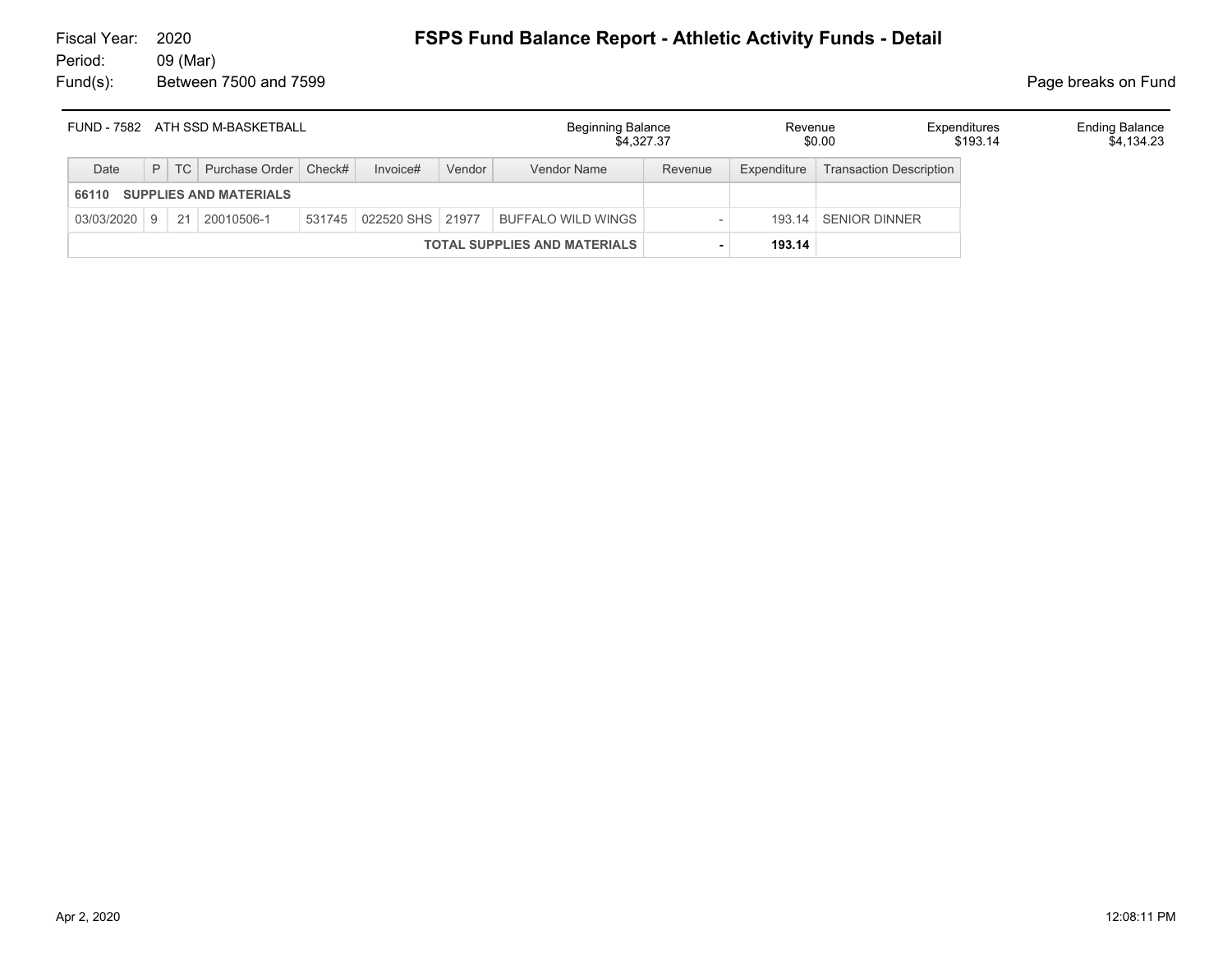|                     |              |        | FUND - 7583 ATH SSD F-BASKETBALL |            |                  |        | <b>Beginning Balance</b><br>\$5.365.19 | Revenue | \$0.00      | Expenditures<br>\$243.14       | <b>Ending Balance</b><br>\$5,122.05 |
|---------------------|--------------|--------|----------------------------------|------------|------------------|--------|----------------------------------------|---------|-------------|--------------------------------|-------------------------------------|
| Date                |              | $P$ TC | Purchase Order   Check#          |            | Invoice#         | Vendor | Vendor Name                            | Revenue | Expenditure | <b>Transaction Description</b> |                                     |
| 66110               |              |        | <b>SUPPLIES AND MATERIALS</b>    |            |                  |        |                                        |         |             |                                |                                     |
| $03/02/2020$ 9 21 0 |              |        |                                  | 531898 ATH |                  | 526    | SPECIAL SCHOOL DIST OF FT SMITH        |         |             | 50.00 BRUNK                    |                                     |
| 03/03/2020          | $^{\circ}$ 9 | 21     | 20010506-1                       | 531745     | 022520 SHS 21977 |        | <b>BUFFALO WILD WINGS</b>              |         | 193.14      | <b>SENIOR DINNER</b>           |                                     |
|                     |              |        |                                  |            |                  |        | <b>TOTAL SUPPLIES AND MATERIALS</b>    |         | 243.14      |                                |                                     |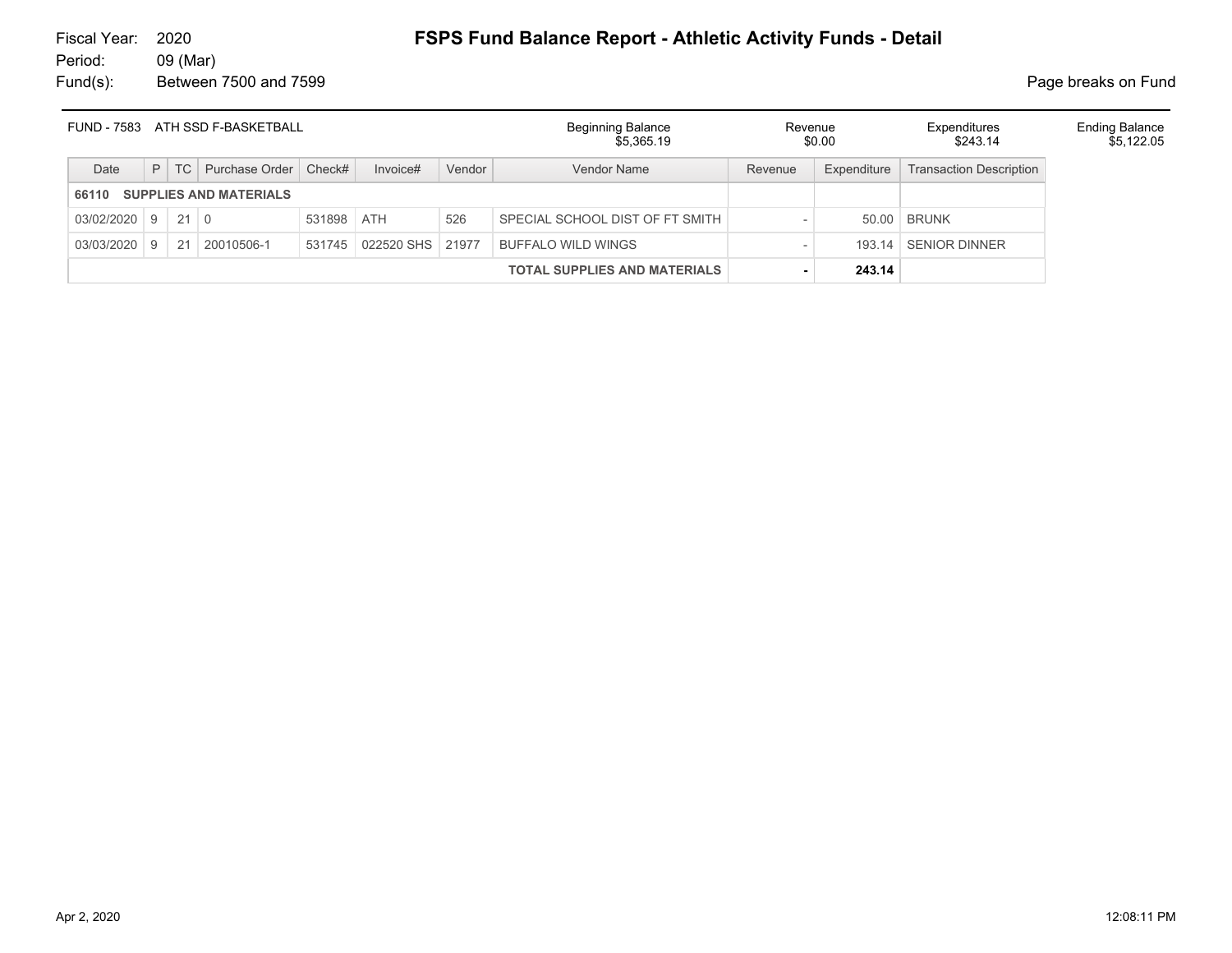| <b>FUND - 7584</b>    |    |           | ATH SSD M-BASEBALL            |        |           |        | <b>Beginning Balance</b>            | \$13,551.80     |             | Revenue<br>\$6,080.00          | Expenditures<br>\$4,541.13 | <b>Ending Balance</b><br>\$15,090.67 |
|-----------------------|----|-----------|-------------------------------|--------|-----------|--------|-------------------------------------|-----------------|-------------|--------------------------------|----------------------------|--------------------------------------|
| Date                  | P  | <b>TC</b> | Purchase Order                | Check# | Invoice#  | Vendor | Vendor Name                         | Revenue         | Expenditure | <b>Transaction Description</b> |                            |                                      |
| <b>SALES</b><br>17200 |    |           |                               |        |           |        |                                     |                 |             |                                |                            |                                      |
| 03/06/2020            | 9  | 24        | $\overline{0}$                |        | 270235    |        |                                     | 5.510.00        |             | <b>SHS BASEBALL FR</b>         |                            |                                      |
| 03/17/2020            | -9 | 24        | $\Omega$                      |        | 270239    |        |                                     | 570.00          |             | <b>SHS BASEBALL</b>            |                            |                                      |
|                       |    |           |                               |        |           |        | <b>TOTAL SALES</b>                  | 6,080.00        |             |                                |                            |                                      |
| 66110                 |    |           | <b>SUPPLIES AND MATERIALS</b> |        |           |        |                                     |                 |             |                                |                            |                                      |
| 03/16/2020            | 9  | 21        | 20010991-5                    | 532299 | 54003     | 6838   | <b>GRAPHIC SERVICE CO</b>           |                 | (13.17)     | $\overline{\phantom{a}}$ TR    |                            |                                      |
| 03/16/2020            | -9 | 21        | 20010991-1                    | 532299 | 54003     | 6838   | <b>GRAPHIC SERVICE CO</b>           |                 | 1,816.64    | <b>INVOICE 54003</b>           |                            |                                      |
| 03/19/2020            | 9  | 21        | 20011174-1                    | 532658 | 908062009 | 787    | <b>BSN SPORTS</b>                   | $\qquad \qquad$ | 2.737.66    | <b>INVOICE 908062009</b>       |                            |                                      |
|                       |    |           |                               |        |           |        | <b>TOTAL SUPPLIES AND MATERIALS</b> |                 | 4,541.13    |                                |                            |                                      |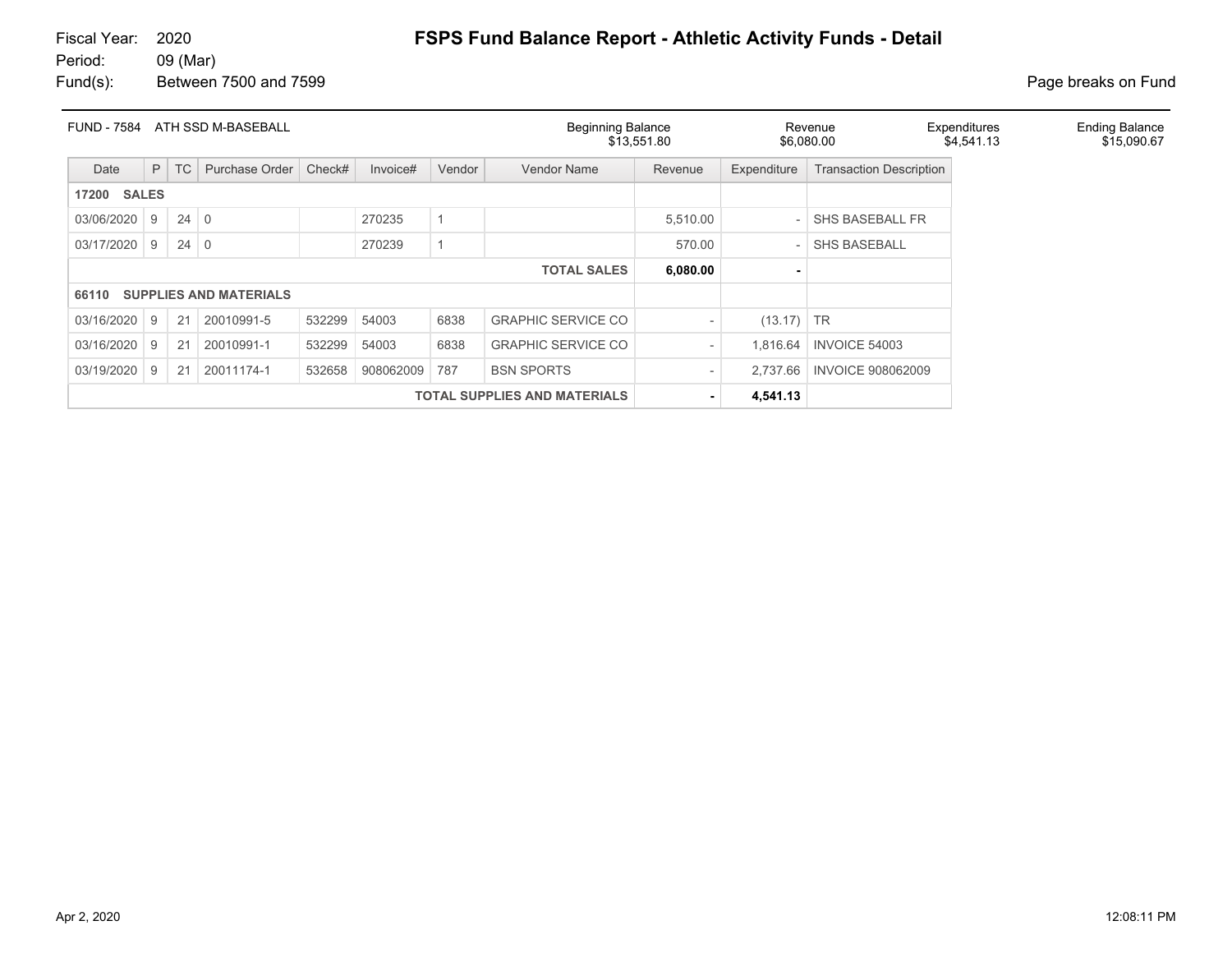|       |  | FUND - 7585 ATH SSD F-SOFTBALL     |                   |        | <b>Beginning Balance</b><br>\$874.29 |         | Revenue<br>\$0.00 | Expenditures<br>\$889.11       | <b>Ending Balance</b><br>(\$14.82) |
|-------|--|------------------------------------|-------------------|--------|--------------------------------------|---------|-------------------|--------------------------------|------------------------------------|
| Date  |  | P   TC   Purchase Order   Check#   | Invoice#          | Vendor | Vendor Name                          | Revenue | Expenditure       | <b>Transaction Description</b> |                                    |
| 66110 |  | <b>SUPPLIES AND MATERIALS</b>      |                   |        |                                      |         |                   |                                |                                    |
|       |  | $03/16/2020$   9   21   20010988-2 | 532349 EXP 031320 | 14971  | CASSY DANIELLE STORY                 |         | 889 11            | SOFTBALL TOURNAMENT EXPEN      |                                    |
|       |  |                                    |                   |        | <b>TOTAL SUPPLIES AND MATERIALS</b>  |         | 889.11            |                                |                                    |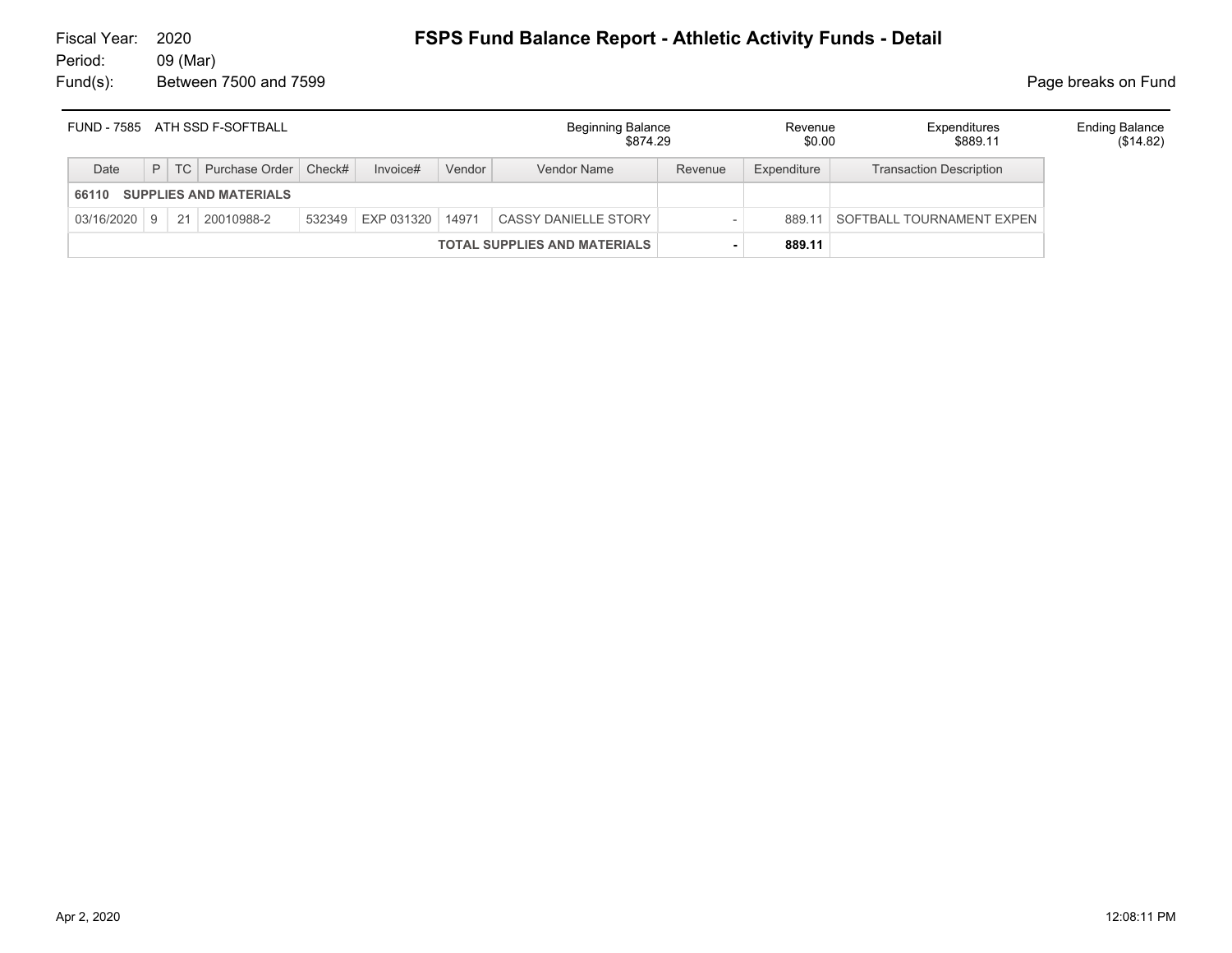| Fiscal Year: | 2020                          | <b>FSPS Fund Balance Report - Athletic Activity Funds - Detail</b> |                                      |                   |                        |                                   |  |  |  |  |
|--------------|-------------------------------|--------------------------------------------------------------------|--------------------------------------|-------------------|------------------------|-----------------------------------|--|--|--|--|
| Period:      | 09 (Mar)                      |                                                                    |                                      |                   |                        |                                   |  |  |  |  |
| Fund(s):     | Between 7500 and 7599         |                                                                    |                                      |                   |                        | Page breaks on Fund               |  |  |  |  |
|              | FUND - 7586 ATH SSD M-BOWLING |                                                                    | <b>Beginning Balance</b><br>\$468.00 | Revenue<br>\$0.00 | Expenditures<br>\$0.00 | <b>Ending Balance</b><br>\$468.00 |  |  |  |  |
|              | No Activity to Report         |                                                                    |                                      |                   |                        |                                   |  |  |  |  |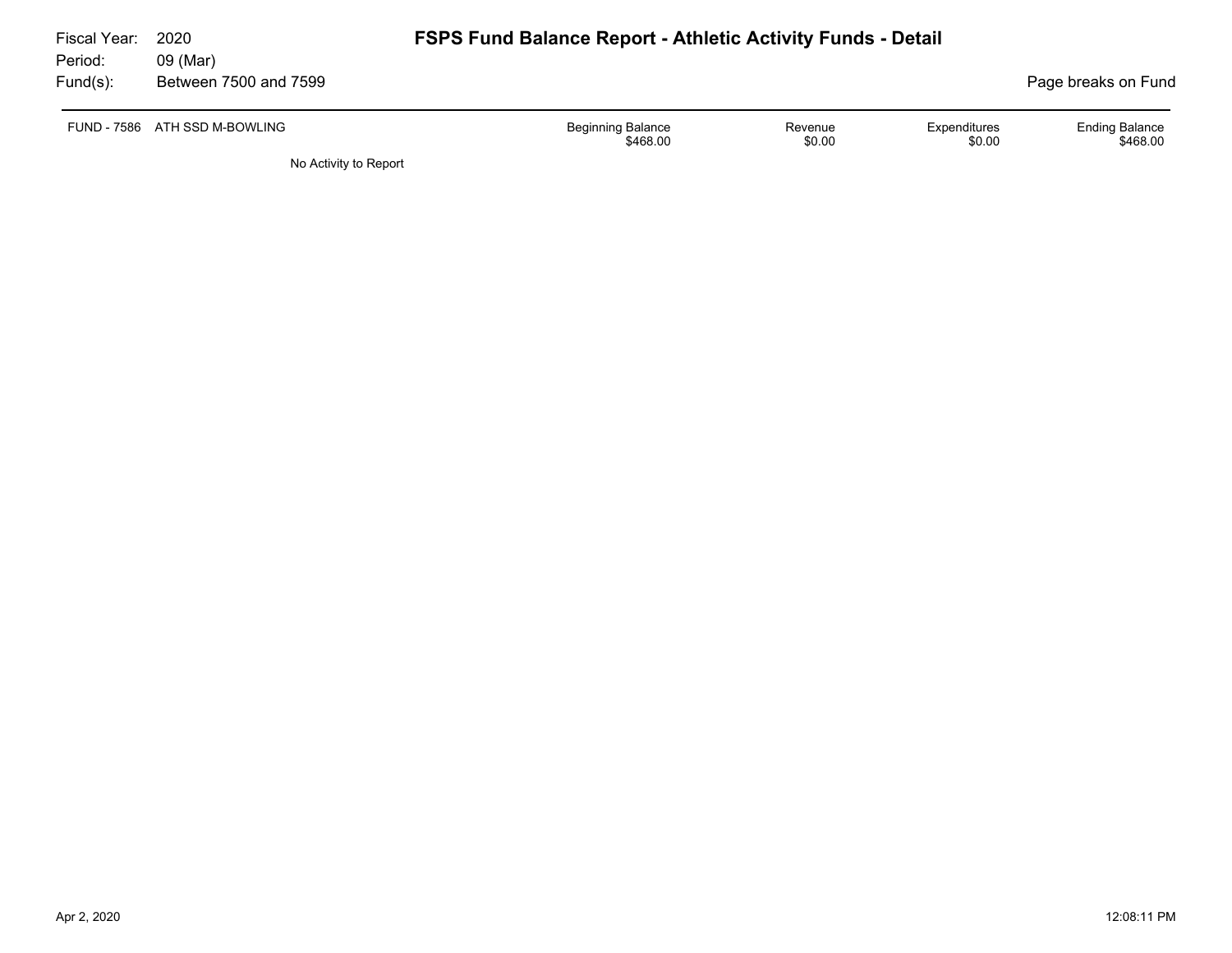| Fiscal Year: | 2020                          | <b>FSPS Fund Balance Report - Athletic Activity Funds - Detail</b> |                   |                        |                                   |  |  |  |  |
|--------------|-------------------------------|--------------------------------------------------------------------|-------------------|------------------------|-----------------------------------|--|--|--|--|
| Period:      | 09 (Mar)                      |                                                                    |                   |                        |                                   |  |  |  |  |
| Fund(s):     | Between 7500 and 7599         |                                                                    |                   |                        | Page breaks on Fund               |  |  |  |  |
|              | FUND - 7587 ATH SSD F-BOWLING | <b>Beginning Balance</b><br>\$180.00                               | Revenue<br>\$0.00 | Expenditures<br>\$0.00 | <b>Ending Balance</b><br>\$180.00 |  |  |  |  |
|              | No Activity to Report         |                                                                    |                   |                        |                                   |  |  |  |  |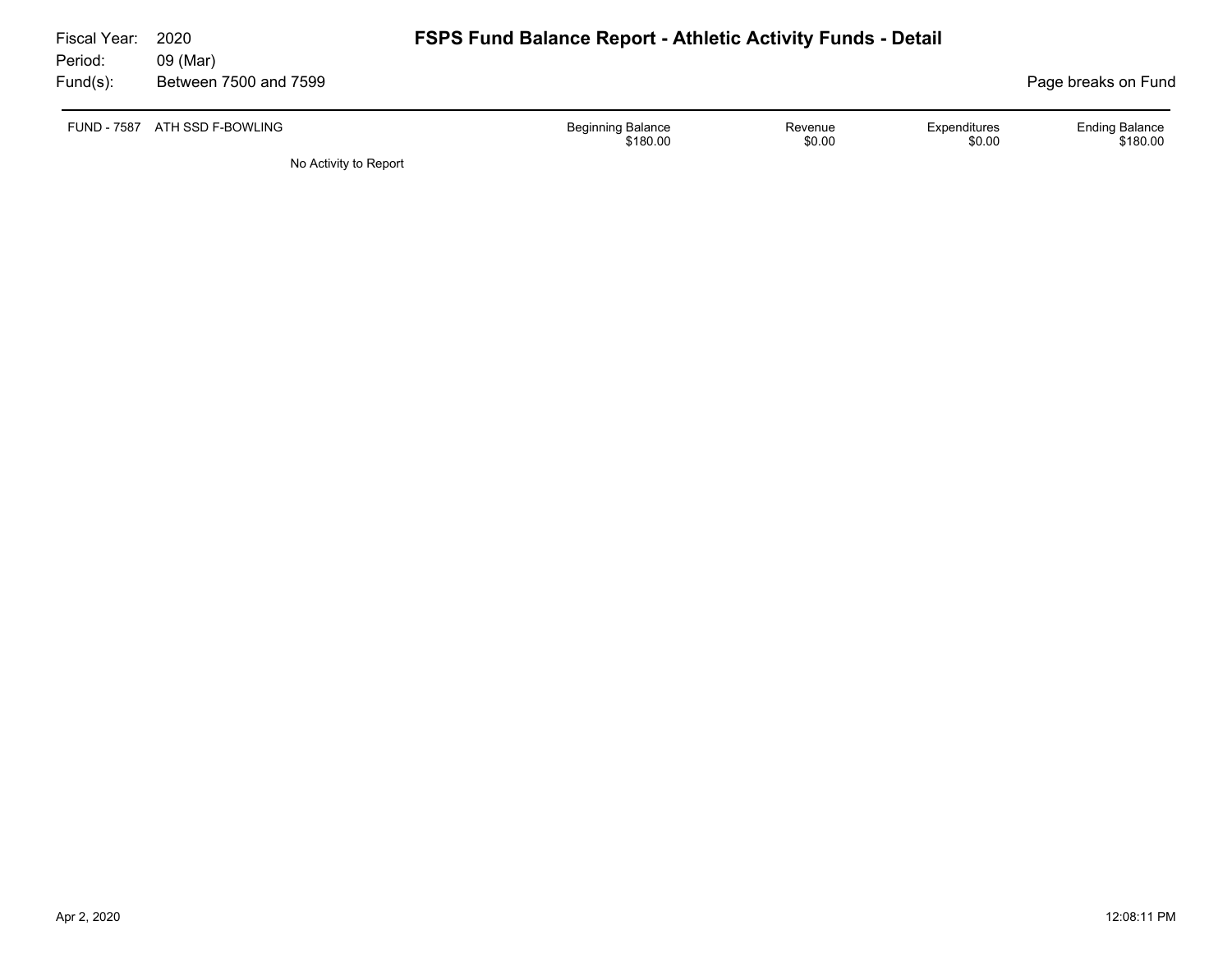| Fiscal Year:<br>Period: | 2020<br>09 (Mar)           | <b>FSPS Fund Balance Report - Athletic Activity Funds - Detail</b> |                   |                        |                                     |
|-------------------------|----------------------------|--------------------------------------------------------------------|-------------------|------------------------|-------------------------------------|
| Fund(s):                | Between 7500 and 7599      |                                                                    |                   |                        | Page breaks on Fund                 |
|                         | FUND - 7588 ATH SSD M-GOLF | <b>Beginning Balance</b><br>\$1,723.83                             | Revenue<br>\$0.00 | Expenditures<br>\$0.00 | <b>Ending Balance</b><br>\$1,723.83 |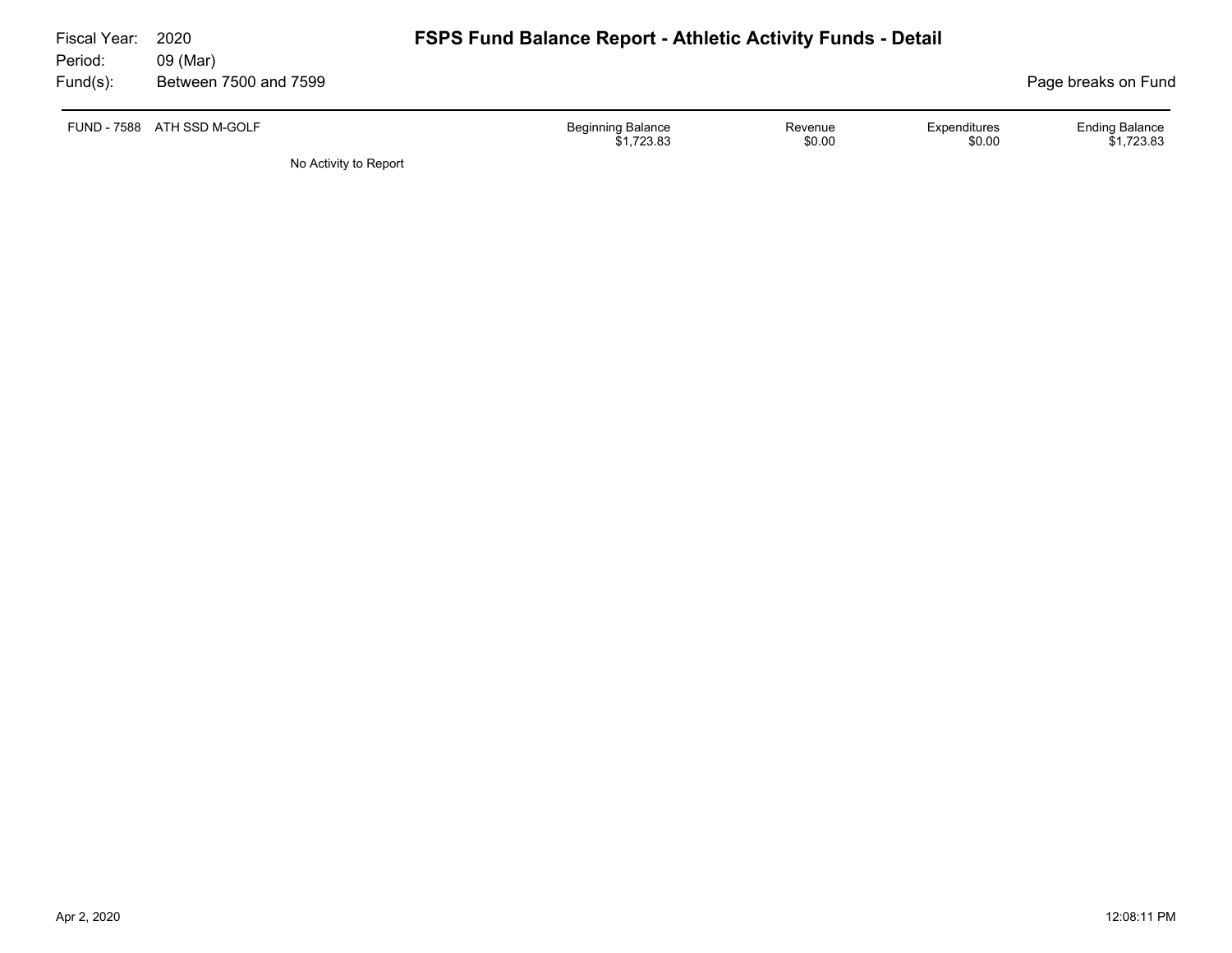| Fiscal Year: | 2020                       | <b>FSPS Fund Balance Report - Athletic Activity Funds - Detail</b> |                   |                        |                                    |  |  |
|--------------|----------------------------|--------------------------------------------------------------------|-------------------|------------------------|------------------------------------|--|--|
| Period:      | 09 (Mar)                   |                                                                    |                   |                        |                                    |  |  |
| $Fund(s)$ :  | Between 7500 and 7599      |                                                                    |                   |                        | Page breaks on Fund                |  |  |
|              | FUND - 7589 ATH SSD F-GOLF | <b>Beginning Balance</b><br>(\$32.52)                              | Revenue<br>\$0.00 | Expenditures<br>\$0.00 | <b>Ending Balance</b><br>(\$32.52) |  |  |
|              | No Activity to Report      |                                                                    |                   |                        |                                    |  |  |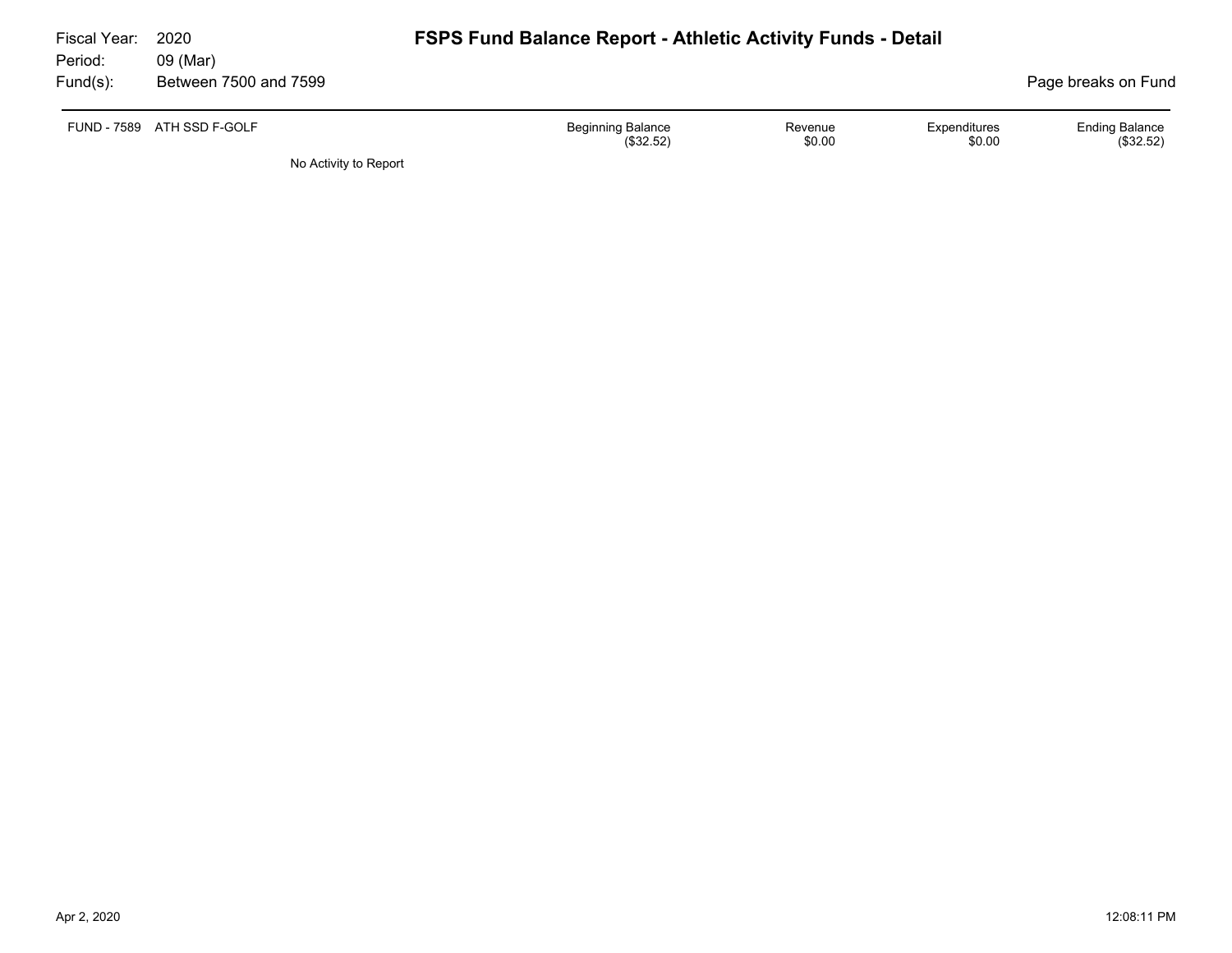| Fiscal Year:<br>Period:<br>Fund(s): | 2020<br>09 (Mar)<br>Between 7500 and 7599 |                                        | <b>FSPS Fund Balance Report - Athletic Activity Funds - Detail</b> |                        |                                     |  |  |
|-------------------------------------|-------------------------------------------|----------------------------------------|--------------------------------------------------------------------|------------------------|-------------------------------------|--|--|
| <b>FUND - 7590</b>                  | ATH SSD M-SOCCER                          | <b>Beginning Balance</b><br>\$1,748.35 | Revenue<br>\$0.00                                                  | Expenditures<br>\$0.00 | <b>Ending Balance</b><br>\$1,748.35 |  |  |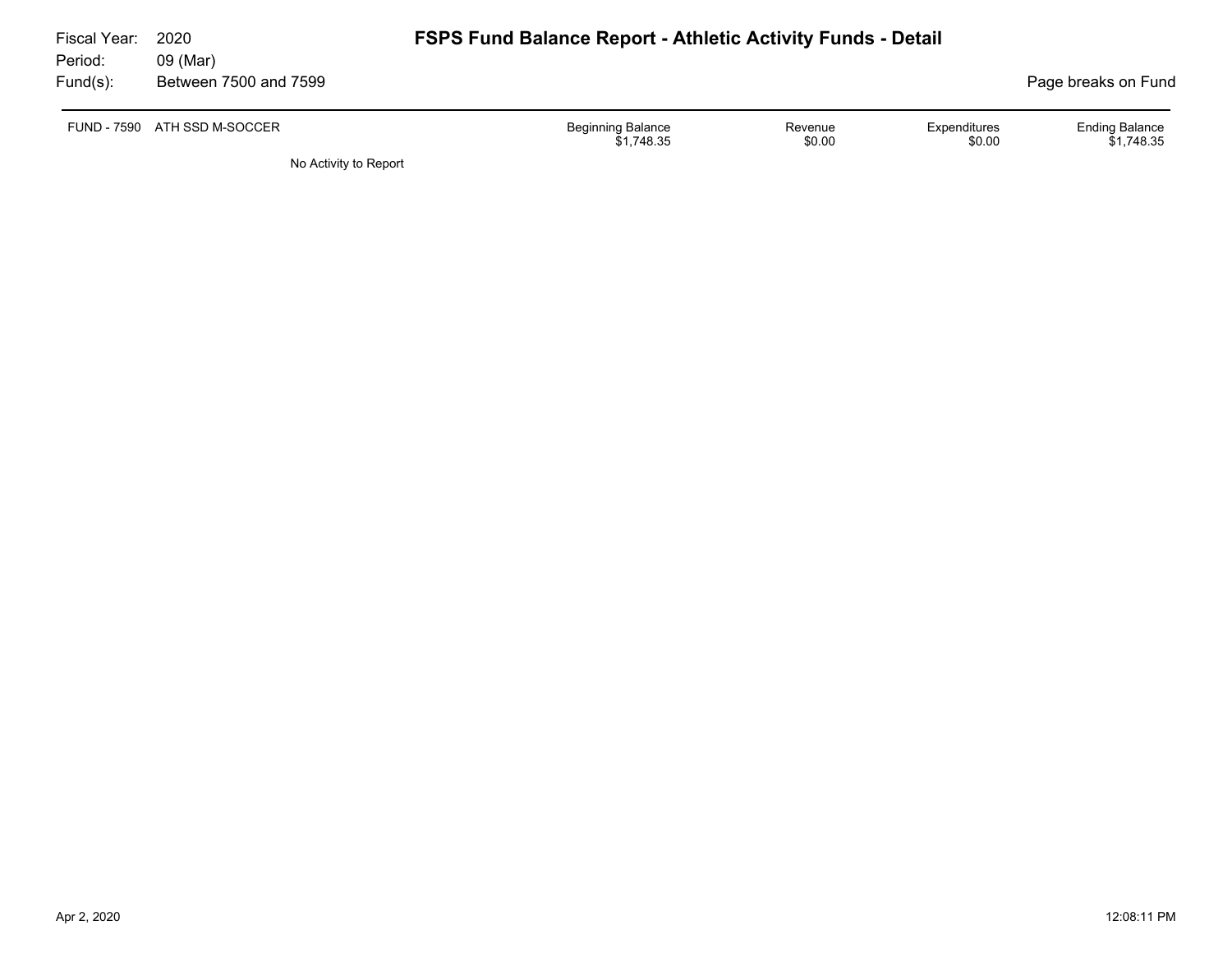| Fiscal Year:<br>Period: | 2020<br>09 (Mar)             | <b>FSPS Fund Balance Report - Athletic Activity Funds - Detail</b> |                   |                        |                                     |
|-------------------------|------------------------------|--------------------------------------------------------------------|-------------------|------------------------|-------------------------------------|
| Fund(s):                | Between 7500 and 7599        |                                                                    |                   |                        | Page breaks on Fund                 |
|                         | FUND - 7591 ATH SSD F-SOCCER | <b>Beginning Balance</b><br>\$2.176.20                             | Revenue<br>\$0.00 | Expenditures<br>\$0.00 | <b>Ending Balance</b><br>\$2.176.20 |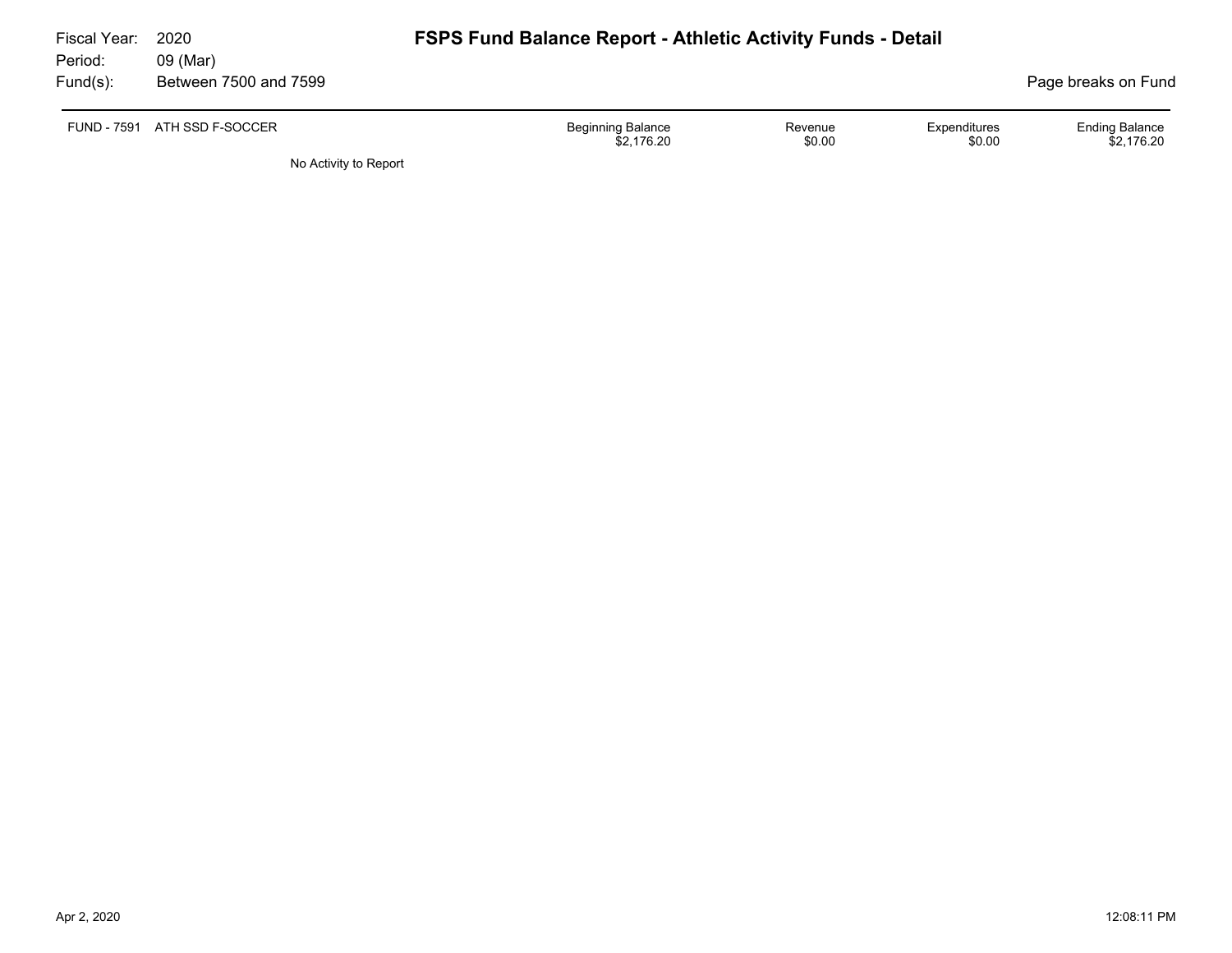| Fiscal Year:<br>Period: | 2020<br>09 (Mar)             | <b>FSPS Fund Balance Report - Athletic Activity Funds - Detail</b> |                   |                        |                                       |
|-------------------------|------------------------------|--------------------------------------------------------------------|-------------------|------------------------|---------------------------------------|
| Fund(s):                | Between 7500 and 7599        |                                                                    |                   |                        | Page breaks on Fund                   |
|                         | FUND - 7594 ATH SSD M-TENNIS | <b>Beginning Balance</b><br>(\$1,246.07)                           | Revenue<br>\$0.00 | Expenditures<br>\$0.00 | <b>Ending Balance</b><br>(\$1,246.07) |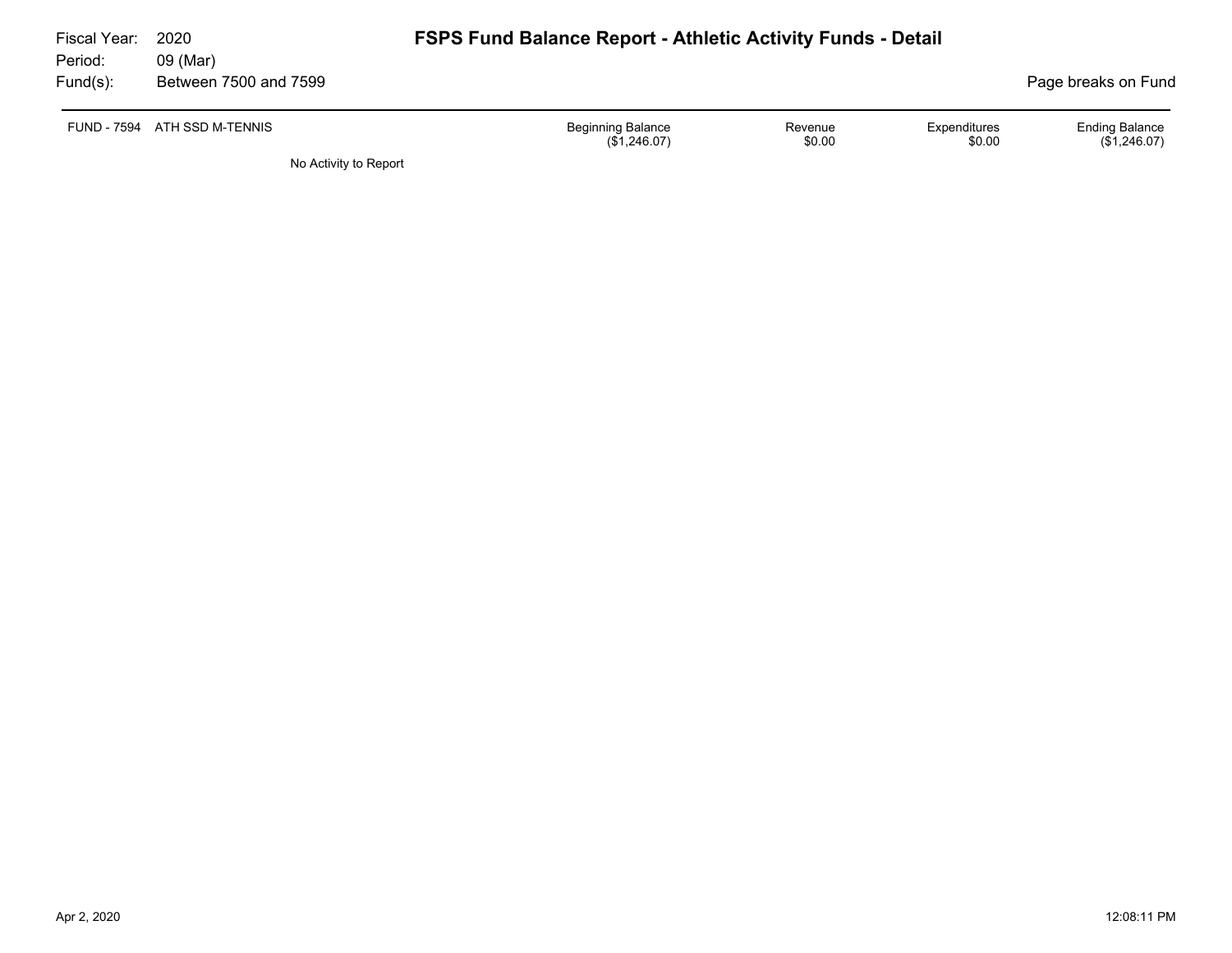| Fiscal Year: | 2020                         | <b>FSPS Fund Balance Report - Athletic Activity Funds - Detail</b> |                   |                        |                                     |
|--------------|------------------------------|--------------------------------------------------------------------|-------------------|------------------------|-------------------------------------|
| Period:      | 09 (Mar)                     |                                                                    |                   |                        |                                     |
| Fund(s):     | Between 7500 and 7599        |                                                                    |                   |                        | Page breaks on Fund                 |
|              | FUND - 7595 ATH SSD F-TENNIS | <b>Beginning Balance</b><br>\$2.894.00                             | Revenue<br>\$0.00 | Expenditures<br>\$0.00 | <b>Ending Balance</b><br>\$2,894.00 |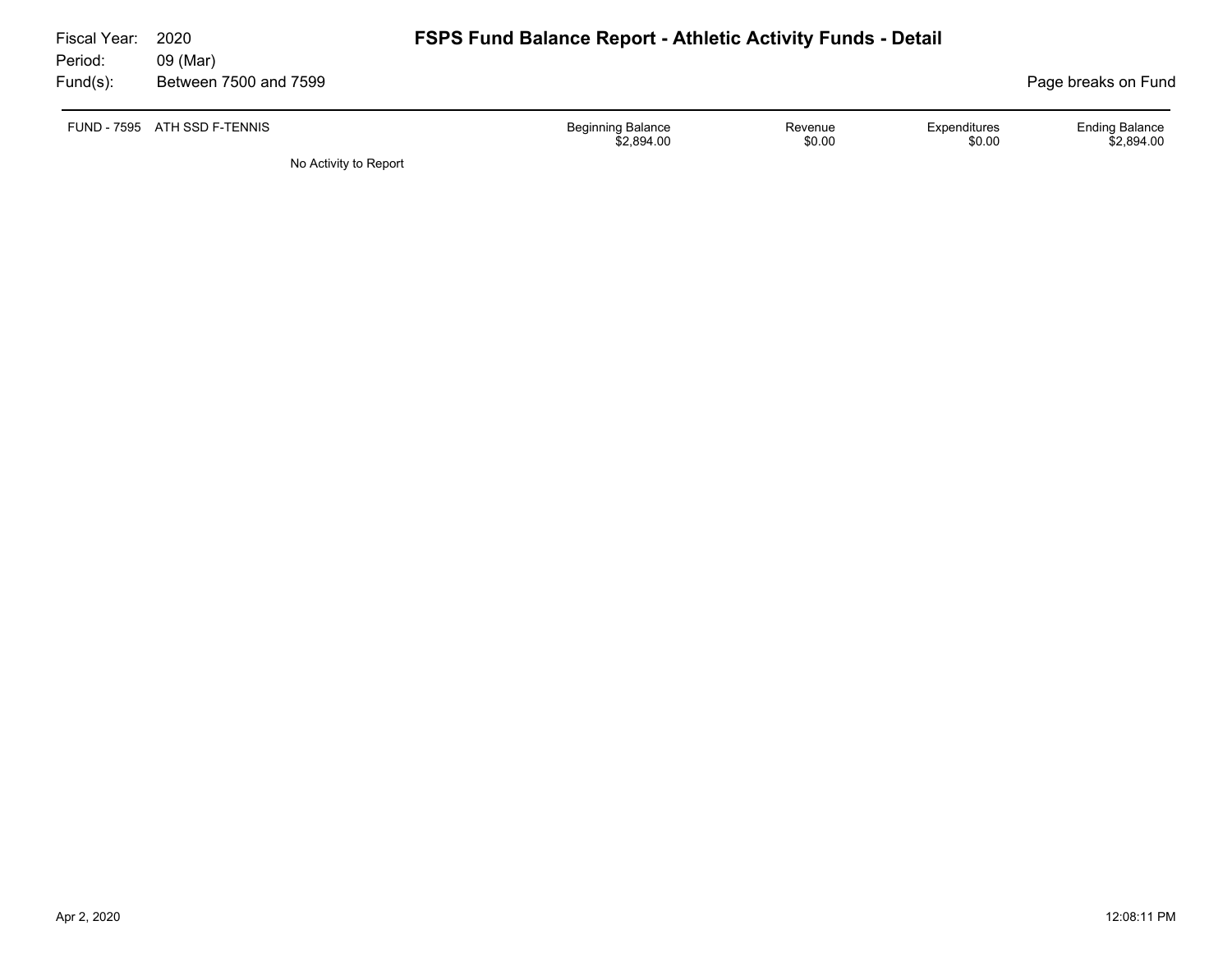| FUND - 7596           |  | ATH SSD M-TRACK                                                    |        |                    | <b>Beginning Balance</b> | \$877.12    | Revenue<br>\$455.00            | Expenditures<br>\$0.00 | <b>Ending Balance</b><br>\$1,332.12 |
|-----------------------|--|--------------------------------------------------------------------|--------|--------------------|--------------------------|-------------|--------------------------------|------------------------|-------------------------------------|
| Date                  |  | P   TC   Purchase Order   Check#   Invoice#   Vendor   Vendor Name |        |                    | Revenue                  | Expenditure | <b>Transaction Description</b> |                        |                                     |
| <b>SALES</b><br>17200 |  |                                                                    |        |                    |                          |             |                                |                        |                                     |
| $03/06/2020$ 9 24 0   |  |                                                                    | 270358 |                    | 455.00                   |             | SHS BOYS TRACK T-SHIRT         |                        |                                     |
|                       |  |                                                                    |        | <b>TOTAL SALES</b> | 455.00                   |             |                                |                        |                                     |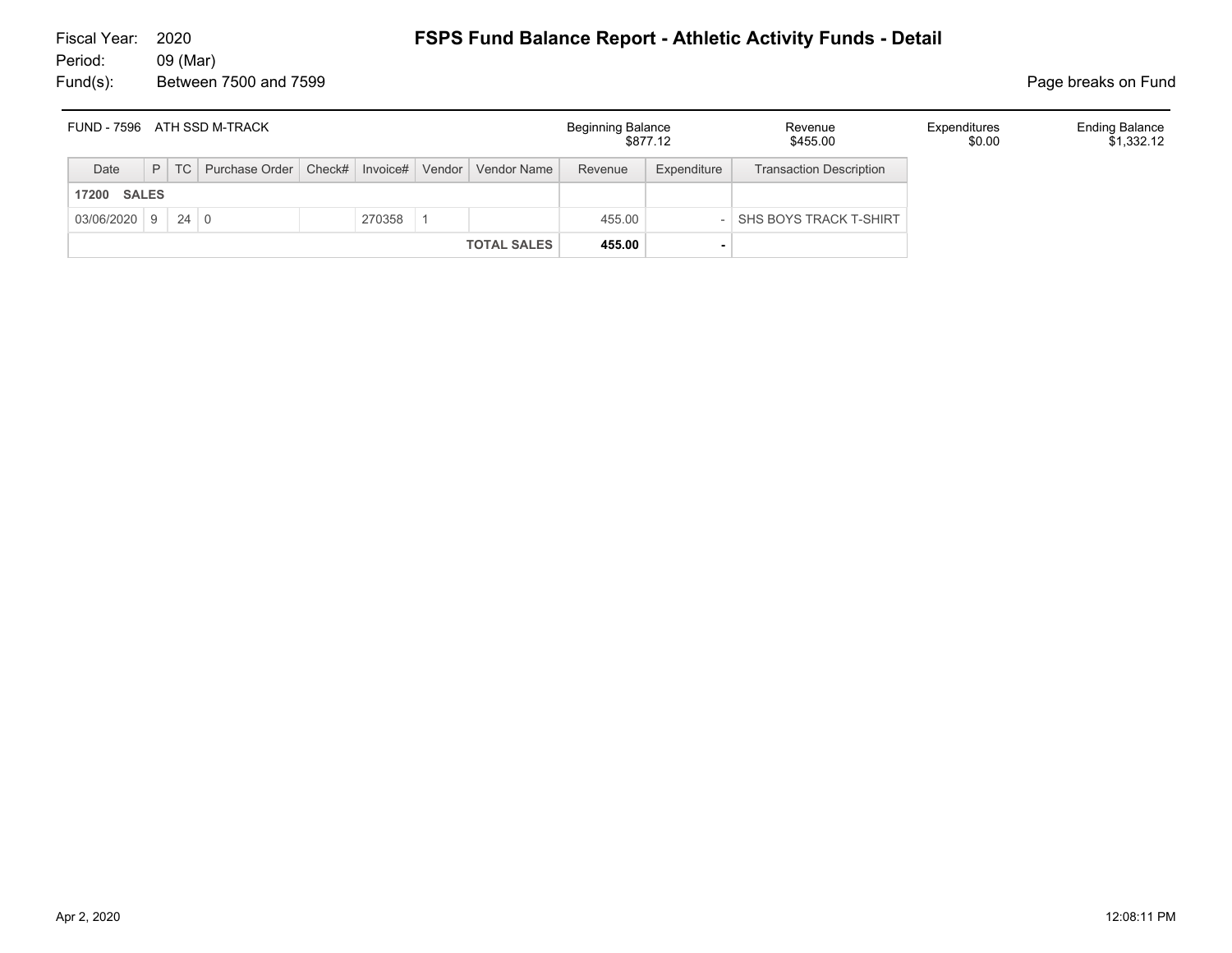| Fiscal Year:<br>Period: | 2020<br>09 (Mar)                | <b>FSPS Fund Balance Report - Athletic Activity Funds - Detail</b> |                   |                        |                                   |
|-------------------------|---------------------------------|--------------------------------------------------------------------|-------------------|------------------------|-----------------------------------|
| Fund(s):                | Between 7500 and 7599           |                                                                    |                   |                        | Page breaks on Fund               |
|                         | FUND - 7598 ATH SSD M-WRESTLING | <b>Beginning Balance</b><br>\$278.03                               | Revenue<br>\$0.00 | Expenditures<br>\$0.00 | <b>Ending Balance</b><br>\$278.03 |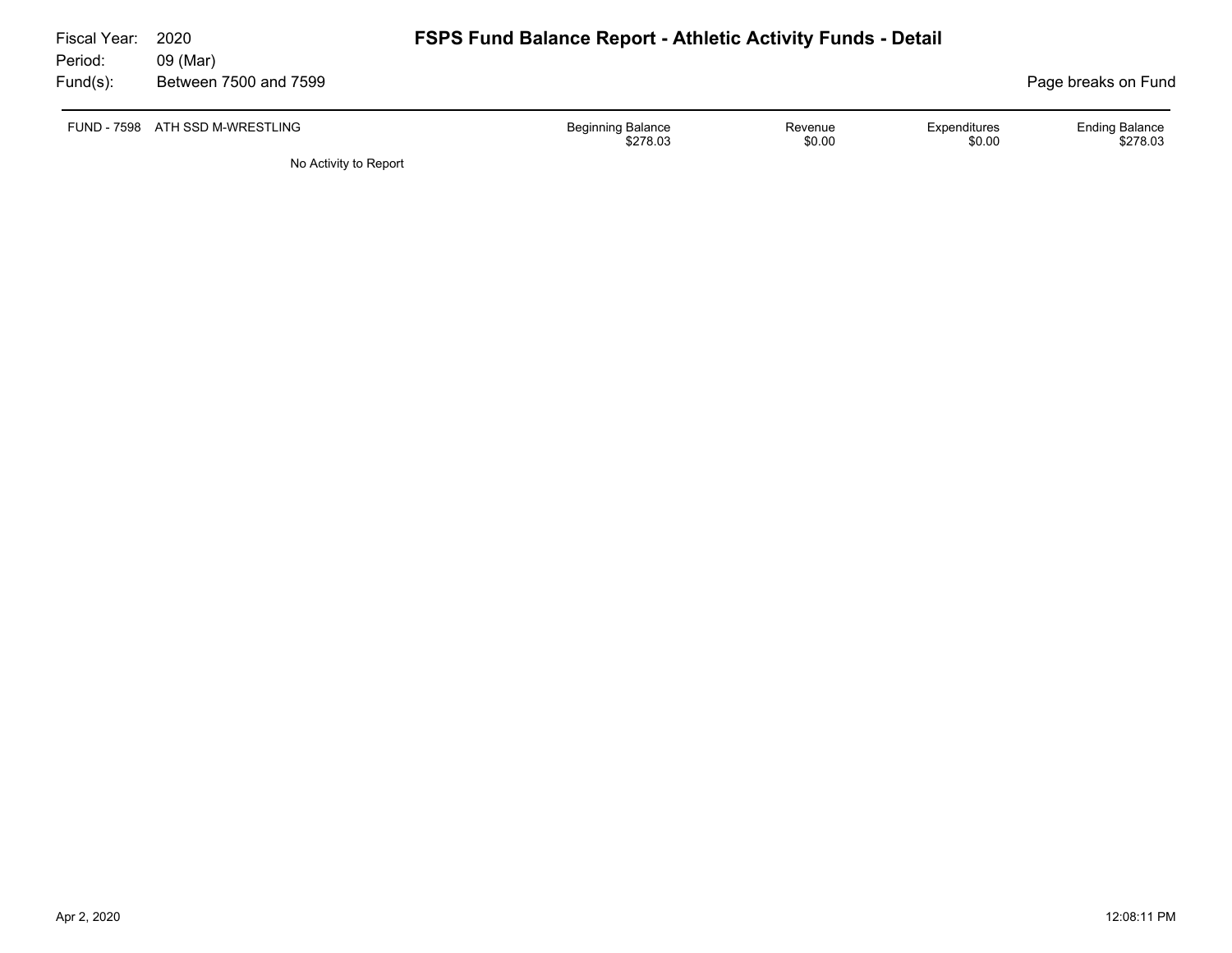| Fiscal Year:        | 2020                              |                          | <b>FSPS Fund Balance Report - Athletic Activity Funds - Detail</b> |                        |                                      |  |  |  |
|---------------------|-----------------------------------|--------------------------|--------------------------------------------------------------------|------------------------|--------------------------------------|--|--|--|
| Period:<br>Fund(s): | 09 (Mar)<br>Between 7500 and 7599 |                          |                                                                    |                        | Page breaks on Fund                  |  |  |  |
|                     | FUND - 7599 ATH SSD PROGRAMS      | <b>Beginning Balance</b> | Revenue<br>\$0.00<br>\$14.132.51                                   | Expenditures<br>\$0.00 | <b>Ending Balance</b><br>\$14,132.51 |  |  |  |
|                     | No Activity to Report             |                          |                                                                    |                        |                                      |  |  |  |